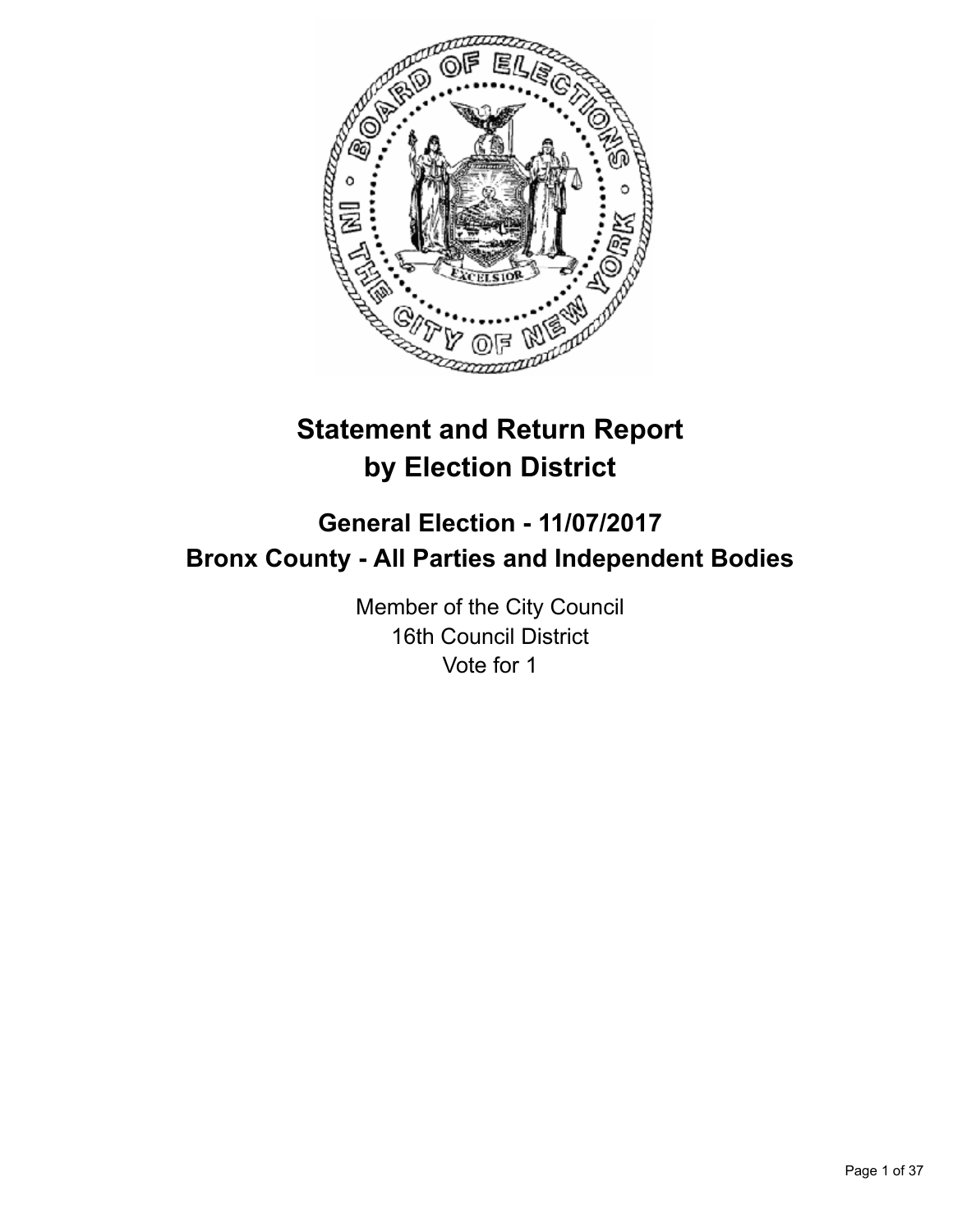

| <b>PUBLIC COUNTER</b>                                    | 76 |
|----------------------------------------------------------|----|
| MANUALLY COUNTED EMERGENCY                               | 0  |
| ABSENTEE / MILITARY                                      | 4  |
| <b>AFFIDAVIT</b>                                         | 0  |
| <b>Total Ballots</b>                                     | 80 |
| Less - Inapplicable Federal/Special Presidential Ballots | 0  |
| <b>Total Applicable Ballots</b>                          | 80 |
| VANESSA L. GIBSON (DEMOCRATIC)                           | 65 |
| BENJAMIN EGGLESTON (REPUBLICAN)                          | 4  |
| BENJAMIN EGGLESTON (CONSERVATIVE)                        | 0  |
| VANESSA L. GIBSON (WORKING FAMILIES)                     | 2  |
| <b>Total Votes</b>                                       | 71 |
| Unrecorded                                               | 9  |

# **003/77**

| <b>PUBLIC COUNTER</b>                                    | 162 |
|----------------------------------------------------------|-----|
| <b>MANUALLY COUNTED EMERGENCY</b>                        | 0   |
| ABSENTEE / MILITARY                                      | 4   |
| AFFIDAVIT                                                | 4   |
| <b>Total Ballots</b>                                     | 170 |
| Less - Inapplicable Federal/Special Presidential Ballots | 0   |
| <b>Total Applicable Ballots</b>                          | 170 |
| VANESSA L. GIBSON (DEMOCRATIC)                           | 138 |
| BENJAMIN EGGLESTON (REPUBLICAN)                          | 4   |
| BENJAMIN EGGLESTON (CONSERVATIVE)                        | 0   |
| VANESSA L. GIBSON (WORKING FAMILIES)                     | 6   |
| CONSTANTIOUS STAUROULAKIS (WRITE-IN)                     | 3   |
| <b>Total Votes</b>                                       | 151 |
| Unrecorded                                               | 19  |

| PUBLIC COUNTER                                           | 114 |
|----------------------------------------------------------|-----|
| MANUALLY COUNTED EMERGENCY                               | 0   |
| ABSENTEE / MILITARY                                      | 2   |
| AFFIDAVIT                                                | 5   |
| <b>Total Ballots</b>                                     | 121 |
| Less - Inapplicable Federal/Special Presidential Ballots | 0   |
| <b>Total Applicable Ballots</b>                          | 121 |
| VANESSA L. GIBSON (DEMOCRATIC)                           | 103 |
| BENJAMIN EGGLESTON (REPUBLICAN)                          |     |
| BENJAMIN EGGLESTON (CONSERVATIVE)                        |     |
| VANESSA L. GIBSON (WORKING FAMILIES)                     |     |
| <b>Total Votes</b>                                       | 106 |
| Unrecorded                                               | 15  |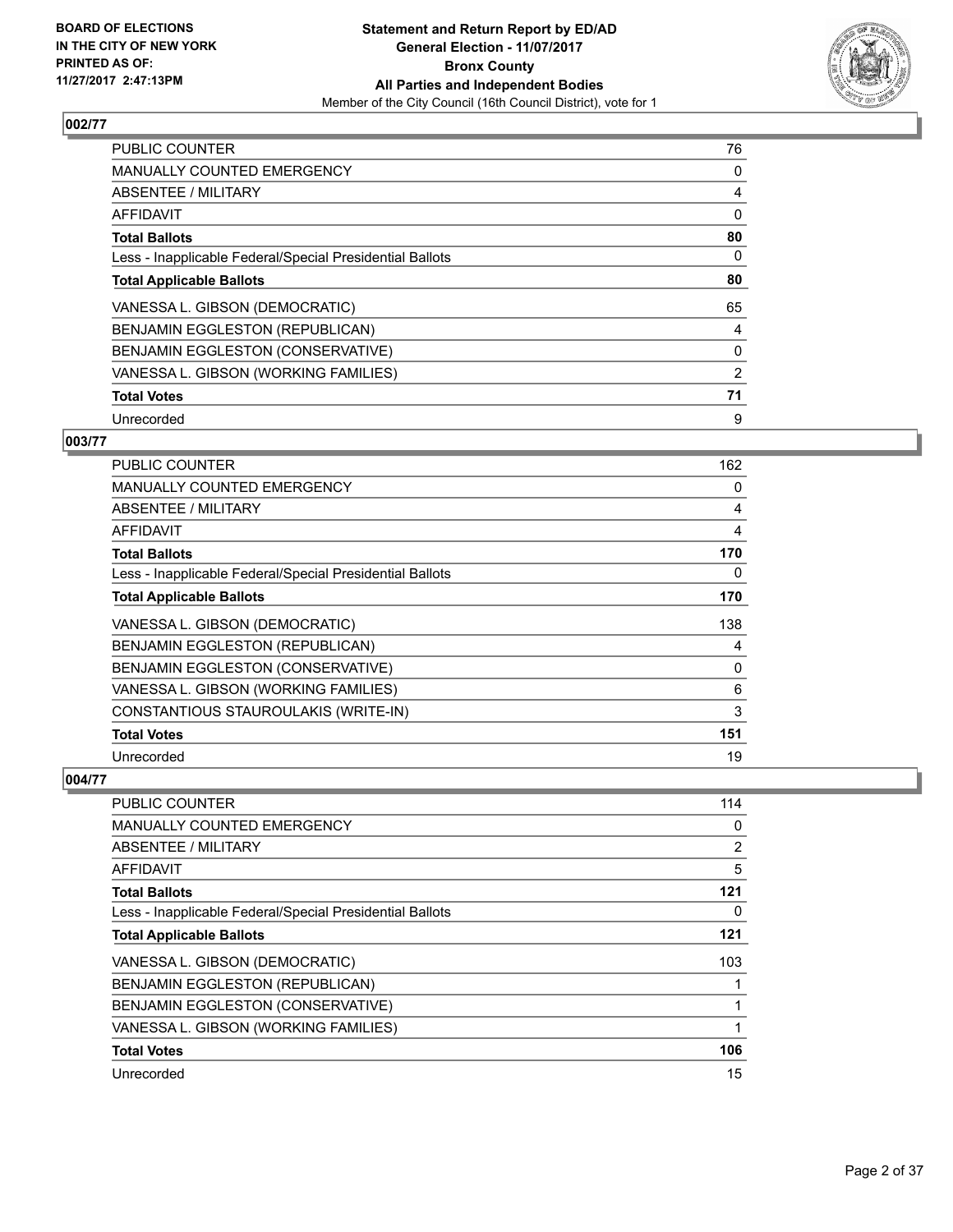

| <b>PUBLIC COUNTER</b>                                    | 166            |
|----------------------------------------------------------|----------------|
| <b>MANUALLY COUNTED EMERGENCY</b>                        | 0              |
| ABSENTEE / MILITARY                                      | 5              |
| <b>AFFIDAVIT</b>                                         | $\overline{2}$ |
| <b>Total Ballots</b>                                     | 173            |
| Less - Inapplicable Federal/Special Presidential Ballots | 0              |
| <b>Total Applicable Ballots</b>                          | 173            |
| VANESSA L. GIBSON (DEMOCRATIC)                           | 146            |
| BENJAMIN EGGLESTON (REPUBLICAN)                          | 6              |
| BENJAMIN EGGLESTON (CONSERVATIVE)                        | 0              |
| VANESSA L. GIBSON (WORKING FAMILIES)                     | 8              |
| <b>Total Votes</b>                                       | 160            |
| Unrecorded                                               | 13             |

#### **006/77**

| PUBLIC COUNTER                                           | 172 |
|----------------------------------------------------------|-----|
| MANUALLY COUNTED EMERGENCY                               | 0   |
| ABSENTEE / MILITARY                                      |     |
| AFFIDAVIT                                                | 3   |
| <b>Total Ballots</b>                                     | 176 |
| Less - Inapplicable Federal/Special Presidential Ballots | 0   |
| <b>Total Applicable Ballots</b>                          | 176 |
| VANESSA L. GIBSON (DEMOCRATIC)                           | 152 |
| BENJAMIN EGGLESTON (REPUBLICAN)                          | 3   |
| BENJAMIN EGGLESTON (CONSERVATIVE)                        | 0   |
| VANESSA L. GIBSON (WORKING FAMILIES)                     | 8   |
| <b>Total Votes</b>                                       | 163 |
| Unrecorded                                               | 13  |

| PUBLIC COUNTER                                           | 237 |
|----------------------------------------------------------|-----|
| <b>MANUALLY COUNTED EMERGENCY</b>                        | 0   |
| ABSENTEE / MILITARY                                      | 4   |
| AFFIDAVIT                                                | 3   |
| <b>Total Ballots</b>                                     | 244 |
| Less - Inapplicable Federal/Special Presidential Ballots | 0   |
| <b>Total Applicable Ballots</b>                          | 244 |
| VANESSA L. GIBSON (DEMOCRATIC)                           | 192 |
| <b>BENJAMIN EGGLESTON (REPUBLICAN)</b>                   | 5   |
| BENJAMIN EGGLESTON (CONSERVATIVE)                        | 3   |
| VANESSA L. GIBSON (WORKING FAMILIES)                     | 8   |
| <b>Total Votes</b>                                       | 208 |
| Unrecorded                                               | 36  |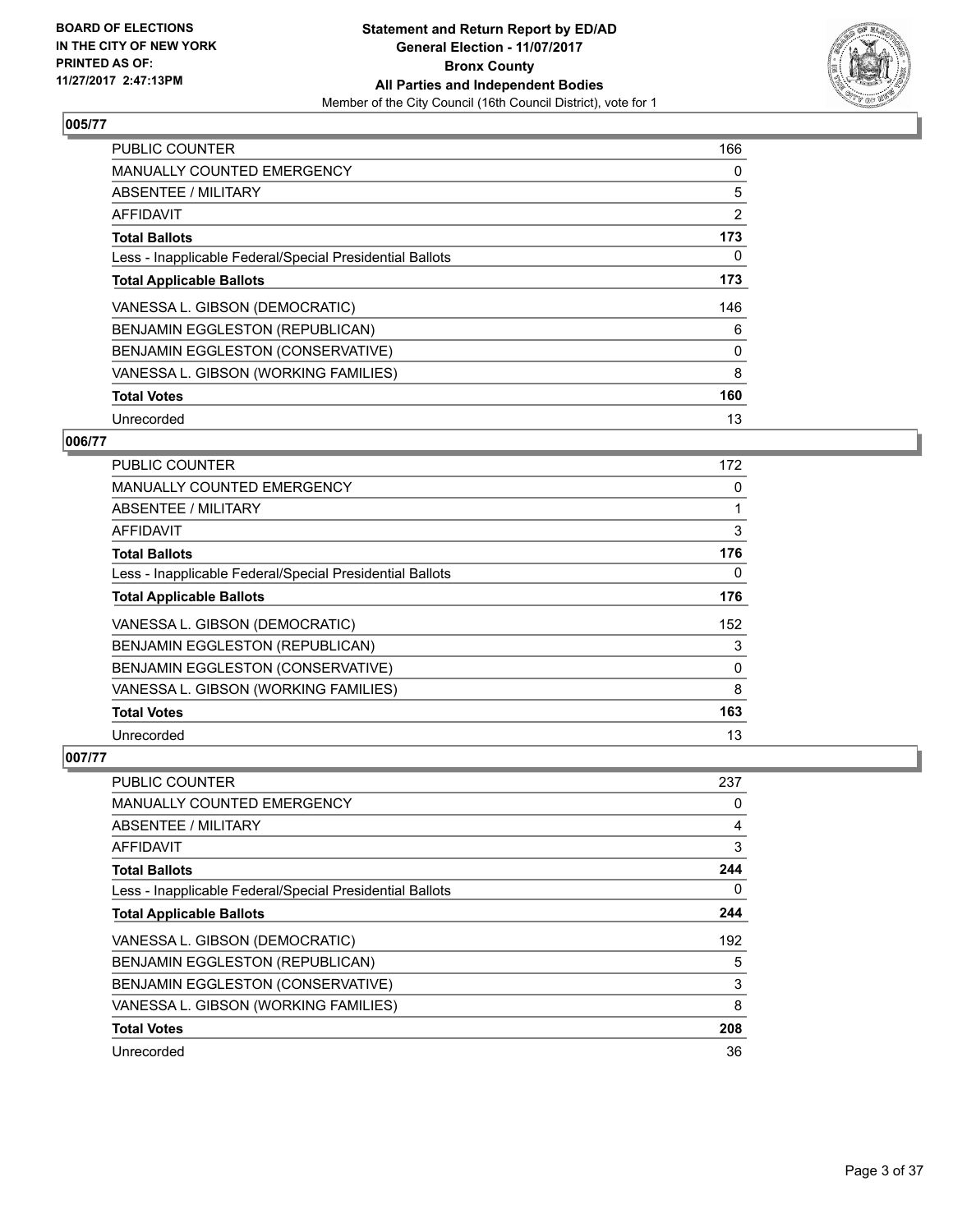

| <b>PUBLIC COUNTER</b>                                    | 161 |
|----------------------------------------------------------|-----|
| <b>MANUALLY COUNTED EMERGENCY</b>                        | 0   |
| ABSENTEE / MILITARY                                      | 3   |
| <b>AFFIDAVIT</b>                                         | 4   |
| <b>Total Ballots</b>                                     | 168 |
| Less - Inapplicable Federal/Special Presidential Ballots | 0   |
| <b>Total Applicable Ballots</b>                          | 168 |
| VANESSA L. GIBSON (DEMOCRATIC)                           | 141 |
| BENJAMIN EGGLESTON (REPUBLICAN)                          | 3   |
| BENJAMIN EGGLESTON (CONSERVATIVE)                        | 2   |
| VANESSA L. GIBSON (WORKING FAMILIES)                     | 3   |
| <b>Total Votes</b>                                       | 149 |
| Unrecorded                                               | 19  |

#### **009/77**

| <b>PUBLIC COUNTER</b>                                    | 181 |
|----------------------------------------------------------|-----|
| MANUALLY COUNTED EMERGENCY                               | 0   |
| ABSENTEE / MILITARY                                      | 3   |
| AFFIDAVIT                                                | 3   |
| <b>Total Ballots</b>                                     | 187 |
| Less - Inapplicable Federal/Special Presidential Ballots | 0   |
| <b>Total Applicable Ballots</b>                          | 187 |
| VANESSA L. GIBSON (DEMOCRATIC)                           | 158 |
| BENJAMIN EGGLESTON (REPUBLICAN)                          | 5   |
| BENJAMIN EGGLESTON (CONSERVATIVE)                        |     |
| VANESSA L. GIBSON (WORKING FAMILIES)                     | 4   |
| <b>Total Votes</b>                                       | 168 |
| Unrecorded                                               | 19  |

| PUBLIC COUNTER                                           | 198            |
|----------------------------------------------------------|----------------|
| <b>MANUALLY COUNTED EMERGENCY</b>                        | 0              |
| ABSENTEE / MILITARY                                      | 3              |
| AFFIDAVIT                                                | 3              |
| <b>Total Ballots</b>                                     | 204            |
| Less - Inapplicable Federal/Special Presidential Ballots | 0              |
| <b>Total Applicable Ballots</b>                          | 204            |
| VANESSA L. GIBSON (DEMOCRATIC)                           | 173            |
| BENJAMIN EGGLESTON (REPUBLICAN)                          | 2              |
| BENJAMIN EGGLESTON (CONSERVATIVE)                        | $\overline{2}$ |
| VANESSA L. GIBSON (WORKING FAMILIES)                     |                |
| UNATTRIBUTABLE WRITE-IN (WRITE-IN)                       |                |
| <b>Total Votes</b>                                       | 179            |
| Unrecorded                                               | 25             |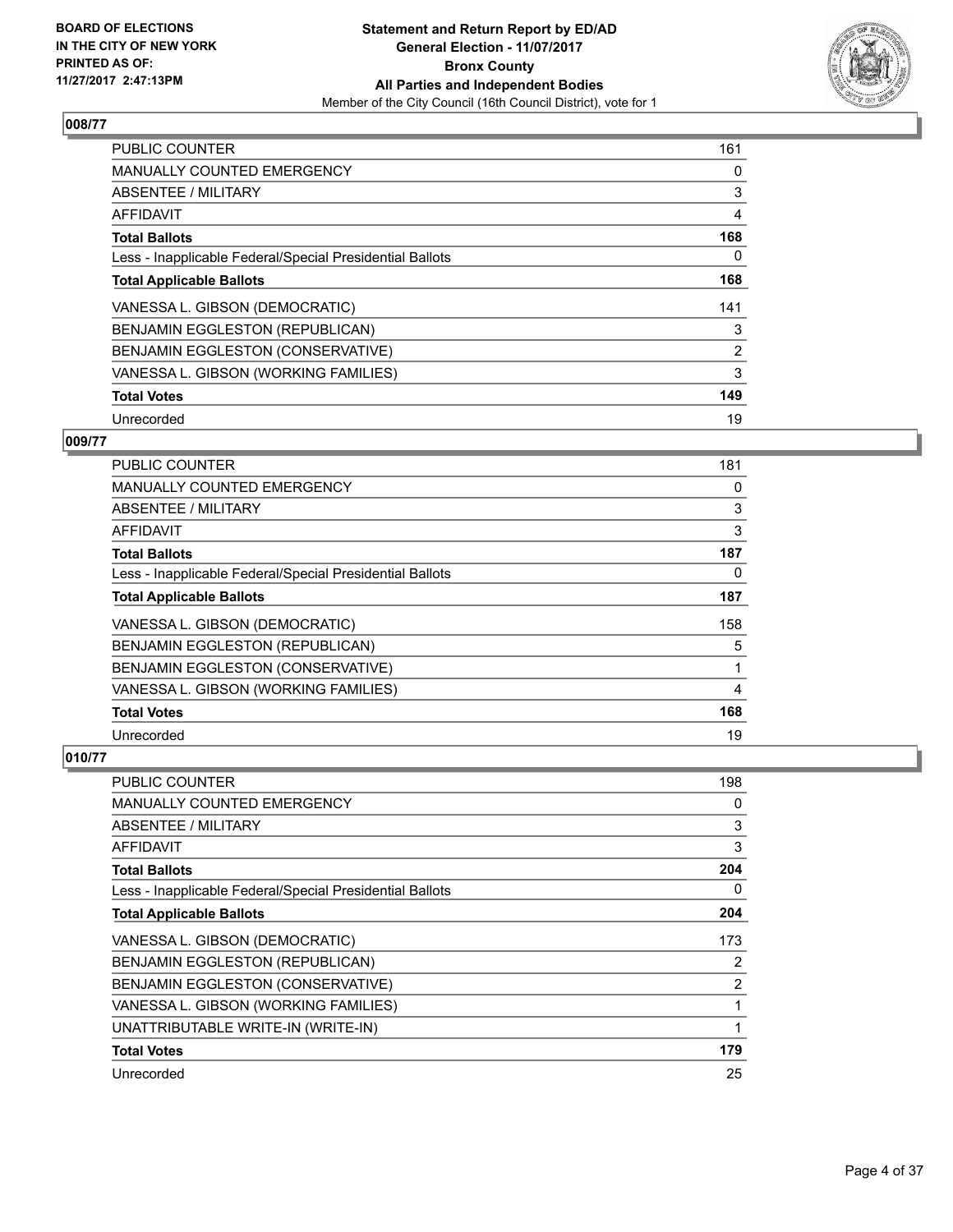

| <b>PUBLIC COUNTER</b>                                    | 208 |
|----------------------------------------------------------|-----|
| <b>MANUALLY COUNTED EMERGENCY</b>                        | 0   |
| ABSENTEE / MILITARY                                      | 3   |
| <b>AFFIDAVIT</b>                                         | 0   |
| <b>Total Ballots</b>                                     | 211 |
| Less - Inapplicable Federal/Special Presidential Ballots | 0   |
| <b>Total Applicable Ballots</b>                          | 211 |
| VANESSA L. GIBSON (DEMOCRATIC)                           | 186 |
| <b>BENJAMIN EGGLESTON (REPUBLICAN)</b>                   | 4   |
| BENJAMIN EGGLESTON (CONSERVATIVE)                        |     |
| VANESSA L. GIBSON (WORKING FAMILIES)                     | 2   |
| <b>Total Votes</b>                                       | 193 |
| Unrecorded                                               | 18  |

# **015/77**

| PUBLIC COUNTER                                           | 95 |
|----------------------------------------------------------|----|
| <b>MANUALLY COUNTED EMERGENCY</b>                        | 0  |
| <b>ABSENTEE / MILITARY</b>                               | 0  |
| AFFIDAVIT                                                | 2  |
| <b>Total Ballots</b>                                     | 97 |
| Less - Inapplicable Federal/Special Presidential Ballots | 0  |
| <b>Total Applicable Ballots</b>                          | 97 |
| VANESSA L. GIBSON (DEMOCRATIC)                           | 84 |
| BENJAMIN EGGLESTON (REPUBLICAN)                          | 3  |
| BENJAMIN EGGLESTON (CONSERVATIVE)                        |    |
| VANESSA L. GIBSON (WORKING FAMILIES)                     | 2  |
| <b>Total Votes</b>                                       | 90 |
| Unrecorded                                               | 7  |

| PUBLIC COUNTER                                           | 169            |
|----------------------------------------------------------|----------------|
| <b>MANUALLY COUNTED EMERGENCY</b>                        | 0              |
| ABSENTEE / MILITARY                                      | $\overline{2}$ |
| AFFIDAVIT                                                | $\overline{2}$ |
| <b>Total Ballots</b>                                     | 173            |
| Less - Inapplicable Federal/Special Presidential Ballots | 0              |
| <b>Total Applicable Ballots</b>                          | 173            |
| VANESSA L. GIBSON (DEMOCRATIC)                           | 151            |
| <b>BENJAMIN EGGLESTON (REPUBLICAN)</b>                   |                |
| BENJAMIN EGGLESTON (CONSERVATIVE)                        | 0              |
| VANESSA L. GIBSON (WORKING FAMILIES)                     | 8              |
| <b>Total Votes</b>                                       | 160            |
| Unrecorded                                               | 13             |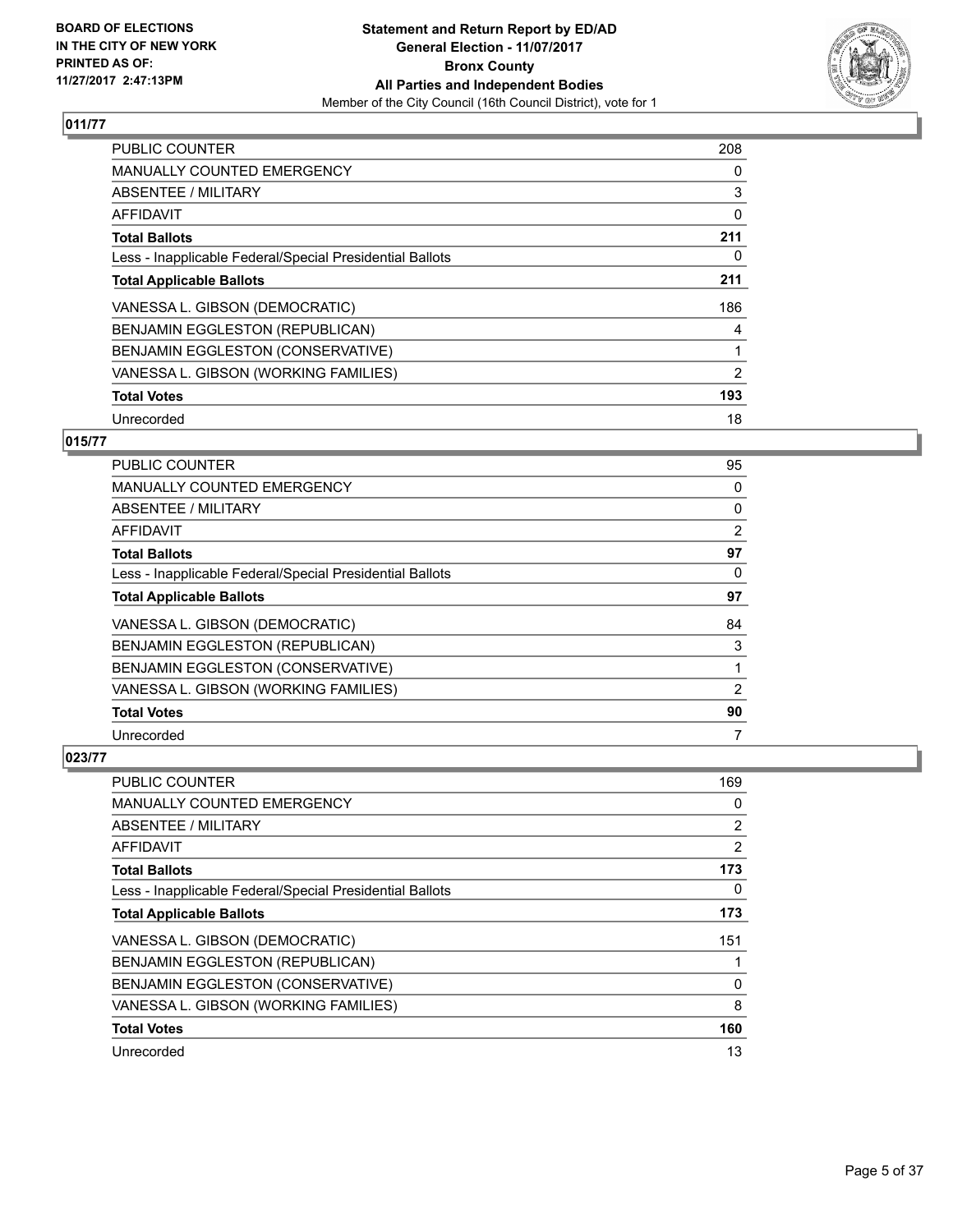

| <b>PUBLIC COUNTER</b>                                    | 165            |
|----------------------------------------------------------|----------------|
| <b>MANUALLY COUNTED EMERGENCY</b>                        | 0              |
| ABSENTEE / MILITARY                                      | $\overline{2}$ |
| AFFIDAVIT                                                |                |
| <b>Total Ballots</b>                                     | 168            |
| Less - Inapplicable Federal/Special Presidential Ballots | 0              |
| <b>Total Applicable Ballots</b>                          | 168            |
| VANESSA L. GIBSON (DEMOCRATIC)                           | 143            |
| BENJAMIN EGGLESTON (REPUBLICAN)                          | 4              |
| BENJAMIN EGGLESTON (CONSERVATIVE)                        | 0              |
| VANESSA L. GIBSON (WORKING FAMILIES)                     | 3              |
| <b>Total Votes</b>                                       | 150            |
| Unrecorded                                               | 18             |

#### **025/77**

| PUBLIC COUNTER                                           | 165 |
|----------------------------------------------------------|-----|
| MANUALLY COUNTED EMERGENCY                               | 0   |
| ABSENTEE / MILITARY                                      | 3   |
| AFFIDAVIT                                                | 2   |
| <b>Total Ballots</b>                                     | 170 |
| Less - Inapplicable Federal/Special Presidential Ballots | 0   |
| <b>Total Applicable Ballots</b>                          | 170 |
| VANESSA L. GIBSON (DEMOCRATIC)                           | 139 |
| BENJAMIN EGGLESTON (REPUBLICAN)                          | 8   |
| BENJAMIN EGGLESTON (CONSERVATIVE)                        | 3   |
| VANESSA L. GIBSON (WORKING FAMILIES)                     | 6   |
| <b>JULIET LINDSAY (WRITE-IN)</b>                         | 1   |
| <b>Total Votes</b>                                       | 157 |
| Unrecorded                                               | 13  |

| PUBLIC COUNTER                                           | 94             |
|----------------------------------------------------------|----------------|
| <b>MANUALLY COUNTED EMERGENCY</b>                        | 0              |
| ABSENTEE / MILITARY                                      | $\overline{2}$ |
| AFFIDAVIT                                                | 0              |
| <b>Total Ballots</b>                                     | 96             |
| Less - Inapplicable Federal/Special Presidential Ballots | 0              |
| <b>Total Applicable Ballots</b>                          | 96             |
| VANESSA L. GIBSON (DEMOCRATIC)                           | 74             |
| BENJAMIN EGGLESTON (REPUBLICAN)                          | 6              |
| <b>BENJAMIN EGGLESTON (CONSERVATIVE)</b>                 | 0              |
| VANESSA L. GIBSON (WORKING FAMILIES)                     | 5              |
| <b>Total Votes</b>                                       | 85             |
| Unrecorded                                               | 11             |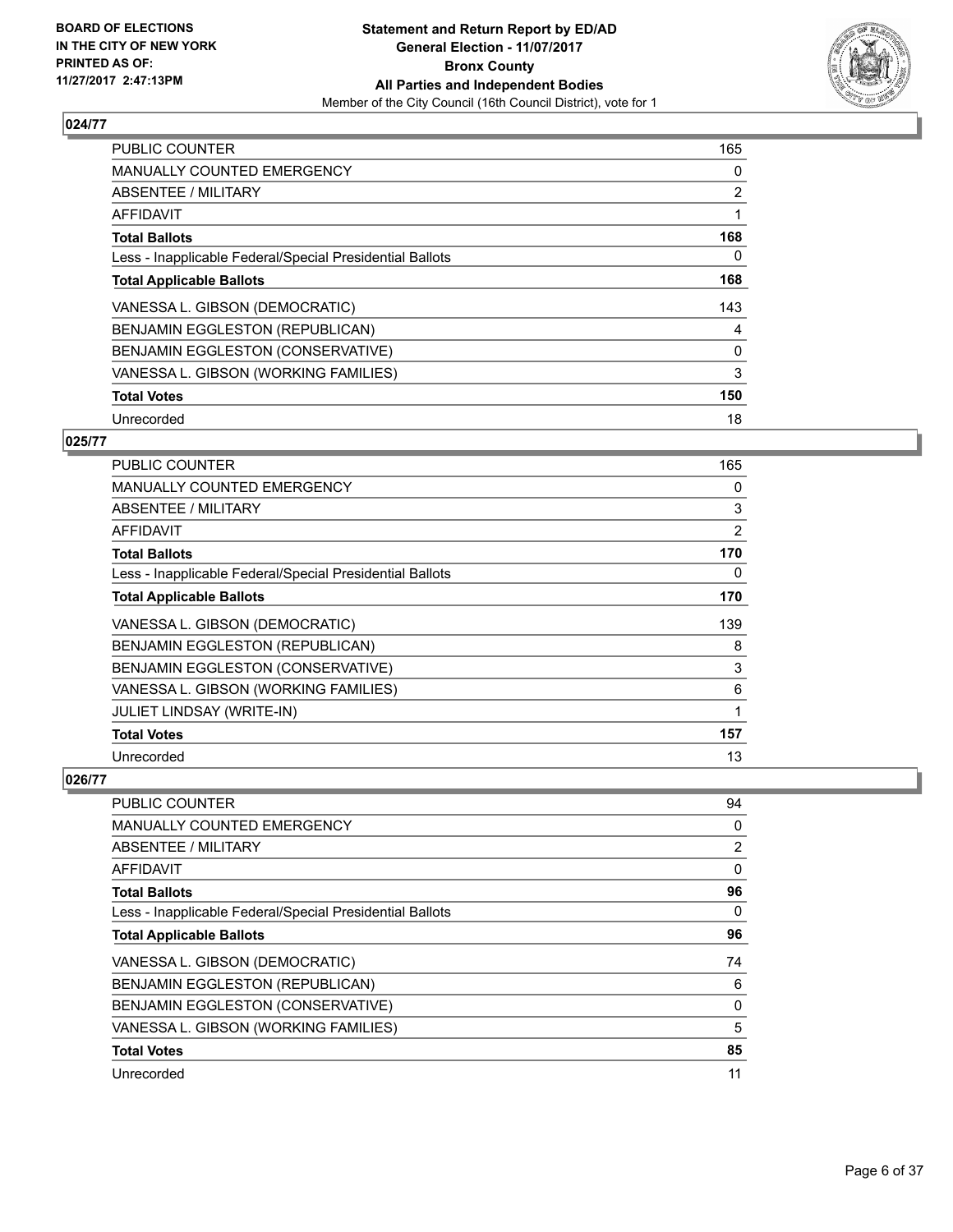

| <b>PUBLIC COUNTER</b>                                    | 186            |
|----------------------------------------------------------|----------------|
| MANUALLY COUNTED EMERGENCY                               | 0              |
| ABSENTEE / MILITARY                                      | $\overline{7}$ |
| <b>AFFIDAVIT</b>                                         | 3              |
| <b>Total Ballots</b>                                     | 196            |
| Less - Inapplicable Federal/Special Presidential Ballots | 0              |
| <b>Total Applicable Ballots</b>                          | 196            |
| VANESSA L. GIBSON (DEMOCRATIC)                           | 157            |
| BENJAMIN EGGLESTON (REPUBLICAN)                          | 4              |
| BENJAMIN EGGLESTON (CONSERVATIVE)                        | 2              |
| VANESSA L. GIBSON (WORKING FAMILIES)                     | 8              |
| <b>Total Votes</b>                                       | 171            |
| Unrecorded                                               | 25             |

# **028/77**

| <b>PUBLIC COUNTER</b>                                    | 189            |
|----------------------------------------------------------|----------------|
| <b>MANUALLY COUNTED EMERGENCY</b>                        | 0              |
| ABSENTEE / MILITARY                                      | 8              |
| AFFIDAVIT                                                | 6              |
| <b>Total Ballots</b>                                     | 203            |
| Less - Inapplicable Federal/Special Presidential Ballots | 0              |
| <b>Total Applicable Ballots</b>                          | 203            |
| VANESSA L. GIBSON (DEMOCRATIC)                           | 161            |
| BENJAMIN EGGLESTON (REPUBLICAN)                          | 12             |
| BENJAMIN EGGLESTON (CONSERVATIVE)                        | $\overline{2}$ |
| VANESSA L. GIBSON (WORKING FAMILIES)                     | 5              |
| <b>Total Votes</b>                                       | 180            |
| Unrecorded                                               | 23             |

| PUBLIC COUNTER                                           | 109 |
|----------------------------------------------------------|-----|
| MANUALLY COUNTED EMERGENCY                               | 0   |
| ABSENTEE / MILITARY                                      | 5   |
| AFFIDAVIT                                                | 0   |
| <b>Total Ballots</b>                                     | 114 |
| Less - Inapplicable Federal/Special Presidential Ballots | 0   |
| <b>Total Applicable Ballots</b>                          | 114 |
| VANESSA L. GIBSON (DEMOCRATIC)                           | 95  |
| BENJAMIN EGGLESTON (REPUBLICAN)                          | 3   |
| BENJAMIN EGGLESTON (CONSERVATIVE)                        | 0   |
| VANESSA L. GIBSON (WORKING FAMILIES)                     | 2   |
| <b>Total Votes</b>                                       | 100 |
| Unrecorded                                               | 14  |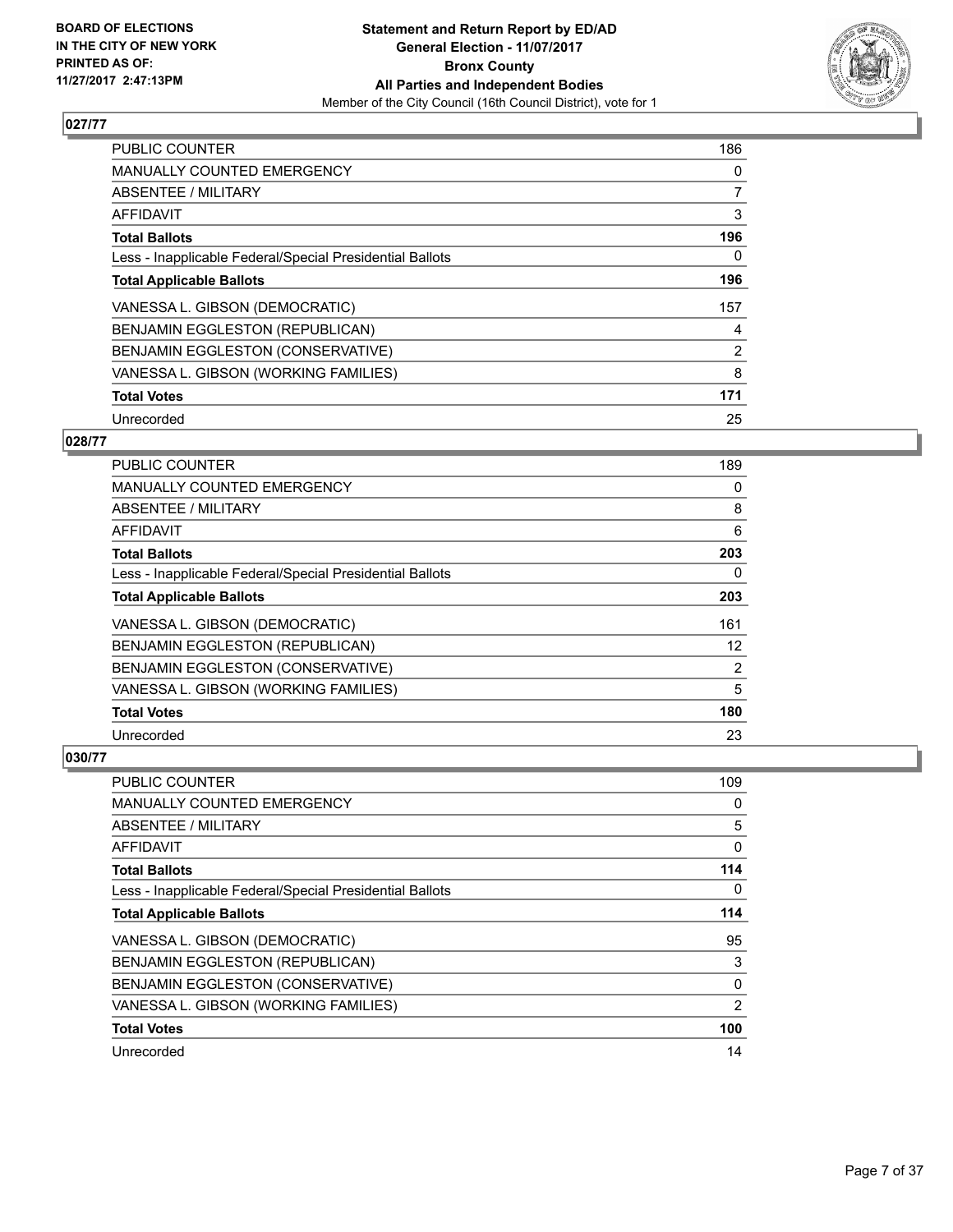

| <b>PUBLIC COUNTER</b>                                    | 141 |
|----------------------------------------------------------|-----|
| <b>MANUALLY COUNTED EMERGENCY</b>                        | 0   |
| ABSENTEE / MILITARY                                      | 3   |
| AFFIDAVIT                                                |     |
| <b>Total Ballots</b>                                     | 145 |
| Less - Inapplicable Federal/Special Presidential Ballots | 0   |
| <b>Total Applicable Ballots</b>                          | 145 |
| VANESSA L. GIBSON (DEMOCRATIC)                           | 123 |
| BENJAMIN EGGLESTON (REPUBLICAN)                          |     |
| BENJAMIN EGGLESTON (CONSERVATIVE)                        | 0   |
| VANESSA L. GIBSON (WORKING FAMILIES)                     | 4   |
| <b>Total Votes</b>                                       | 128 |
| Unrecorded                                               | 17  |

# **040/77**

| PUBLIC COUNTER                                           | 115            |
|----------------------------------------------------------|----------------|
| <b>MANUALLY COUNTED EMERGENCY</b>                        | 0              |
| ABSENTEE / MILITARY                                      | 3              |
| AFFIDAVIT                                                | 3              |
| <b>Total Ballots</b>                                     | 121            |
| Less - Inapplicable Federal/Special Presidential Ballots | 0              |
| <b>Total Applicable Ballots</b>                          | 121            |
| VANESSA L. GIBSON (DEMOCRATIC)                           | 96             |
| BENJAMIN EGGLESTON (REPUBLICAN)                          | 4              |
| BENJAMIN EGGLESTON (CONSERVATIVE)                        | 0              |
| VANESSA L. GIBSON (WORKING FAMILIES)                     | $\overline{7}$ |
| UNATTRIBUTABLE WRITE-IN (WRITE-IN)                       | 1              |
| <b>Total Votes</b>                                       | 108            |
| Unrecorded                                               | 13             |

| <b>PUBLIC COUNTER</b>                                    | 150            |
|----------------------------------------------------------|----------------|
| <b>MANUALLY COUNTED EMERGENCY</b>                        | 0              |
| ABSENTEE / MILITARY                                      | 5              |
| AFFIDAVIT                                                | 4              |
| <b>Total Ballots</b>                                     | 159            |
| Less - Inapplicable Federal/Special Presidential Ballots | 0              |
| <b>Total Applicable Ballots</b>                          | 159            |
| VANESSA L. GIBSON (DEMOCRATIC)                           | 127            |
| BENJAMIN EGGLESTON (REPUBLICAN)                          | 8              |
| BENJAMIN EGGLESTON (CONSERVATIVE)                        | $\overline{2}$ |
| VANESSA L. GIBSON (WORKING FAMILIES)                     | 7              |
| UNATTRIBUTABLE WRITE-IN (WRITE-IN)                       |                |
| <b>Total Votes</b>                                       | 145            |
| Unrecorded                                               |                |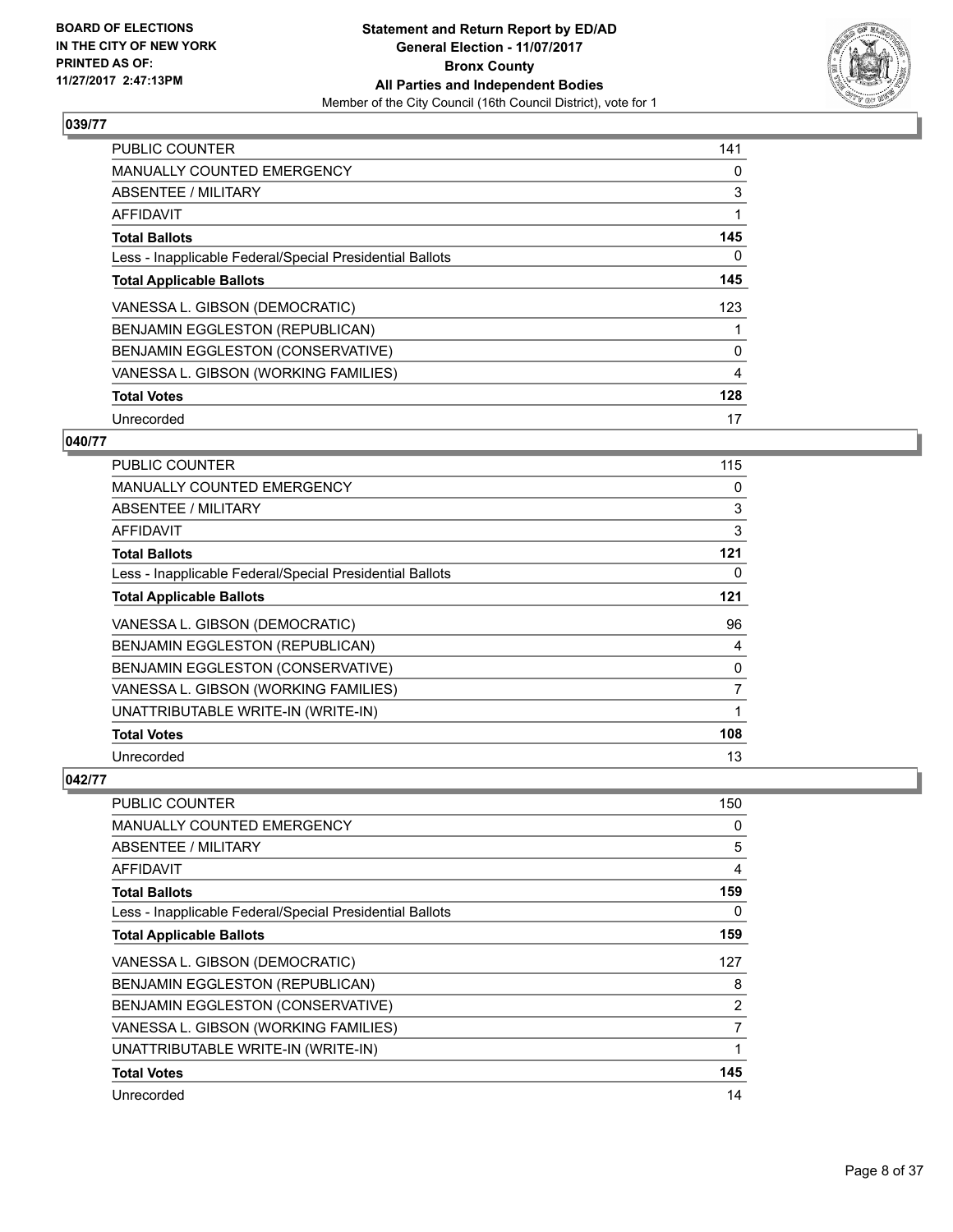

| <b>PUBLIC COUNTER</b>                                    | 124            |
|----------------------------------------------------------|----------------|
| <b>MANUALLY COUNTED EMERGENCY</b>                        | 0              |
| ABSENTEE / MILITARY                                      | 5              |
| <b>AFFIDAVIT</b>                                         | $\overline{2}$ |
| <b>Total Ballots</b>                                     | 131            |
| Less - Inapplicable Federal/Special Presidential Ballots | 0              |
| <b>Total Applicable Ballots</b>                          | 131            |
| VANESSA L. GIBSON (DEMOCRATIC)                           | 112            |
| BENJAMIN EGGLESTON (REPUBLICAN)                          |                |
| BENJAMIN EGGLESTON (CONSERVATIVE)                        | 0              |
| VANESSA L. GIBSON (WORKING FAMILIES)                     | 8              |
| <b>Total Votes</b>                                       | 121            |
| Unrecorded                                               | 10             |

#### **044/77**

| PUBLIC COUNTER                                           | 129            |
|----------------------------------------------------------|----------------|
| <b>MANUALLY COUNTED EMERGENCY</b>                        | 0              |
| ABSENTEE / MILITARY                                      | 6              |
| AFFIDAVIT                                                | 1              |
| <b>Total Ballots</b>                                     | 136            |
| Less - Inapplicable Federal/Special Presidential Ballots | 0              |
| <b>Total Applicable Ballots</b>                          | 136            |
| VANESSA L. GIBSON (DEMOCRATIC)                           | 112            |
| BENJAMIN EGGLESTON (REPUBLICAN)                          | 6              |
| BENJAMIN EGGLESTON (CONSERVATIVE)                        | 0              |
| VANESSA L. GIBSON (WORKING FAMILIES)                     | 5              |
| UNATTRIBUTABLE WRITE-IN (WRITE-IN)                       | $\overline{2}$ |
| <b>Total Votes</b>                                       | 125            |
| Unrecorded                                               | 11             |

| <b>PUBLIC COUNTER</b>                                    | 119 |
|----------------------------------------------------------|-----|
| MANUALLY COUNTED EMERGENCY                               | 0   |
| ABSENTEE / MILITARY                                      | 1   |
| AFFIDAVIT                                                | 3   |
| <b>Total Ballots</b>                                     | 123 |
| Less - Inapplicable Federal/Special Presidential Ballots | 0   |
| <b>Total Applicable Ballots</b>                          | 123 |
| VANESSA L. GIBSON (DEMOCRATIC)                           | 105 |
| BENJAMIN EGGLESTON (REPUBLICAN)                          | 3   |
| BENJAMIN EGGLESTON (CONSERVATIVE)                        | 2   |
| VANESSA L. GIBSON (WORKING FAMILIES)                     | 4   |
| <b>Total Votes</b>                                       | 114 |
| Unrecorded                                               | 9   |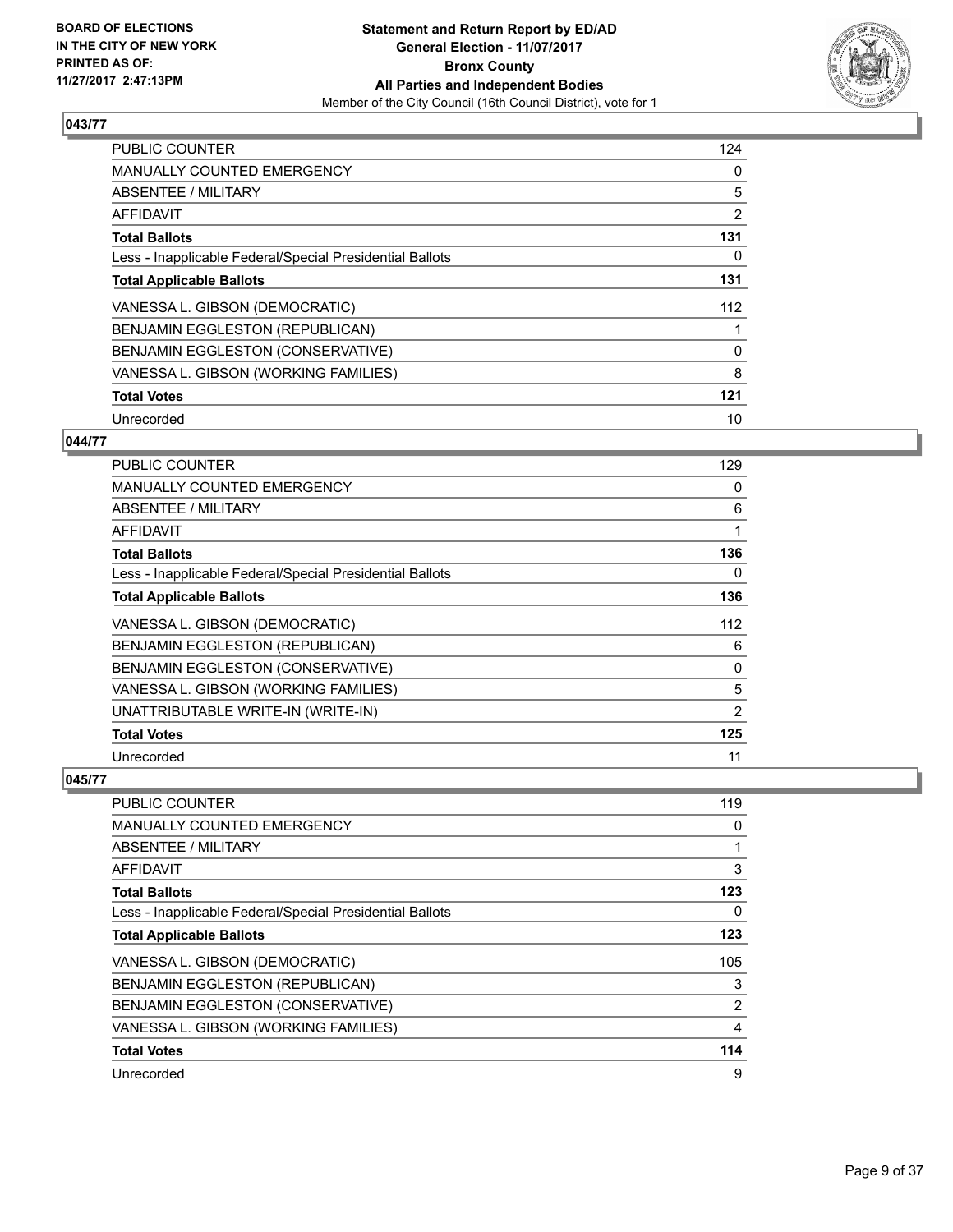

| <b>PUBLIC COUNTER</b>                                    | 128 |
|----------------------------------------------------------|-----|
| MANUALLY COUNTED EMERGENCY                               | 0   |
| ABSENTEE / MILITARY                                      | 4   |
| <b>AFFIDAVIT</b>                                         | 0   |
| <b>Total Ballots</b>                                     | 132 |
| Less - Inapplicable Federal/Special Presidential Ballots | 0   |
| <b>Total Applicable Ballots</b>                          | 132 |
| VANESSA L. GIBSON (DEMOCRATIC)                           | 113 |
| BENJAMIN EGGLESTON (REPUBLICAN)                          | 7   |
| BENJAMIN EGGLESTON (CONSERVATIVE)                        |     |
| VANESSA L. GIBSON (WORKING FAMILIES)                     | 4   |
| <b>Total Votes</b>                                       | 125 |
| Unrecorded                                               | 7   |

# **047/77**

| PUBLIC COUNTER                                           | 181            |
|----------------------------------------------------------|----------------|
| <b>MANUALLY COUNTED EMERGENCY</b>                        | 0              |
| ABSENTEE / MILITARY                                      | 4              |
| AFFIDAVIT                                                | 3              |
| <b>Total Ballots</b>                                     | 188            |
| Less - Inapplicable Federal/Special Presidential Ballots | 0              |
| <b>Total Applicable Ballots</b>                          | 188            |
| VANESSA L. GIBSON (DEMOCRATIC)                           | 160            |
| BENJAMIN EGGLESTON (REPUBLICAN)                          | 3              |
| BENJAMIN EGGLESTON (CONSERVATIVE)                        | 0              |
| VANESSA L. GIBSON (WORKING FAMILIES)                     | $\overline{2}$ |
| <b>Total Votes</b>                                       | 165            |
| Unrecorded                                               | 23             |

| PUBLIC COUNTER                                           | 102 |
|----------------------------------------------------------|-----|
| <b>MANUALLY COUNTED EMERGENCY</b>                        | 0   |
| ABSENTEE / MILITARY                                      |     |
| AFFIDAVIT                                                | 4   |
| <b>Total Ballots</b>                                     | 107 |
| Less - Inapplicable Federal/Special Presidential Ballots | 0   |
| <b>Total Applicable Ballots</b>                          | 107 |
| VANESSA L. GIBSON (DEMOCRATIC)                           | 90  |
| BENJAMIN EGGLESTON (REPUBLICAN)                          | 4   |
| BENJAMIN EGGLESTON (CONSERVATIVE)                        | 3   |
| VANESSA L. GIBSON (WORKING FAMILIES)                     |     |
| <b>Total Votes</b>                                       | 98  |
| Unrecorded                                               | 9   |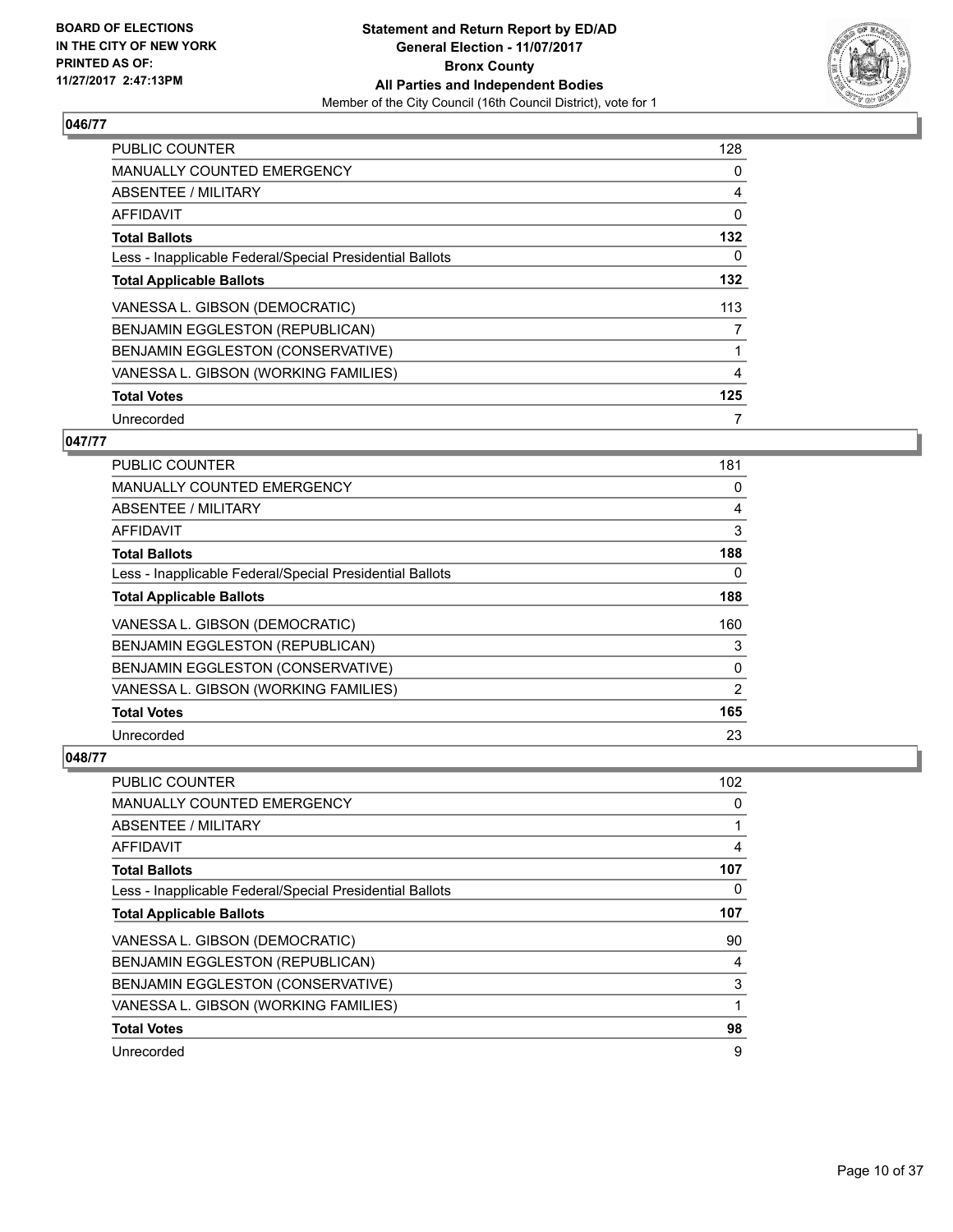

| <b>PUBLIC COUNTER</b>                                    | 155 |
|----------------------------------------------------------|-----|
| <b>MANUALLY COUNTED EMERGENCY</b>                        | 0   |
| ABSENTEE / MILITARY                                      | 6   |
| <b>AFFIDAVIT</b>                                         | 4   |
| <b>Total Ballots</b>                                     | 165 |
| Less - Inapplicable Federal/Special Presidential Ballots | 0   |
| <b>Total Applicable Ballots</b>                          | 165 |
| VANESSA L. GIBSON (DEMOCRATIC)                           | 141 |
| BENJAMIN EGGLESTON (REPUBLICAN)                          | 4   |
| BENJAMIN EGGLESTON (CONSERVATIVE)                        |     |
| VANESSA L. GIBSON (WORKING FAMILIES)                     | 7   |
| <b>Total Votes</b>                                       | 153 |
| Unrecorded                                               | 12  |

# **051/77**

| PUBLIC COUNTER                                           | 148 |
|----------------------------------------------------------|-----|
| <b>MANUALLY COUNTED EMERGENCY</b>                        | 0   |
| ABSENTEE / MILITARY                                      | 0   |
| AFFIDAVIT                                                | 0   |
| <b>Total Ballots</b>                                     | 148 |
| Less - Inapplicable Federal/Special Presidential Ballots | 0   |
| <b>Total Applicable Ballots</b>                          | 148 |
| VANESSA L. GIBSON (DEMOCRATIC)                           | 130 |
| BENJAMIN EGGLESTON (REPUBLICAN)                          | 4   |
| BENJAMIN EGGLESTON (CONSERVATIVE)                        | 1   |
| VANESSA L. GIBSON (WORKING FAMILIES)                     | 3   |
| UNATTRIBUTABLE WRITE-IN (WRITE-IN)                       | 1   |
| <b>Total Votes</b>                                       | 139 |
| Unrecorded                                               | 9   |

| PUBLIC COUNTER                                           | 35 |
|----------------------------------------------------------|----|
| <b>MANUALLY COUNTED EMERGENCY</b>                        | 0  |
| ABSENTEE / MILITARY                                      | 0  |
| AFFIDAVIT                                                | 8  |
| <b>Total Ballots</b>                                     | 43 |
| Less - Inapplicable Federal/Special Presidential Ballots | 0  |
| <b>Total Applicable Ballots</b>                          | 43 |
| VANESSA L. GIBSON (DEMOCRATIC)                           | 32 |
| BENJAMIN EGGLESTON (REPUBLICAN)                          | 3  |
| BENJAMIN EGGLESTON (CONSERVATIVE)                        |    |
| VANESSA L. GIBSON (WORKING FAMILIES)                     | 2  |
| <b>Total Votes</b>                                       | 38 |
| Unrecorded                                               | 5  |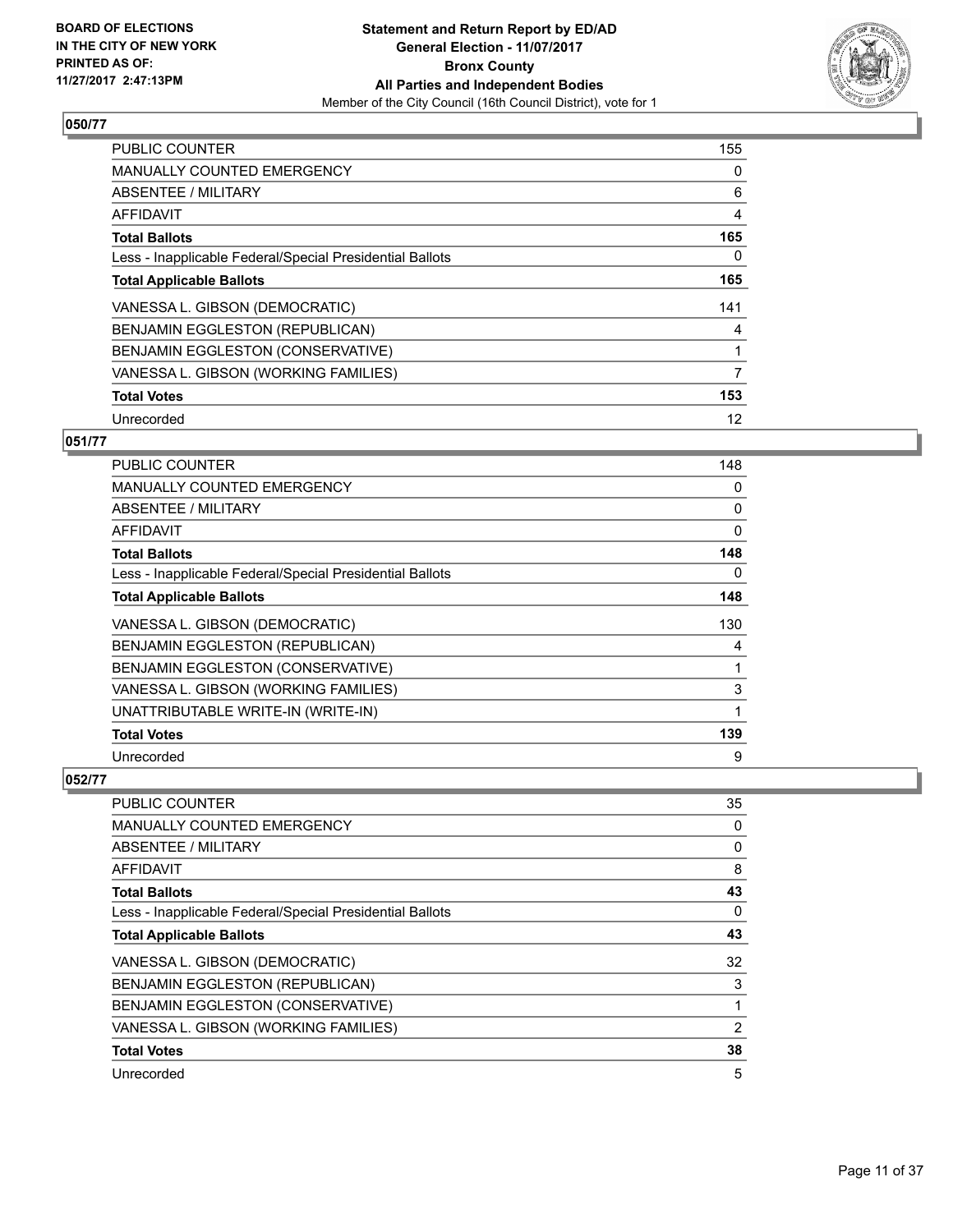

| <b>PUBLIC COUNTER</b>                                    | 226 |
|----------------------------------------------------------|-----|
| <b>MANUALLY COUNTED EMERGENCY</b>                        | 0   |
| ABSENTEE / MILITARY                                      | 6   |
| <b>AFFIDAVIT</b>                                         | 4   |
| <b>Total Ballots</b>                                     | 236 |
| Less - Inapplicable Federal/Special Presidential Ballots | 0   |
| <b>Total Applicable Ballots</b>                          | 236 |
| VANESSA L. GIBSON (DEMOCRATIC)                           | 201 |
| BENJAMIN EGGLESTON (REPUBLICAN)                          | 6   |
| BENJAMIN EGGLESTON (CONSERVATIVE)                        | 0   |
| VANESSA L. GIBSON (WORKING FAMILIES)                     | 5   |
| <b>Total Votes</b>                                       | 212 |
| Unrecorded                                               | 24  |

#### **054/77**

| <b>PUBLIC COUNTER</b>                                    | 137 |
|----------------------------------------------------------|-----|
| <b>MANUALLY COUNTED EMERGENCY</b>                        | 0   |
| ABSENTEE / MILITARY                                      | 9   |
| AFFIDAVIT                                                | 5   |
| <b>Total Ballots</b>                                     | 151 |
| Less - Inapplicable Federal/Special Presidential Ballots | 0   |
| <b>Total Applicable Ballots</b>                          | 151 |
| VANESSA L. GIBSON (DEMOCRATIC)                           | 133 |
| BENJAMIN EGGLESTON (REPUBLICAN)                          |     |
| BENJAMIN EGGLESTON (CONSERVATIVE)                        |     |
| VANESSA L. GIBSON (WORKING FAMILIES)                     | 4   |
| <b>Total Votes</b>                                       | 139 |
| Unrecorded                                               | 12  |

| PUBLIC COUNTER                                           | 149            |
|----------------------------------------------------------|----------------|
| <b>MANUALLY COUNTED EMERGENCY</b>                        | 0              |
| ABSENTEE / MILITARY                                      | 5              |
| AFFIDAVIT                                                | 3              |
| <b>Total Ballots</b>                                     | 157            |
| Less - Inapplicable Federal/Special Presidential Ballots | 0              |
| <b>Total Applicable Ballots</b>                          | 157            |
| VANESSA L. GIBSON (DEMOCRATIC)                           | 137            |
| <b>BENJAMIN EGGLESTON (REPUBLICAN)</b>                   | 4              |
| BENJAMIN EGGLESTON (CONSERVATIVE)                        | $\overline{2}$ |
| VANESSA L. GIBSON (WORKING FAMILIES)                     | 6              |
| <b>Total Votes</b>                                       | 149            |
| Unrecorded                                               | 8              |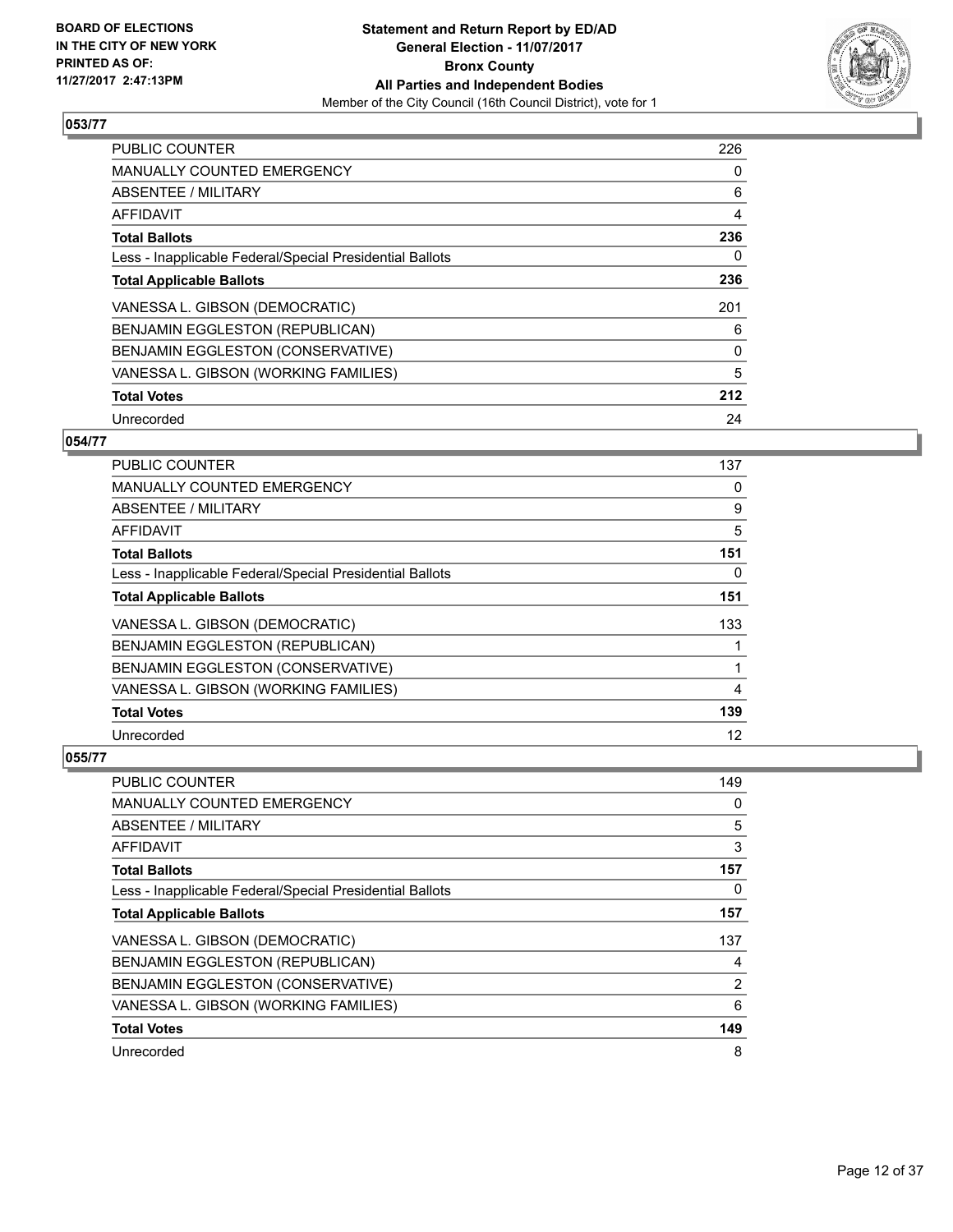

| <b>PUBLIC COUNTER</b>                                    | 191 |
|----------------------------------------------------------|-----|
| <b>MANUALLY COUNTED EMERGENCY</b>                        | 0   |
| ABSENTEE / MILITARY                                      | 24  |
| AFFIDAVIT                                                | 1   |
| <b>Total Ballots</b>                                     | 216 |
| Less - Inapplicable Federal/Special Presidential Ballots | 0   |
| <b>Total Applicable Ballots</b>                          | 216 |
| VANESSA L. GIBSON (DEMOCRATIC)                           | 187 |
| BENJAMIN EGGLESTON (REPUBLICAN)                          | 3   |
| BENJAMIN EGGLESTON (CONSERVATIVE)                        | 1   |
| VANESSA L. GIBSON (WORKING FAMILIES)                     | 4   |
| UNATTRIBUTABLE WRITE-IN (WRITE-IN)                       | 1   |
| <b>Total Votes</b>                                       | 196 |
| Unrecorded                                               | 20  |

# **057/77**

| <b>PUBLIC COUNTER</b>                                    | 188 |
|----------------------------------------------------------|-----|
| <b>MANUALLY COUNTED EMERGENCY</b>                        | 0   |
| ABSENTEE / MILITARY                                      | 4   |
| AFFIDAVIT                                                |     |
| <b>Total Ballots</b>                                     | 193 |
| Less - Inapplicable Federal/Special Presidential Ballots | 0   |
| <b>Total Applicable Ballots</b>                          | 193 |
| VANESSA L. GIBSON (DEMOCRATIC)                           | 159 |
| BENJAMIN EGGLESTON (REPUBLICAN)                          | 10  |
| BENJAMIN EGGLESTON (CONSERVATIVE)                        |     |
| VANESSA L. GIBSON (WORKING FAMILIES)                     | 10  |
| <b>Total Votes</b>                                       | 180 |
| Unrecorded                                               | 13  |

| <b>PUBLIC COUNTER</b>                                    | 292      |
|----------------------------------------------------------|----------|
| <b>MANUALLY COUNTED EMERGENCY</b>                        | 0        |
| <b>ABSENTEE / MILITARY</b>                               | 6        |
| AFFIDAVIT                                                |          |
| <b>Total Ballots</b>                                     | 299      |
| Less - Inapplicable Federal/Special Presidential Ballots | 0        |
| <b>Total Applicable Ballots</b>                          | 299      |
| VANESSA L. GIBSON (DEMOCRATIC)                           | 254      |
| BENJAMIN EGGLESTON (REPUBLICAN)                          | 8        |
| BENJAMIN EGGLESTON (CONSERVATIVE)                        | $\Omega$ |
| VANESSA L. GIBSON (WORKING FAMILIES)                     | 16       |
| SEBASTIAN BRITO (WRITE-IN)                               |          |
| UNATTRIBUTABLE WRITE-IN (WRITE-IN)                       | 1        |
| <b>Total Votes</b>                                       | 280      |
| Unrecorded                                               | 19       |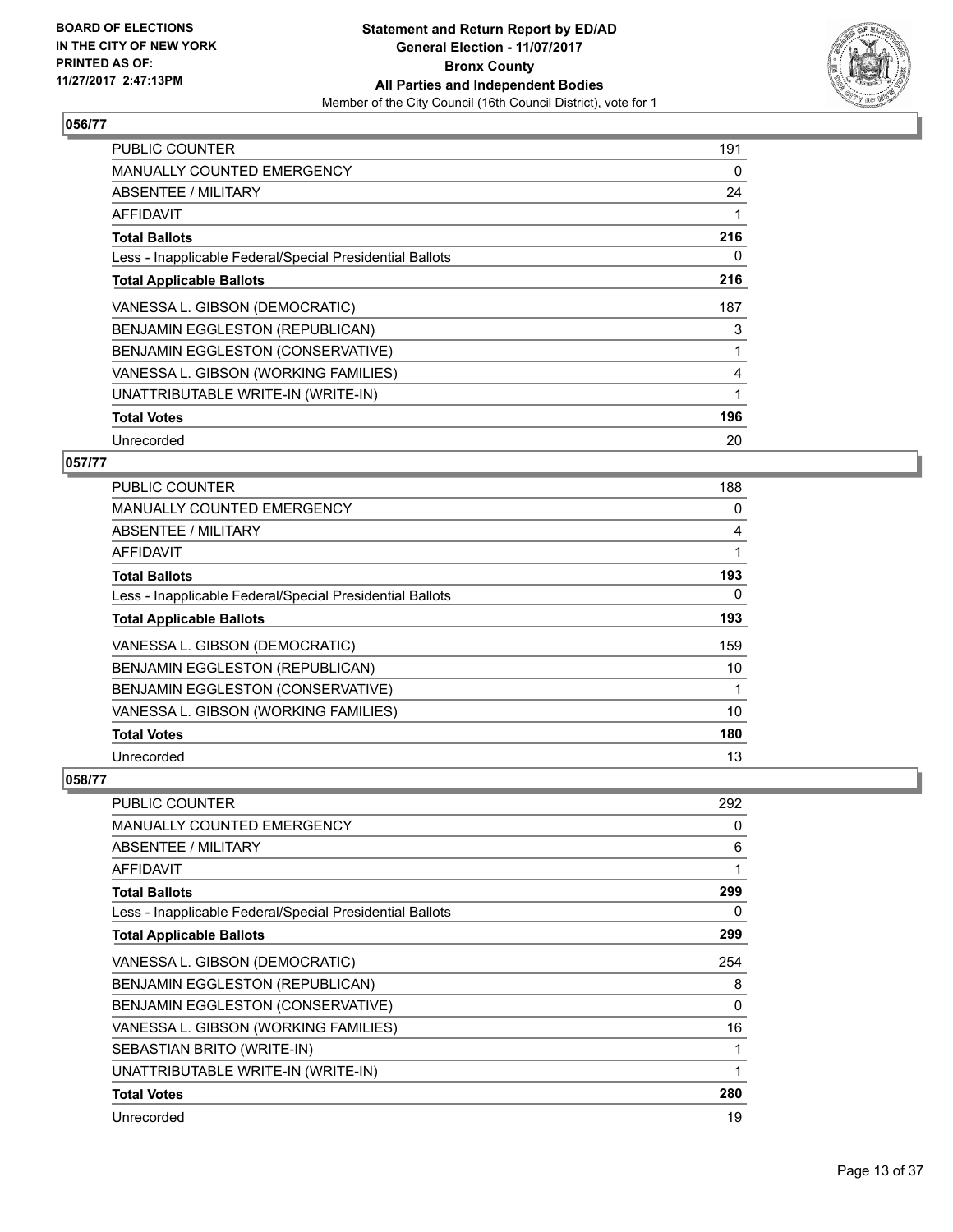

| <b>PUBLIC COUNTER</b>                                    | 177 |
|----------------------------------------------------------|-----|
| <b>MANUALLY COUNTED EMERGENCY</b>                        | 0   |
| ABSENTEE / MILITARY                                      | 8   |
| <b>AFFIDAVIT</b>                                         | 1   |
| <b>Total Ballots</b>                                     | 186 |
| Less - Inapplicable Federal/Special Presidential Ballots | 0   |
| <b>Total Applicable Ballots</b>                          | 186 |
| VANESSA L. GIBSON (DEMOCRATIC)                           | 153 |
| BENJAMIN EGGLESTON (REPUBLICAN)                          | 5   |
| BENJAMIN EGGLESTON (CONSERVATIVE)                        |     |
| VANESSA L. GIBSON (WORKING FAMILIES)                     | 7   |
| <b>Total Votes</b>                                       | 166 |
| Unrecorded                                               | 20  |

# **061/77**

| PUBLIC COUNTER                                           | 60 |
|----------------------------------------------------------|----|
| <b>MANUALLY COUNTED EMERGENCY</b>                        | 0  |
| <b>ABSENTEE / MILITARY</b>                               | 0  |
| AFFIDAVIT                                                |    |
| <b>Total Ballots</b>                                     | 61 |
| Less - Inapplicable Federal/Special Presidential Ballots | 0  |
| <b>Total Applicable Ballots</b>                          | 61 |
| VANESSA L. GIBSON (DEMOCRATIC)                           | 51 |
| BENJAMIN EGGLESTON (REPUBLICAN)                          | 2  |
| BENJAMIN EGGLESTON (CONSERVATIVE)                        | 0  |
| VANESSA L. GIBSON (WORKING FAMILIES)                     | 4  |
| <b>Total Votes</b>                                       | 57 |
| Unrecorded                                               | 4  |

| <b>PUBLIC COUNTER</b>                                    | 167 |
|----------------------------------------------------------|-----|
| <b>MANUALLY COUNTED EMERGENCY</b>                        | 0   |
| ABSENTEE / MILITARY                                      | 3   |
| AFFIDAVIT                                                | 14  |
| <b>Total Ballots</b>                                     | 184 |
| Less - Inapplicable Federal/Special Presidential Ballots | 0   |
| <b>Total Applicable Ballots</b>                          | 184 |
| VANESSA L. GIBSON (DEMOCRATIC)                           | 163 |
| <b>BENJAMIN EGGLESTON (REPUBLICAN)</b>                   | 5   |
| <b>BENJAMIN EGGLESTON (CONSERVATIVE)</b>                 | 1   |
| VANESSA L. GIBSON (WORKING FAMILIES)                     | 8   |
| <b>Total Votes</b>                                       | 177 |
| Unrecorded                                               | 7   |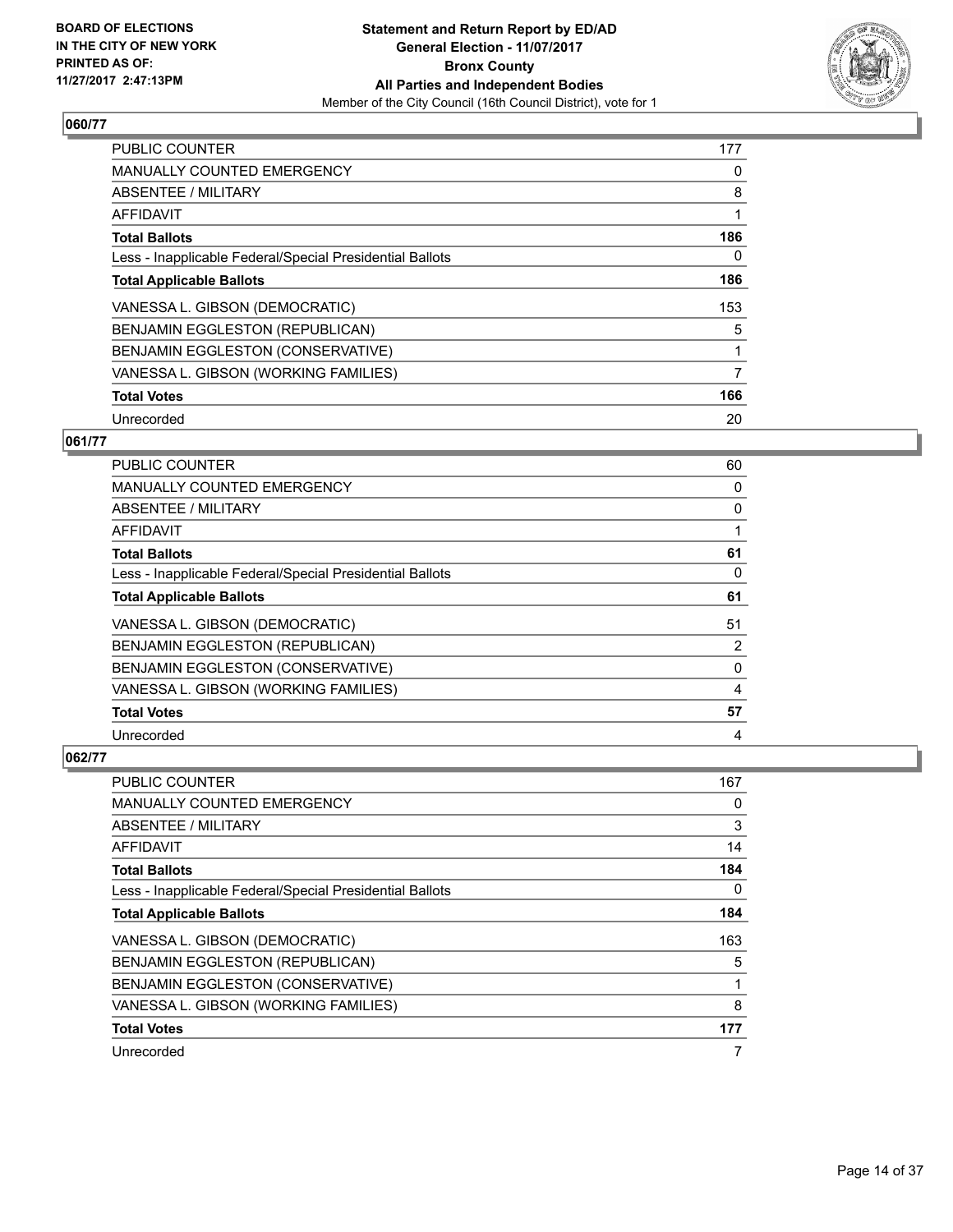

| <b>PUBLIC COUNTER</b>                                    | 115 |
|----------------------------------------------------------|-----|
| MANUALLY COUNTED EMERGENCY                               | 0   |
| ABSENTEE / MILITARY                                      | 1   |
| <b>AFFIDAVIT</b>                                         | 4   |
| <b>Total Ballots</b>                                     | 120 |
| Less - Inapplicable Federal/Special Presidential Ballots | 0   |
| <b>Total Applicable Ballots</b>                          | 120 |
| VANESSA L. GIBSON (DEMOCRATIC)                           | 106 |
| BENJAMIN EGGLESTON (REPUBLICAN)                          |     |
| BENJAMIN EGGLESTON (CONSERVATIVE)                        |     |
| VANESSA L. GIBSON (WORKING FAMILIES)                     | 7   |
| <b>Total Votes</b>                                       | 115 |
| Unrecorded                                               | 5   |

# **067/77**

| PUBLIC COUNTER                                           | 98  |
|----------------------------------------------------------|-----|
| <b>MANUALLY COUNTED EMERGENCY</b>                        | 0   |
| ABSENTEE / MILITARY                                      | 0   |
| AFFIDAVIT                                                | 2   |
| <b>Total Ballots</b>                                     | 100 |
| Less - Inapplicable Federal/Special Presidential Ballots | 0   |
| <b>Total Applicable Ballots</b>                          | 100 |
| VANESSA L. GIBSON (DEMOCRATIC)                           | 88  |
| BENJAMIN EGGLESTON (REPUBLICAN)                          | 2   |
| BENJAMIN EGGLESTON (CONSERVATIVE)                        |     |
| VANESSA L. GIBSON (WORKING FAMILIES)                     |     |
| <b>Total Votes</b>                                       | 92  |
| Unrecorded                                               | 8   |

| <b>PUBLIC COUNTER</b>                                    | 176 |
|----------------------------------------------------------|-----|
| <b>MANUALLY COUNTED EMERGENCY</b>                        | 0   |
| ABSENTEE / MILITARY                                      | 5   |
| AFFIDAVIT                                                |     |
| <b>Total Ballots</b>                                     | 182 |
| Less - Inapplicable Federal/Special Presidential Ballots | 0   |
| <b>Total Applicable Ballots</b>                          | 182 |
| VANESSA L. GIBSON (DEMOCRATIC)                           | 150 |
| BENJAMIN EGGLESTON (REPUBLICAN)                          | 3   |
| BENJAMIN EGGLESTON (CONSERVATIVE)                        | 0   |
| VANESSA L. GIBSON (WORKING FAMILIES)                     | 5   |
| <b>Total Votes</b>                                       | 158 |
| Unrecorded                                               | 24  |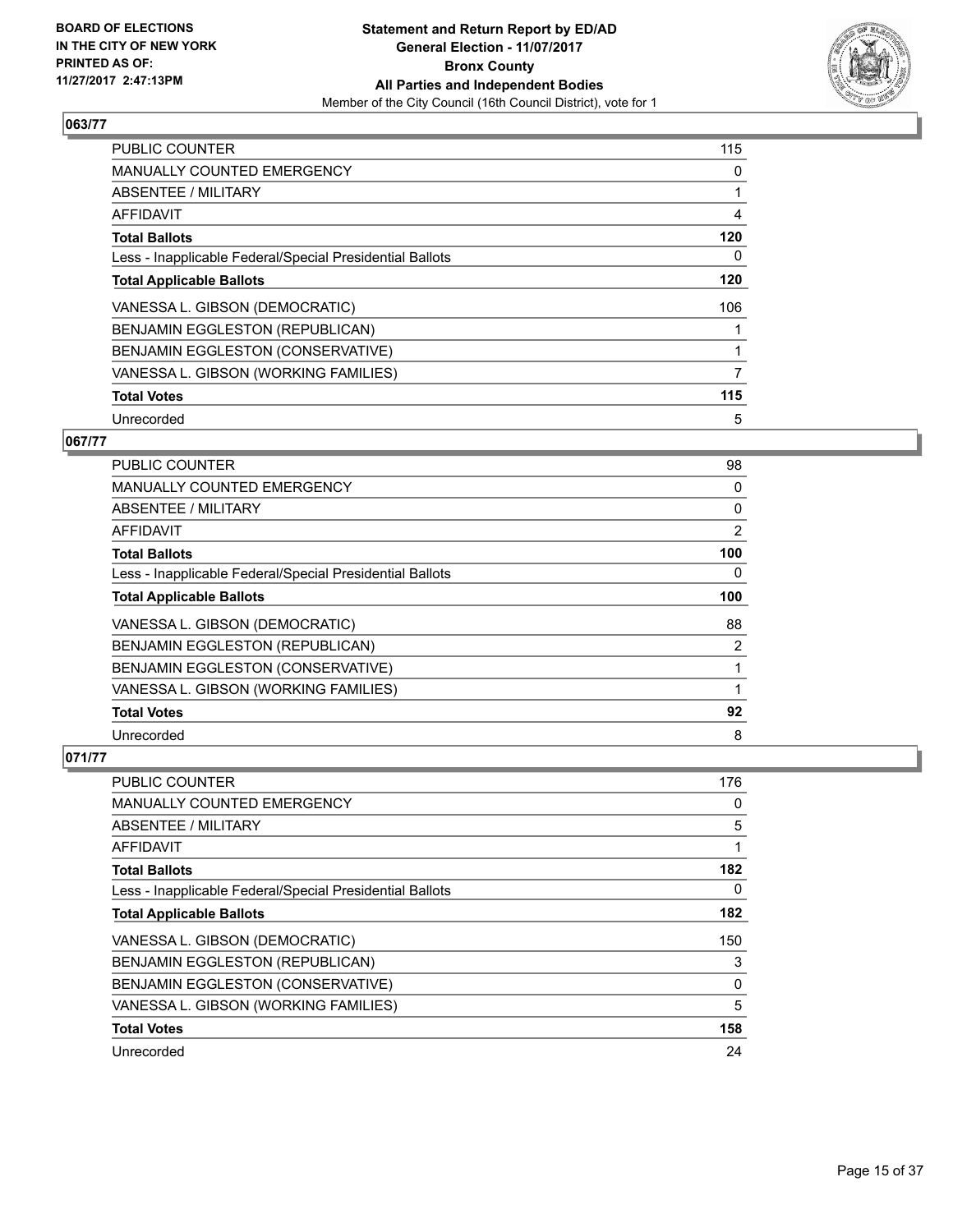

| <b>PUBLIC COUNTER</b>                                    | 153 |
|----------------------------------------------------------|-----|
| MANUALLY COUNTED EMERGENCY                               | 0   |
| ABSENTEE / MILITARY                                      | 7   |
| <b>AFFIDAVIT</b>                                         | 0   |
| <b>Total Ballots</b>                                     | 160 |
| Less - Inapplicable Federal/Special Presidential Ballots | 0   |
| <b>Total Applicable Ballots</b>                          | 160 |
| VANESSA L. GIBSON (DEMOCRATIC)                           | 138 |
| <b>BENJAMIN EGGLESTON (REPUBLICAN)</b>                   | 3   |
| BENJAMIN EGGLESTON (CONSERVATIVE)                        | 0   |
| VANESSA L. GIBSON (WORKING FAMILIES)                     | 11  |
| <b>Total Votes</b>                                       | 152 |
| Unrecorded                                               | 8   |

# **074/77**

| PUBLIC COUNTER                                           | 214 |
|----------------------------------------------------------|-----|
| <b>MANUALLY COUNTED EMERGENCY</b>                        | 0   |
| ABSENTEE / MILITARY                                      | 4   |
| AFFIDAVIT                                                |     |
| <b>Total Ballots</b>                                     | 219 |
| Less - Inapplicable Federal/Special Presidential Ballots | 0   |
| <b>Total Applicable Ballots</b>                          | 219 |
| VANESSA L. GIBSON (DEMOCRATIC)                           | 190 |
| BENJAMIN EGGLESTON (REPUBLICAN)                          | 7   |
| BENJAMIN EGGLESTON (CONSERVATIVE)                        | 0   |
| VANESSA L. GIBSON (WORKING FAMILIES)                     | 3   |
| <b>Total Votes</b>                                       | 200 |
| Unrecorded                                               | 19  |

| <b>PUBLIC COUNTER</b>                                    | 109            |
|----------------------------------------------------------|----------------|
| <b>MANUALLY COUNTED EMERGENCY</b>                        | 0              |
| ABSENTEE / MILITARY                                      |                |
| AFFIDAVIT                                                | 5              |
| <b>Total Ballots</b>                                     | 115            |
| Less - Inapplicable Federal/Special Presidential Ballots | 0              |
| <b>Total Applicable Ballots</b>                          | 115            |
| VANESSA L. GIBSON (DEMOCRATIC)                           | 87             |
| BENJAMIN EGGLESTON (REPUBLICAN)                          | 4              |
| BENJAMIN EGGLESTON (CONSERVATIVE)                        | 3              |
| VANESSA L. GIBSON (WORKING FAMILIES)                     | $\overline{2}$ |
| <b>Total Votes</b>                                       | 96             |
| Unrecorded                                               | 19             |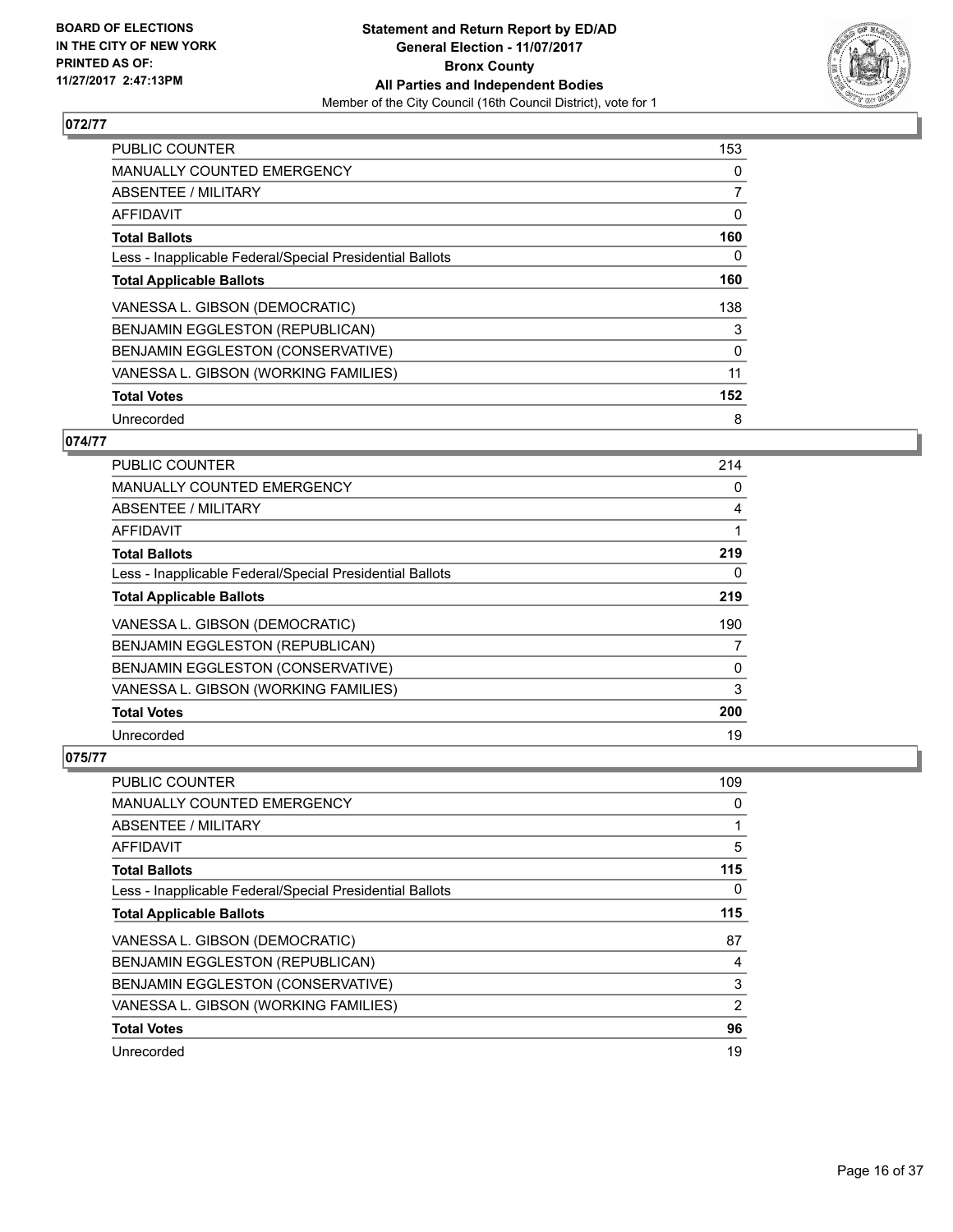

| <b>PUBLIC COUNTER</b>                                    | 86 |
|----------------------------------------------------------|----|
| MANUALLY COUNTED EMERGENCY                               | 0  |
| ABSENTEE / MILITARY                                      | 0  |
| AFFIDAVIT                                                | 0  |
| <b>Total Ballots</b>                                     | 86 |
| Less - Inapplicable Federal/Special Presidential Ballots | 0  |
| <b>Total Applicable Ballots</b>                          | 86 |
| VANESSA L. GIBSON (DEMOCRATIC)                           | 67 |
| BENJAMIN EGGLESTON (REPUBLICAN)                          | 2  |
| BENJAMIN EGGLESTON (CONSERVATIVE)                        | 0  |
| VANESSA L. GIBSON (WORKING FAMILIES)                     | 2  |
| <b>Total Votes</b>                                       | 71 |
| Unrecorded                                               | 15 |

# **078/77**

| <b>PUBLIC COUNTER</b>                                    | 188      |
|----------------------------------------------------------|----------|
| MANUALLY COUNTED EMERGENCY                               | 0        |
| ABSENTEE / MILITARY                                      | 2        |
| AFFIDAVIT                                                | 4        |
| <b>Total Ballots</b>                                     | 194      |
| Less - Inapplicable Federal/Special Presidential Ballots | 0        |
| <b>Total Applicable Ballots</b>                          | 194      |
| VANESSA L. GIBSON (DEMOCRATIC)                           | 170      |
| BENJAMIN EGGLESTON (REPUBLICAN)                          | 6        |
| BENJAMIN EGGLESTON (CONSERVATIVE)                        | $\Omega$ |
| VANESSA L. GIBSON (WORKING FAMILIES)                     | 2        |
| <b>Total Votes</b>                                       | 178      |
| Unrecorded                                               | 16       |

| PUBLIC COUNTER                                           | 92             |
|----------------------------------------------------------|----------------|
| <b>MANUALLY COUNTED EMERGENCY</b>                        | 0              |
| ABSENTEE / MILITARY                                      | 2              |
| AFFIDAVIT                                                | $\overline{2}$ |
| <b>Total Ballots</b>                                     | 96             |
| Less - Inapplicable Federal/Special Presidential Ballots | 0              |
| <b>Total Applicable Ballots</b>                          | 96             |
| VANESSA L. GIBSON (DEMOCRATIC)                           | 86             |
| BENJAMIN EGGLESTON (REPUBLICAN)                          | 2              |
| BENJAMIN EGGLESTON (CONSERVATIVE)                        |                |
| VANESSA L. GIBSON (WORKING FAMILIES)                     | 1              |
| <b>Total Votes</b>                                       | 90             |
| Unrecorded                                               | 6              |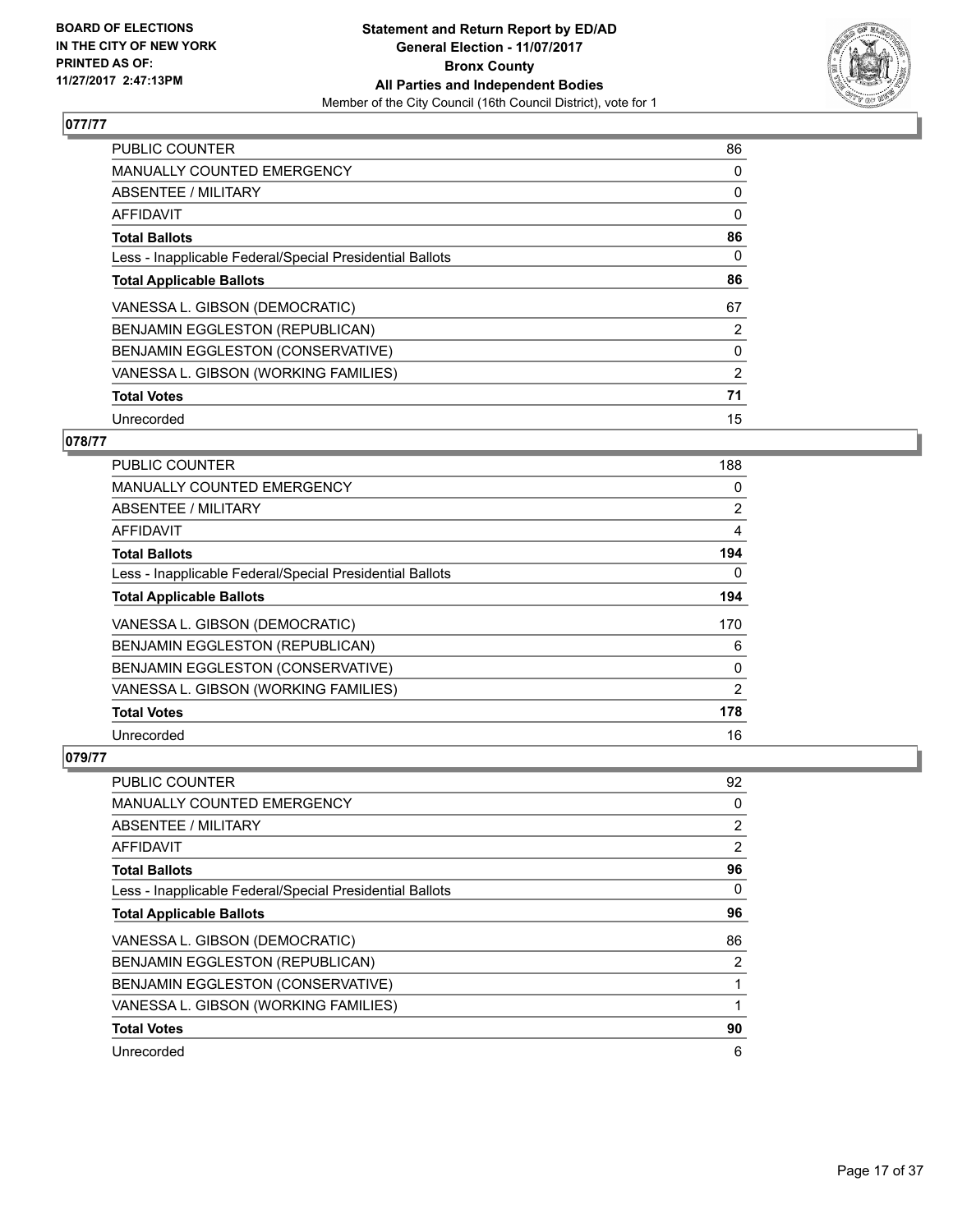

| <b>PUBLIC COUNTER</b>                                    | 137 |
|----------------------------------------------------------|-----|
| <b>MANUALLY COUNTED EMERGENCY</b>                        | 0   |
| ABSENTEE / MILITARY                                      | 5   |
| AFFIDAVIT                                                | 4   |
| <b>Total Ballots</b>                                     | 146 |
| Less - Inapplicable Federal/Special Presidential Ballots | 0   |
| <b>Total Applicable Ballots</b>                          | 146 |
| VANESSA L. GIBSON (DEMOCRATIC)                           | 121 |
| BENJAMIN EGGLESTON (REPUBLICAN)                          | 4   |
| BENJAMIN EGGLESTON (CONSERVATIVE)                        |     |
| VANESSA L. GIBSON (WORKING FAMILIES)                     | 5   |
| <b>Total Votes</b>                                       | 131 |
| Unrecorded                                               | 15  |

| <b>PUBLIC COUNTER</b>                                    | 80             |
|----------------------------------------------------------|----------------|
| <b>MANUALLY COUNTED EMERGENCY</b>                        | 0              |
| ABSENTEE / MILITARY                                      |                |
| AFFIDAVIT                                                | $\overline{2}$ |
| <b>Total Ballots</b>                                     | 83             |
| Less - Inapplicable Federal/Special Presidential Ballots | 0              |
| <b>Total Applicable Ballots</b>                          | 83             |
| VANESSA L. GIBSON (DEMOCRATIC)                           | 72             |
| <b>BENJAMIN EGGLESTON (REPUBLICAN)</b>                   | 4              |
| <b>BENJAMIN EGGLESTON (CONSERVATIVE)</b>                 | 0              |
| VANESSA L. GIBSON (WORKING FAMILIES)                     | 6              |
| <b>Total Votes</b>                                       | 82             |
| Unrecorded                                               | 1              |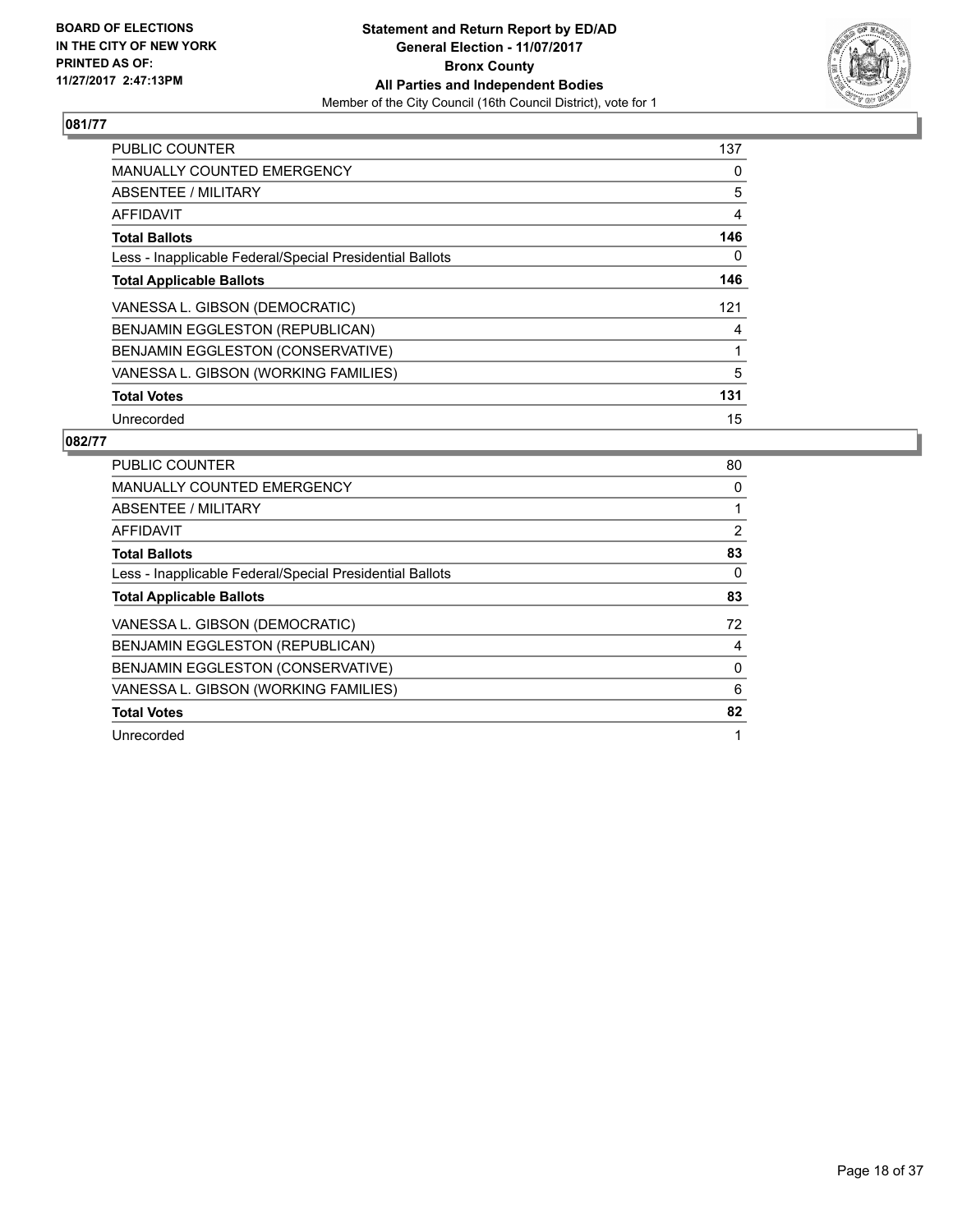

| <b>PUBLIC COUNTER</b>                                    | 111            |
|----------------------------------------------------------|----------------|
| <b>MANUALLY COUNTED EMERGENCY</b>                        | 0              |
| ABSENTEE / MILITARY                                      | $\overline{2}$ |
| AFFIDAVIT                                                | 0              |
| <b>Total Ballots</b>                                     | 113            |
| Less - Inapplicable Federal/Special Presidential Ballots | 0              |
| <b>Total Applicable Ballots</b>                          | 113            |
| VANESSA L. GIBSON (DEMOCRATIC)                           | 87             |
| BENJAMIN EGGLESTON (REPUBLICAN)                          | 5              |
| <b>BENJAMIN EGGLESTON (CONSERVATIVE)</b>                 | 0              |
| VANESSA L. GIBSON (WORKING FAMILIES)                     | 5              |
| WILLIAM RUSSELL MOORE (WRITE-IN)                         | 1              |
| <b>Total Votes</b>                                       | 98             |
| Unrecorded                                               | 15             |

# **021/79**

| PUBLIC COUNTER                                           | 94 |
|----------------------------------------------------------|----|
| <b>MANUALLY COUNTED EMERGENCY</b>                        | 0  |
| ABSENTEE / MILITARY                                      | 2  |
| AFFIDAVIT                                                | 1  |
| <b>Total Ballots</b>                                     | 97 |
| Less - Inapplicable Federal/Special Presidential Ballots | 0  |
| <b>Total Applicable Ballots</b>                          | 97 |
| VANESSA L. GIBSON (DEMOCRATIC)                           | 76 |
| BENJAMIN EGGLESTON (REPUBLICAN)                          | 2  |
| BENJAMIN EGGLESTON (CONSERVATIVE)                        | 0  |
| VANESSA L. GIBSON (WORKING FAMILIES)                     | 3  |
| <b>Total Votes</b>                                       | 81 |
| Unrecorded                                               | 16 |

| PUBLIC COUNTER                                           | 113 |
|----------------------------------------------------------|-----|
| <b>MANUALLY COUNTED EMERGENCY</b>                        | 0   |
| ABSENTEE / MILITARY                                      | 1   |
| AFFIDAVIT                                                |     |
| <b>Total Ballots</b>                                     | 115 |
| Less - Inapplicable Federal/Special Presidential Ballots | 0   |
| <b>Total Applicable Ballots</b>                          | 115 |
| VANESSA L. GIBSON (DEMOCRATIC)                           | 84  |
| <b>BENJAMIN EGGLESTON (REPUBLICAN)</b>                   | 2   |
| BENJAMIN EGGLESTON (CONSERVATIVE)                        | 0   |
| VANESSA L. GIBSON (WORKING FAMILIES)                     | 4   |
| <b>Total Votes</b>                                       | 90  |
| Unrecorded                                               | 25  |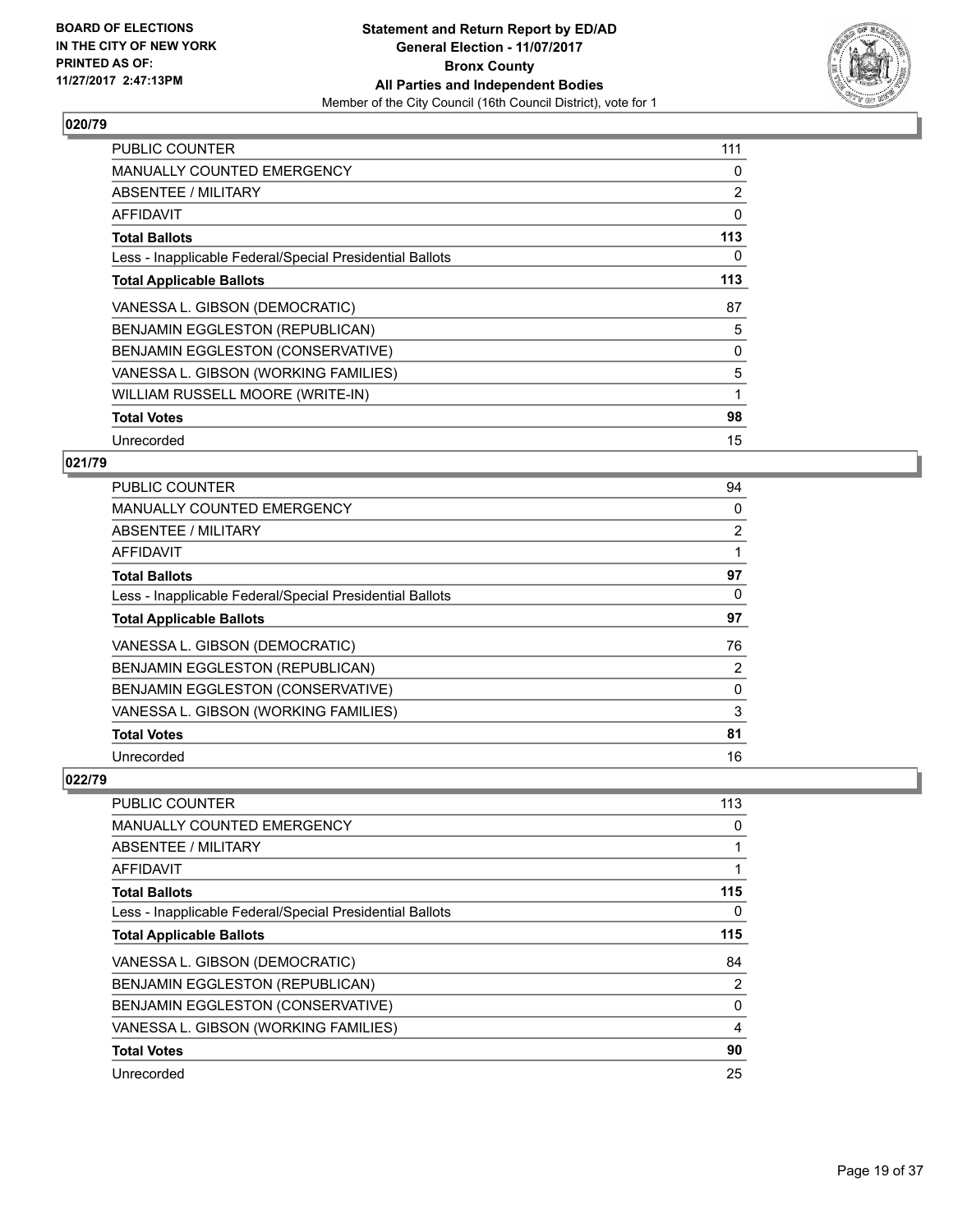

| <b>PUBLIC COUNTER</b>                                    | 132            |
|----------------------------------------------------------|----------------|
| MANUALLY COUNTED EMERGENCY                               | 0              |
| ABSENTEE / MILITARY                                      | $\overline{2}$ |
| <b>AFFIDAVIT</b>                                         | 0              |
| <b>Total Ballots</b>                                     | 134            |
| Less - Inapplicable Federal/Special Presidential Ballots | 0              |
| <b>Total Applicable Ballots</b>                          | 134            |
| VANESSA L. GIBSON (DEMOCRATIC)                           | 108            |
| BENJAMIN EGGLESTON (REPUBLICAN)                          | 4              |
| BENJAMIN EGGLESTON (CONSERVATIVE)                        | 2              |
| VANESSA L. GIBSON (WORKING FAMILIES)                     | 7              |
| <b>Total Votes</b>                                       | 121            |
| Unrecorded                                               | 13             |

#### **030/79**

| <b>PUBLIC COUNTER</b>                                    | 147 |
|----------------------------------------------------------|-----|
| MANUALLY COUNTED EMERGENCY                               | 0   |
| ABSENTEE / MILITARY                                      | 4   |
| AFFIDAVIT                                                | 4   |
| <b>Total Ballots</b>                                     | 155 |
| Less - Inapplicable Federal/Special Presidential Ballots | 0   |
| <b>Total Applicable Ballots</b>                          | 155 |
| VANESSA L. GIBSON (DEMOCRATIC)                           | 131 |
| BENJAMIN EGGLESTON (REPUBLICAN)                          | 5   |
| BENJAMIN EGGLESTON (CONSERVATIVE)                        | 1   |
| VANESSA L. GIBSON (WORKING FAMILIES)                     | 8   |
| <b>Total Votes</b>                                       | 145 |
| Unrecorded                                               | 10  |

| PUBLIC COUNTER                                           | 143            |
|----------------------------------------------------------|----------------|
| <b>MANUALLY COUNTED EMERGENCY</b>                        | 0              |
| ABSENTEE / MILITARY                                      | 3              |
| AFFIDAVIT                                                | 0              |
| <b>Total Ballots</b>                                     | 146            |
| Less - Inapplicable Federal/Special Presidential Ballots | 0              |
| <b>Total Applicable Ballots</b>                          | 146            |
| VANESSA L. GIBSON (DEMOCRATIC)                           | 117            |
| BENJAMIN EGGLESTON (REPUBLICAN)                          | 2              |
| BENJAMIN EGGLESTON (CONSERVATIVE)                        | $\overline{2}$ |
| VANESSA L. GIBSON (WORKING FAMILIES)                     | 5              |
| <b>Total Votes</b>                                       | 126            |
| Unrecorded                                               | 20             |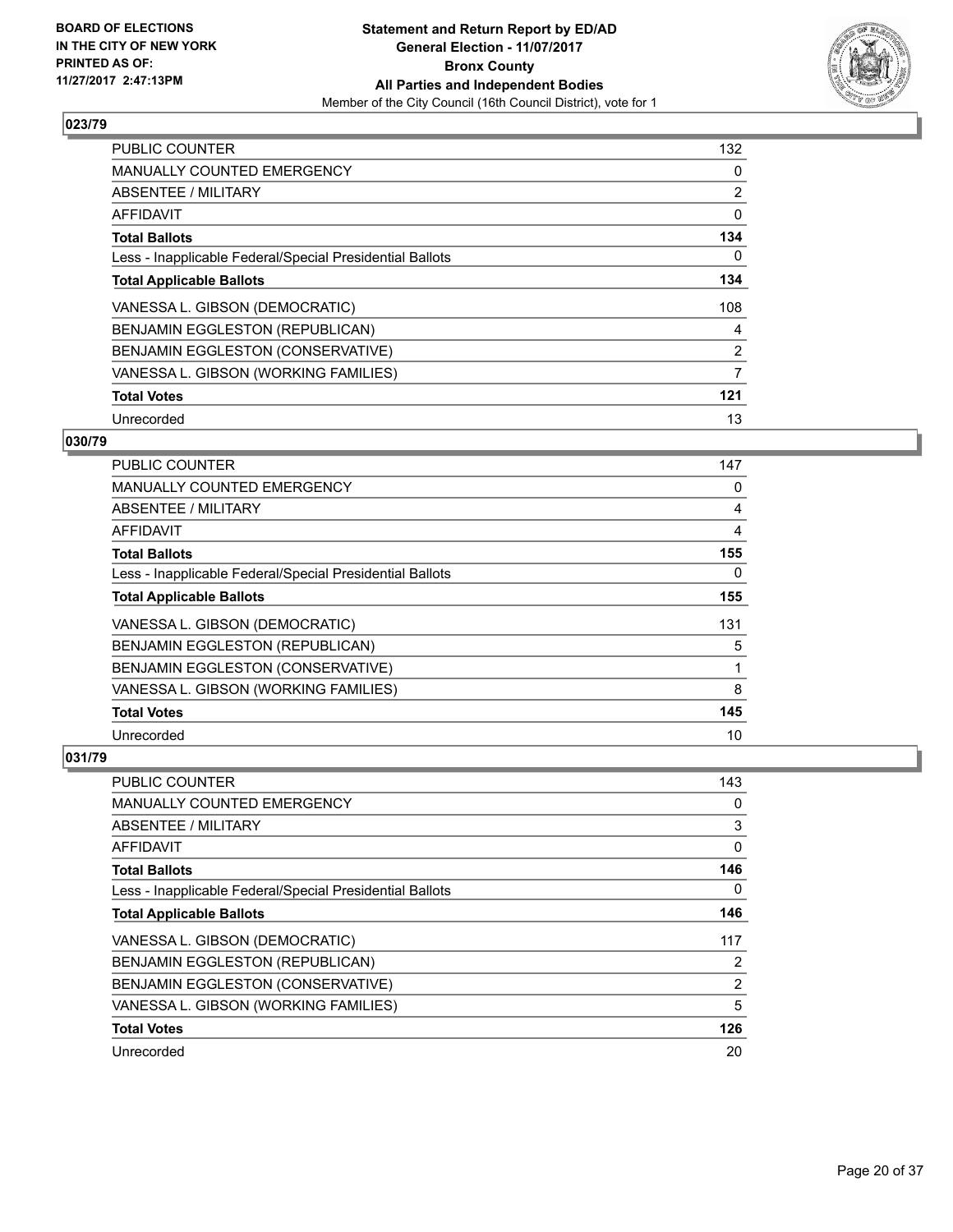

| <b>PUBLIC COUNTER</b>                                    | 145 |
|----------------------------------------------------------|-----|
| MANUALLY COUNTED EMERGENCY                               | 0   |
| ABSENTEE / MILITARY                                      | 3   |
| AFFIDAVIT                                                | 1   |
| <b>Total Ballots</b>                                     | 149 |
| Less - Inapplicable Federal/Special Presidential Ballots | 0   |
| <b>Total Applicable Ballots</b>                          | 149 |
| VANESSA L. GIBSON (DEMOCRATIC)                           | 119 |
| <b>BENJAMIN EGGLESTON (REPUBLICAN)</b>                   | 11  |
| BENJAMIN EGGLESTON (CONSERVATIVE)                        | 2   |
| VANESSA L. GIBSON (WORKING FAMILIES)                     | 1   |
| <b>Total Votes</b>                                       | 133 |
| Unrecorded                                               | 16  |

# **033/79**

| PUBLIC COUNTER                                           | 127            |
|----------------------------------------------------------|----------------|
| <b>MANUALLY COUNTED EMERGENCY</b>                        | 0              |
| ABSENTEE / MILITARY                                      | $\overline{2}$ |
| AFFIDAVIT                                                | 0              |
| <b>Total Ballots</b>                                     | 129            |
| Less - Inapplicable Federal/Special Presidential Ballots | 0              |
| <b>Total Applicable Ballots</b>                          | 129            |
| VANESSA L. GIBSON (DEMOCRATIC)                           | 106            |
| BENJAMIN EGGLESTON (REPUBLICAN)                          | 5              |
| BENJAMIN EGGLESTON (CONSERVATIVE)                        | $\Omega$       |
| VANESSA L. GIBSON (WORKING FAMILIES)                     | 3              |
| <b>Total Votes</b>                                       | 114            |
| Unrecorded                                               | 15             |

| <b>PUBLIC COUNTER</b>                                    | 130      |
|----------------------------------------------------------|----------|
| <b>MANUALLY COUNTED EMERGENCY</b>                        | 0        |
| ABSENTEE / MILITARY                                      | 0        |
| AFFIDAVIT                                                | 6        |
| <b>Total Ballots</b>                                     | 136      |
| Less - Inapplicable Federal/Special Presidential Ballots | 0        |
| <b>Total Applicable Ballots</b>                          | 136      |
| VANESSA L. GIBSON (DEMOCRATIC)                           | 111      |
| BENJAMIN EGGLESTON (REPUBLICAN)                          | 9        |
| BENJAMIN EGGLESTON (CONSERVATIVE)                        | $\Omega$ |
| VANESSA L. GIBSON (WORKING FAMILIES)                     | 5        |
| <b>Total Votes</b>                                       | 125      |
| Unrecorded                                               | 11       |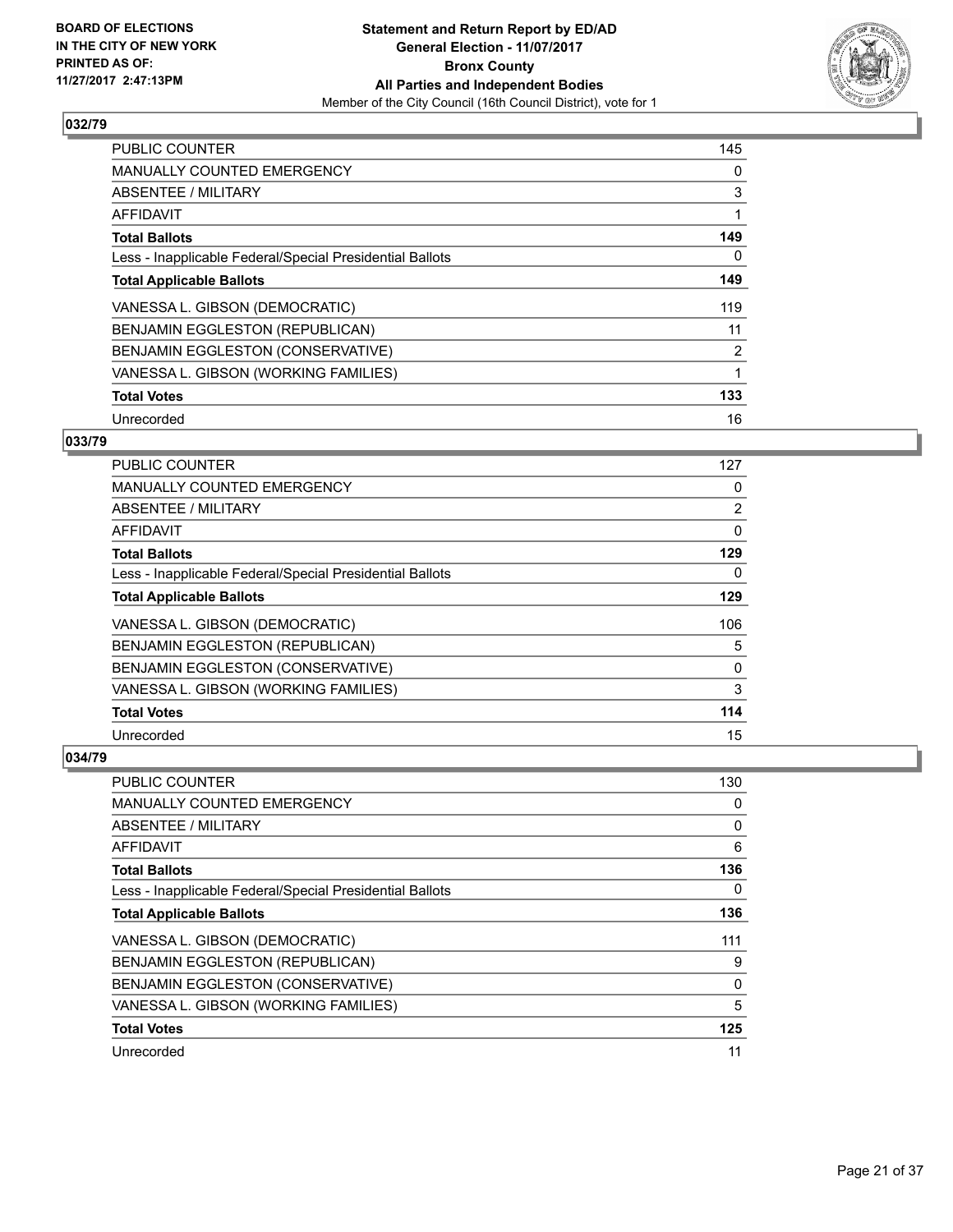

| <b>PUBLIC COUNTER</b>                                    | 144 |
|----------------------------------------------------------|-----|
| <b>MANUALLY COUNTED EMERGENCY</b>                        | 0   |
| ABSENTEE / MILITARY                                      | 5   |
| <b>AFFIDAVIT</b>                                         | 4   |
| <b>Total Ballots</b>                                     | 153 |
| Less - Inapplicable Federal/Special Presidential Ballots | 0   |
| <b>Total Applicable Ballots</b>                          | 153 |
| VANESSA L. GIBSON (DEMOCRATIC)                           | 132 |
| BENJAMIN EGGLESTON (REPUBLICAN)                          | 5   |
| BENJAMIN EGGLESTON (CONSERVATIVE)                        | 0   |
| VANESSA L. GIBSON (WORKING FAMILIES)                     | 1   |
| <b>Total Votes</b>                                       | 138 |
| Unrecorded                                               | 15  |

# **036/79**

| <b>PUBLIC COUNTER</b>                                    | 175 |
|----------------------------------------------------------|-----|
| <b>MANUALLY COUNTED EMERGENCY</b>                        | 0   |
| ABSENTEE / MILITARY                                      |     |
| AFFIDAVIT                                                | 0   |
| <b>Total Ballots</b>                                     | 176 |
| Less - Inapplicable Federal/Special Presidential Ballots | 0   |
| <b>Total Applicable Ballots</b>                          | 176 |
| VANESSA L. GIBSON (DEMOCRATIC)                           | 141 |
| BENJAMIN EGGLESTON (REPUBLICAN)                          | 2   |
| BENJAMIN EGGLESTON (CONSERVATIVE)                        | 0   |
| VANESSA L. GIBSON (WORKING FAMILIES)                     | 4   |
| <b>Total Votes</b>                                       | 147 |
| Unrecorded                                               | 29  |

| <b>PUBLIC COUNTER</b>                                    | 122 |
|----------------------------------------------------------|-----|
| <b>MANUALLY COUNTED EMERGENCY</b>                        | 0   |
| ABSENTEE / MILITARY                                      | 6   |
| AFFIDAVIT                                                | 4   |
| <b>Total Ballots</b>                                     | 132 |
| Less - Inapplicable Federal/Special Presidential Ballots | 0   |
| <b>Total Applicable Ballots</b>                          | 132 |
| VANESSA L. GIBSON (DEMOCRATIC)                           | 108 |
| BENJAMIN EGGLESTON (REPUBLICAN)                          |     |
| BENJAMIN EGGLESTON (CONSERVATIVE)                        | 1   |
| VANESSA L. GIBSON (WORKING FAMILIES)                     | 4   |
| <b>Total Votes</b>                                       | 114 |
| Unrecorded                                               | 18  |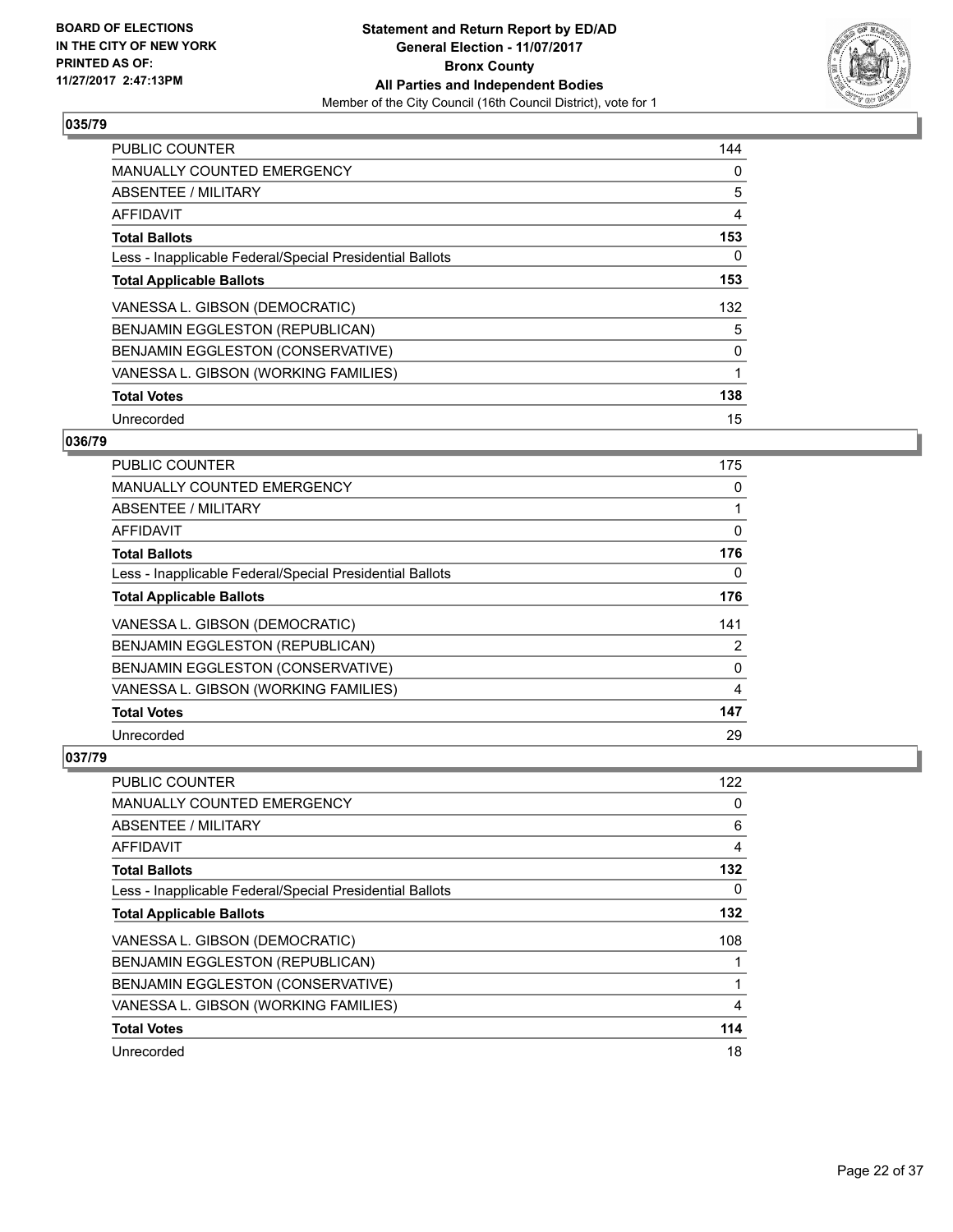

| <b>PUBLIC COUNTER</b>                                    | 155 |
|----------------------------------------------------------|-----|
| <b>MANUALLY COUNTED EMERGENCY</b>                        | 0   |
| ABSENTEE / MILITARY                                      | 6   |
| AFFIDAVIT                                                |     |
| <b>Total Ballots</b>                                     | 162 |
| Less - Inapplicable Federal/Special Presidential Ballots | 0   |
| <b>Total Applicable Ballots</b>                          | 162 |
| VANESSA L. GIBSON (DEMOCRATIC)                           | 143 |
| <b>BENJAMIN EGGLESTON (REPUBLICAN)</b>                   | 4   |
| <b>BENJAMIN EGGLESTON (CONSERVATIVE)</b>                 | 0   |
| VANESSA L. GIBSON (WORKING FAMILIES)                     | 4   |
| <b>Total Votes</b>                                       | 151 |
| Unrecorded                                               | 11  |

# **039/79**

| PUBLIC COUNTER                                           | 193 |
|----------------------------------------------------------|-----|
| <b>MANUALLY COUNTED EMERGENCY</b>                        | 0   |
| ABSENTEE / MILITARY                                      | 39  |
| AFFIDAVIT                                                |     |
| <b>Total Ballots</b>                                     | 233 |
| Less - Inapplicable Federal/Special Presidential Ballots | 0   |
| <b>Total Applicable Ballots</b>                          | 233 |
| VANESSA L. GIBSON (DEMOCRATIC)                           | 206 |
| BENJAMIN EGGLESTON (REPUBLICAN)                          | 6   |
| BENJAMIN EGGLESTON (CONSERVATIVE)                        | 0   |
| VANESSA L. GIBSON (WORKING FAMILIES)                     | 6   |
| <b>Total Votes</b>                                       | 218 |
| Unrecorded                                               | 15  |

| <b>PUBLIC COUNTER</b>                                    | 201 |
|----------------------------------------------------------|-----|
| <b>MANUALLY COUNTED EMERGENCY</b>                        | 0   |
| ABSENTEE / MILITARY                                      | 7   |
| AFFIDAVIT                                                | 3   |
| <b>Total Ballots</b>                                     | 211 |
| Less - Inapplicable Federal/Special Presidential Ballots | 0   |
| <b>Total Applicable Ballots</b>                          | 211 |
| VANESSA L. GIBSON (DEMOCRATIC)                           | 173 |
| BENJAMIN EGGLESTON (REPUBLICAN)                          | 10  |
| BENJAMIN EGGLESTON (CONSERVATIVE)                        | 0   |
| VANESSA L. GIBSON (WORKING FAMILIES)                     | 5   |
| ELVIS SANTANA (WRITE-IN)                                 | 1   |
| <b>Total Votes</b>                                       | 189 |
| Unrecorded                                               | 22  |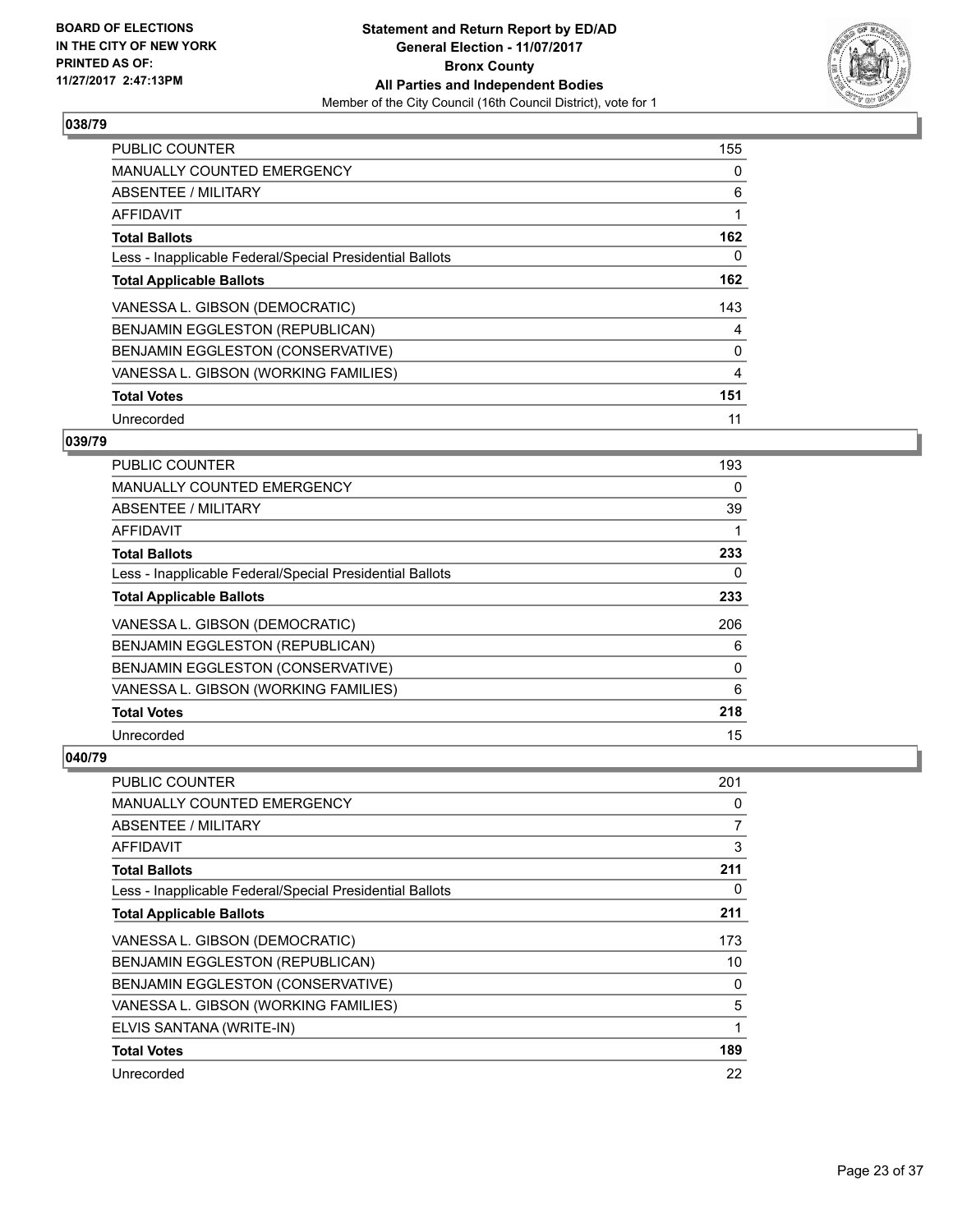

| <b>PUBLIC COUNTER</b>                                    | 160 |
|----------------------------------------------------------|-----|
| <b>MANUALLY COUNTED EMERGENCY</b>                        | 0   |
| ABSENTEE / MILITARY                                      | 5   |
| <b>AFFIDAVIT</b>                                         | 0   |
| <b>Total Ballots</b>                                     | 165 |
| Less - Inapplicable Federal/Special Presidential Ballots | 0   |
| <b>Total Applicable Ballots</b>                          | 165 |
| VANESSA L. GIBSON (DEMOCRATIC)                           | 142 |
| <b>BENJAMIN EGGLESTON (REPUBLICAN)</b>                   |     |
| BENJAMIN EGGLESTON (CONSERVATIVE)                        | 2   |
| VANESSA L. GIBSON (WORKING FAMILIES)                     | 4   |
| <b>Total Votes</b>                                       | 149 |
| Unrecorded                                               | 16  |

# **043/79**

| <b>PUBLIC COUNTER</b>                                    | 162 |
|----------------------------------------------------------|-----|
| MANUALLY COUNTED EMERGENCY                               | 0   |
| ABSENTEE / MILITARY                                      | 5   |
| AFFIDAVIT                                                | 4   |
| <b>Total Ballots</b>                                     | 171 |
| Less - Inapplicable Federal/Special Presidential Ballots | 0   |
| <b>Total Applicable Ballots</b>                          | 171 |
| VANESSA L. GIBSON (DEMOCRATIC)                           | 142 |
| BENJAMIN EGGLESTON (REPUBLICAN)                          | 6   |
| BENJAMIN EGGLESTON (CONSERVATIVE)                        | 0   |
| VANESSA L. GIBSON (WORKING FAMILIES)                     | 6   |
| <b>Total Votes</b>                                       | 154 |
| Unrecorded                                               | 17  |

| <b>PUBLIC COUNTER</b>                                    | 139            |
|----------------------------------------------------------|----------------|
| <b>MANUALLY COUNTED EMERGENCY</b>                        | 0              |
| ABSENTEE / MILITARY                                      | 6              |
| AFFIDAVIT                                                | $\overline{2}$ |
| <b>Total Ballots</b>                                     | 147            |
| Less - Inapplicable Federal/Special Presidential Ballots | 0              |
| <b>Total Applicable Ballots</b>                          | 147            |
| VANESSA L. GIBSON (DEMOCRATIC)                           | 114            |
| BENJAMIN EGGLESTON (REPUBLICAN)                          | 5              |
| BENJAMIN EGGLESTON (CONSERVATIVE)                        | 4              |
| VANESSA L. GIBSON (WORKING FAMILIES)                     | $\overline{2}$ |
| <b>Total Votes</b>                                       | 125            |
| Unrecorded                                               | 22             |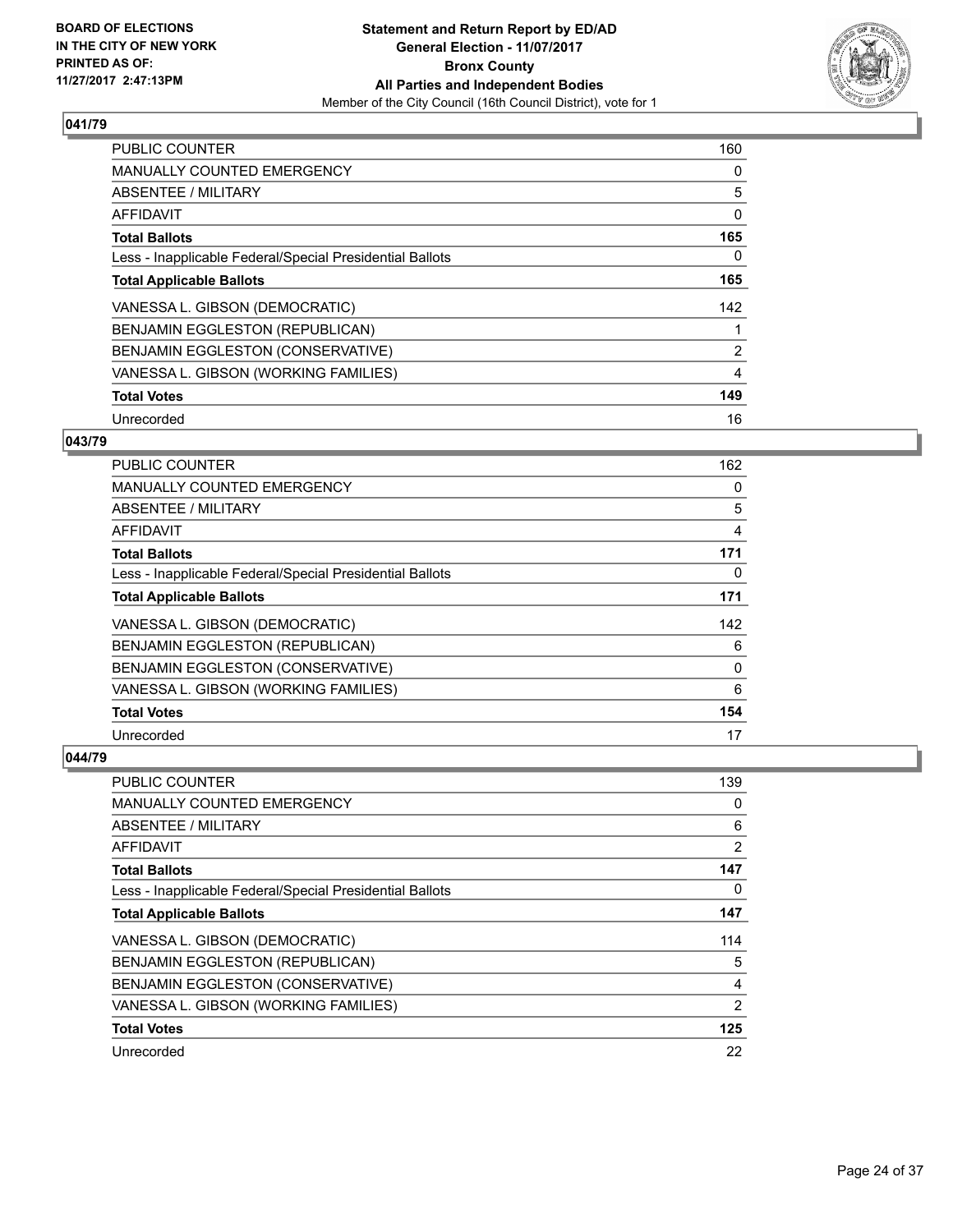

| <b>PUBLIC COUNTER</b>                                    | 182            |
|----------------------------------------------------------|----------------|
| <b>MANUALLY COUNTED EMERGENCY</b>                        | 0              |
| ABSENTEE / MILITARY                                      | 4              |
| AFFIDAVIT                                                | 1              |
| <b>Total Ballots</b>                                     | 187            |
| Less - Inapplicable Federal/Special Presidential Ballots | 0              |
| <b>Total Applicable Ballots</b>                          | 187            |
| VANESSA L. GIBSON (DEMOCRATIC)                           | 136            |
| BENJAMIN EGGLESTON (REPUBLICAN)                          | 4              |
| BENJAMIN EGGLESTON (CONSERVATIVE)                        | 0              |
| VANESSA L. GIBSON (WORKING FAMILIES)                     | 8              |
| CHRISTINE BLANCH (WRITE-IN)                              | 1              |
| JAYSON CANCEL (WRITE-IN)                                 | $\overline{2}$ |
| <b>Total Votes</b>                                       | 151            |
| Unrecorded                                               | 36             |

## **047/79**

| <b>PUBLIC COUNTER</b>                                    | 155            |
|----------------------------------------------------------|----------------|
| <b>MANUALLY COUNTED EMERGENCY</b>                        | 0              |
| ABSENTEE / MILITARY                                      | $\overline{2}$ |
| AFFIDAVIT                                                | 1              |
| <b>Total Ballots</b>                                     | 158            |
| Less - Inapplicable Federal/Special Presidential Ballots | 0              |
| <b>Total Applicable Ballots</b>                          | 158            |
| VANESSA L. GIBSON (DEMOCRATIC)                           | 132            |
| <b>BENJAMIN EGGLESTON (REPUBLICAN)</b>                   | 2              |
| BENJAMIN EGGLESTON (CONSERVATIVE)                        | 1              |
| VANESSA L. GIBSON (WORKING FAMILIES)                     | 6              |
| <b>Total Votes</b>                                       | 141            |
| Unrecorded                                               | 17             |

| <b>PUBLIC COUNTER</b>                                    | 166      |
|----------------------------------------------------------|----------|
| MANUALLY COUNTED EMERGENCY                               | 0        |
| ABSENTEE / MILITARY                                      | 4        |
| <b>AFFIDAVIT</b>                                         | 2        |
| <b>Total Ballots</b>                                     | 172      |
| Less - Inapplicable Federal/Special Presidential Ballots | $\Omega$ |
| <b>Total Applicable Ballots</b>                          | 172      |
| VANESSA L. GIBSON (DEMOCRATIC)                           | 134      |
| BENJAMIN EGGLESTON (REPUBLICAN)                          | 4        |
| BENJAMIN EGGLESTON (CONSERVATIVE)                        | 0        |
| VANESSA L. GIBSON (WORKING FAMILIES)                     | 4        |
| <b>OSWALD DENIS (WRITE-IN)</b>                           | 2        |
| <b>Total Votes</b>                                       | 144      |
| Unrecorded                                               | 28       |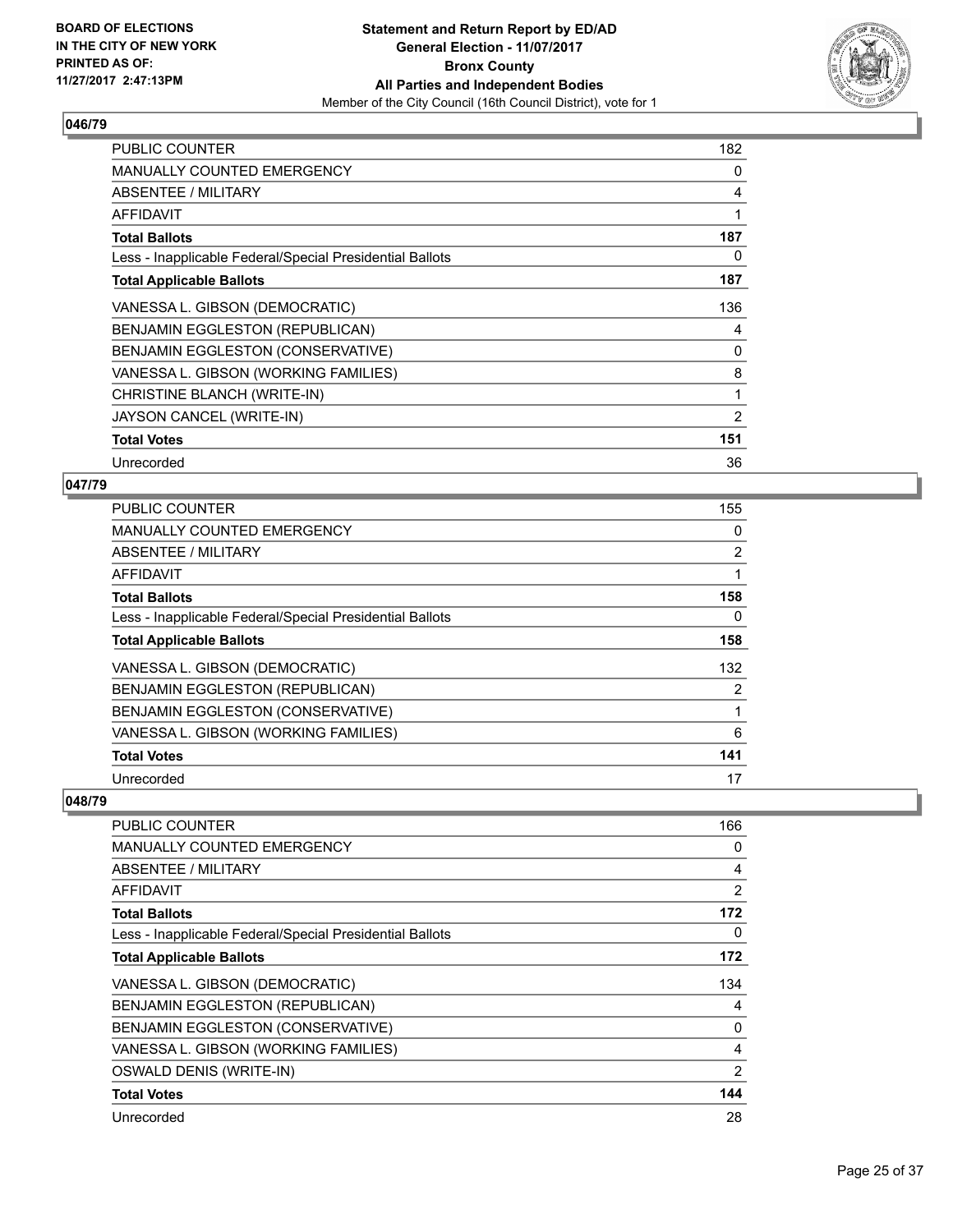

| <b>PUBLIC COUNTER</b>                                    | 151 |
|----------------------------------------------------------|-----|
| <b>MANUALLY COUNTED EMERGENCY</b>                        | 0   |
| <b>ABSENTEE / MILITARY</b>                               | 3   |
| <b>AFFIDAVIT</b>                                         | 2   |
| <b>Total Ballots</b>                                     | 156 |
| Less - Inapplicable Federal/Special Presidential Ballots | 0   |
| <b>Total Applicable Ballots</b>                          | 156 |
| VANESSA L. GIBSON (DEMOCRATIC)                           | 127 |
| <b>BENJAMIN EGGLESTON (REPUBLICAN)</b>                   | 5   |
| BENJAMIN EGGLESTON (CONSERVATIVE)                        | 0   |
| VANESSA L. GIBSON (WORKING FAMILIES)                     | 4   |
| RAFAEL SALAMANCA JR (WRITE-IN)                           | 1   |
| <b>Total Votes</b>                                       | 137 |
| Unrecorded                                               | 19  |

# **050/79**

| <b>PUBLIC COUNTER</b>                                    | 150      |
|----------------------------------------------------------|----------|
| <b>MANUALLY COUNTED EMERGENCY</b>                        | 0        |
| ABSENTEE / MILITARY                                      | 3        |
| AFFIDAVIT                                                | $\Omega$ |
| <b>Total Ballots</b>                                     | 153      |
| Less - Inapplicable Federal/Special Presidential Ballots | 0        |
| <b>Total Applicable Ballots</b>                          | 153      |
| VANESSA L. GIBSON (DEMOCRATIC)                           | 109      |
| BENJAMIN EGGLESTON (REPUBLICAN)                          | 6        |
| BENJAMIN EGGLESTON (CONSERVATIVE)                        | 4        |
| VANESSA L. GIBSON (WORKING FAMILIES)                     | 6        |
| OSWALD DENIS (WRITE-IN)                                  | 2        |
| <b>Total Votes</b>                                       | 127      |
| Unrecorded                                               | 26       |

| <b>PUBLIC COUNTER</b>                                    | 214 |
|----------------------------------------------------------|-----|
| <b>MANUALLY COUNTED EMERGENCY</b>                        | 0   |
| ABSENTEE / MILITARY                                      | 7   |
| <b>AFFIDAVIT</b>                                         | 4   |
| <b>Total Ballots</b>                                     | 225 |
| Less - Inapplicable Federal/Special Presidential Ballots | 0   |
| <b>Total Applicable Ballots</b>                          | 225 |
| VANESSA L. GIBSON (DEMOCRATIC)                           | 196 |
| BENJAMIN EGGLESTON (REPUBLICAN)                          | 3   |
| BENJAMIN EGGLESTON (CONSERVATIVE)                        | 2   |
| VANESSA L. GIBSON (WORKING FAMILIES)                     | 8   |
| <b>OSWALD DENIS (WRITE-IN)</b>                           | 1   |
| <b>Total Votes</b>                                       | 210 |
| Unrecorded                                               | 15  |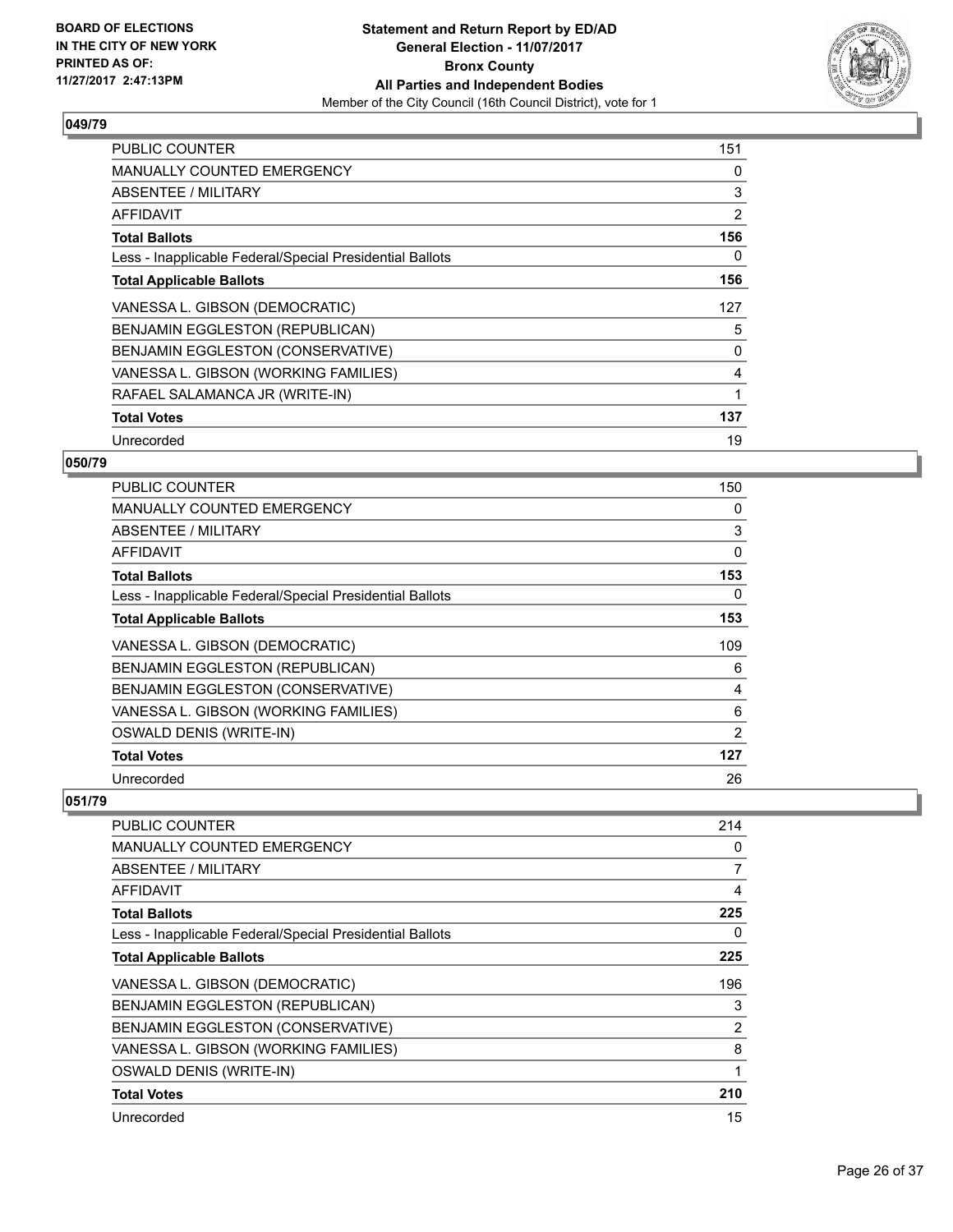

| PUBLIC COUNTER                                           | 370 |
|----------------------------------------------------------|-----|
| <b>MANUALLY COUNTED EMERGENCY</b>                        | 0   |
| ABSENTEE / MILITARY                                      | 2   |
| <b>AFFIDAVIT</b>                                         | 0   |
| <b>Total Ballots</b>                                     | 372 |
| Less - Inapplicable Federal/Special Presidential Ballots | 0   |
| <b>Total Applicable Ballots</b>                          | 372 |
| VANESSA L. GIBSON (DEMOCRATIC)                           | 334 |
| <b>BENJAMIN EGGLESTON (REPUBLICAN)</b>                   | 3   |
| BENJAMIN EGGLESTON (CONSERVATIVE)                        | 5   |
| VANESSA L. GIBSON (WORKING FAMILIES)                     | 12  |
| <b>Total Votes</b>                                       | 354 |
| Unrecorded                                               | 18  |

# **069/79**

| PUBLIC COUNTER                                           | 397               |
|----------------------------------------------------------|-------------------|
| <b>MANUALLY COUNTED EMERGENCY</b>                        | 0                 |
| ABSENTEE / MILITARY                                      | 3                 |
| <b>AFFIDAVIT</b>                                         | $\overline{4}$    |
| <b>Total Ballots</b>                                     | 404               |
| Less - Inapplicable Federal/Special Presidential Ballots | 0                 |
| <b>Total Applicable Ballots</b>                          | 404               |
| VANESSA L. GIBSON (DEMOCRATIC)                           | 355               |
| BENJAMIN EGGLESTON (REPUBLICAN)                          | $12 \overline{ }$ |
| BENJAMIN EGGLESTON (CONSERVATIVE)                        | 2                 |
| VANESSA L. GIBSON (WORKING FAMILIES)                     | 9                 |
| DEREK SAMUELS (WRITE-IN)                                 | 1                 |
| <b>Total Votes</b>                                       | 379               |
| Unrecorded                                               | 25                |

| <b>PUBLIC COUNTER</b>                                    | 106 |
|----------------------------------------------------------|-----|
| <b>MANUALLY COUNTED EMERGENCY</b>                        | 0   |
| ABSENTEE / MILITARY                                      | 3   |
| AFFIDAVIT                                                | 0   |
| <b>Total Ballots</b>                                     | 109 |
| Less - Inapplicable Federal/Special Presidential Ballots | 0   |
| <b>Total Applicable Ballots</b>                          | 109 |
| VANESSA L. GIBSON (DEMOCRATIC)                           | 87  |
| BENJAMIN EGGLESTON (REPUBLICAN)                          | 4   |
| BENJAMIN EGGLESTON (CONSERVATIVE)                        | 0   |
| VANESSA L. GIBSON (WORKING FAMILIES)                     | 3   |
| <b>Total Votes</b>                                       | 94  |
| Unrecorded                                               | 15  |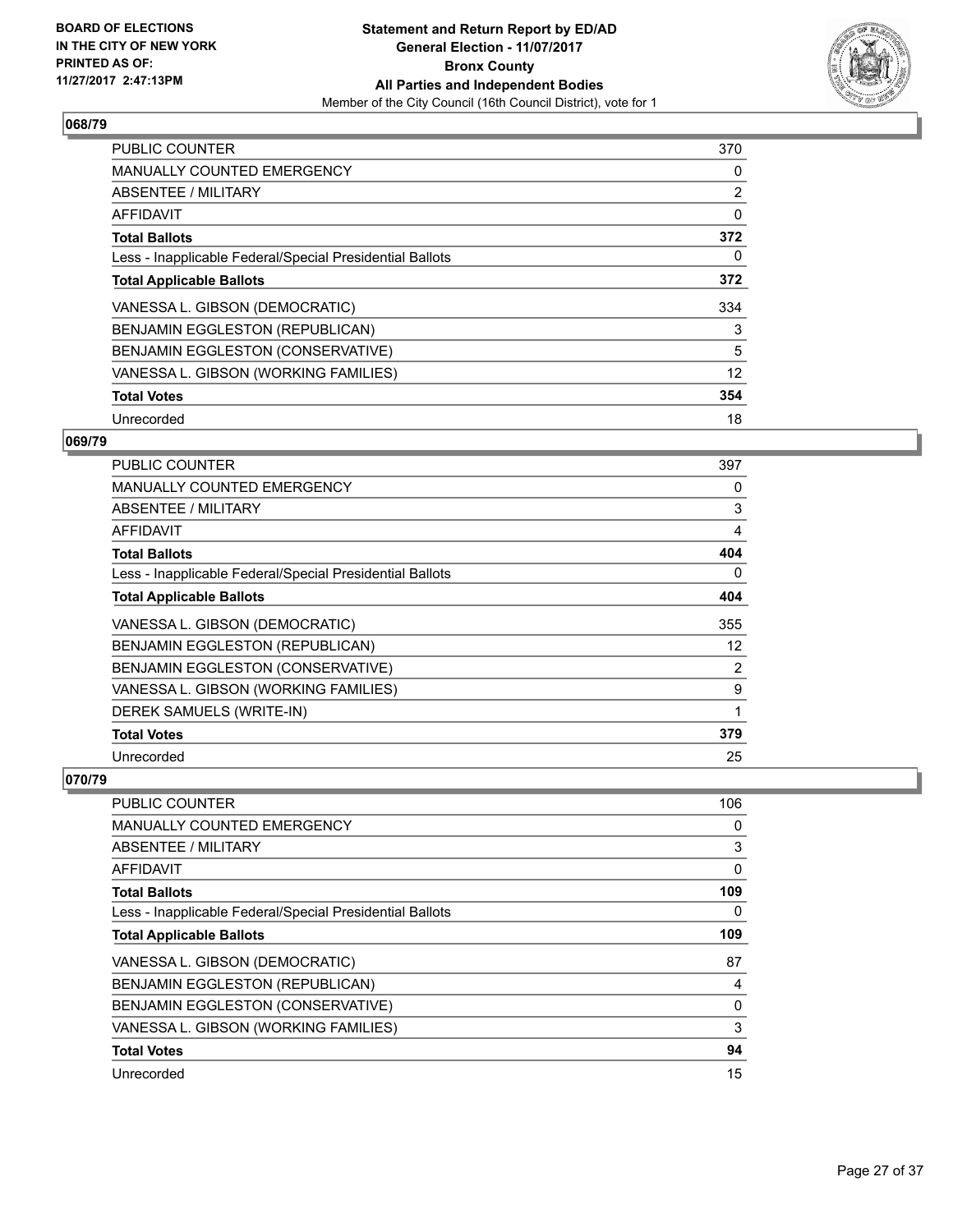

| <b>PUBLIC COUNTER</b>                                    | 53 |
|----------------------------------------------------------|----|
| <b>MANUALLY COUNTED EMERGENCY</b>                        | 0  |
| ABSENTEE / MILITARY                                      |    |
| AFFIDAVIT                                                |    |
| <b>Total Ballots</b>                                     | 55 |
| Less - Inapplicable Federal/Special Presidential Ballots | 0  |
| <b>Total Applicable Ballots</b>                          | 55 |
| VANESSA L. GIBSON (DEMOCRATIC)                           | 41 |
| <b>BENJAMIN EGGLESTON (REPUBLICAN)</b>                   |    |
| <b>BENJAMIN EGGLESTON (CONSERVATIVE)</b>                 | 0  |
| VANESSA L. GIBSON (WORKING FAMILIES)                     | 4  |
| <b>Total Votes</b>                                       | 46 |
| Unrecorded                                               | 9  |

# **072/79**

| <b>PUBLIC COUNTER</b>                                    | 151 |
|----------------------------------------------------------|-----|
| MANUALLY COUNTED EMERGENCY                               | 0   |
| ABSENTEE / MILITARY                                      | 1   |
| AFFIDAVIT                                                | 3   |
| <b>Total Ballots</b>                                     | 155 |
| Less - Inapplicable Federal/Special Presidential Ballots | 0   |
| <b>Total Applicable Ballots</b>                          | 155 |
| VANESSA L. GIBSON (DEMOCRATIC)                           | 129 |
| BENJAMIN EGGLESTON (REPUBLICAN)                          | 5   |
| BENJAMIN EGGLESTON (CONSERVATIVE)                        | 2   |
| VANESSA L. GIBSON (WORKING FAMILIES)                     | 2   |
| <b>Total Votes</b>                                       | 138 |
| Unrecorded                                               | 17  |

| <b>PUBLIC COUNTER</b>                                    | 134            |
|----------------------------------------------------------|----------------|
| <b>MANUALLY COUNTED EMERGENCY</b>                        | 0              |
| ABSENTEE / MILITARY                                      | $\overline{2}$ |
| AFFIDAVIT                                                | $\overline{2}$ |
| <b>Total Ballots</b>                                     | 138            |
| Less - Inapplicable Federal/Special Presidential Ballots | 0              |
| <b>Total Applicable Ballots</b>                          | 138            |
| VANESSA L. GIBSON (DEMOCRATIC)                           | 109            |
| BENJAMIN EGGLESTON (REPUBLICAN)                          | 8              |
| BENJAMIN EGGLESTON (CONSERVATIVE)                        | 0              |
| VANESSA L. GIBSON (WORKING FAMILIES)                     | 4              |
| <b>Total Votes</b>                                       | 121            |
| Unrecorded                                               | 17             |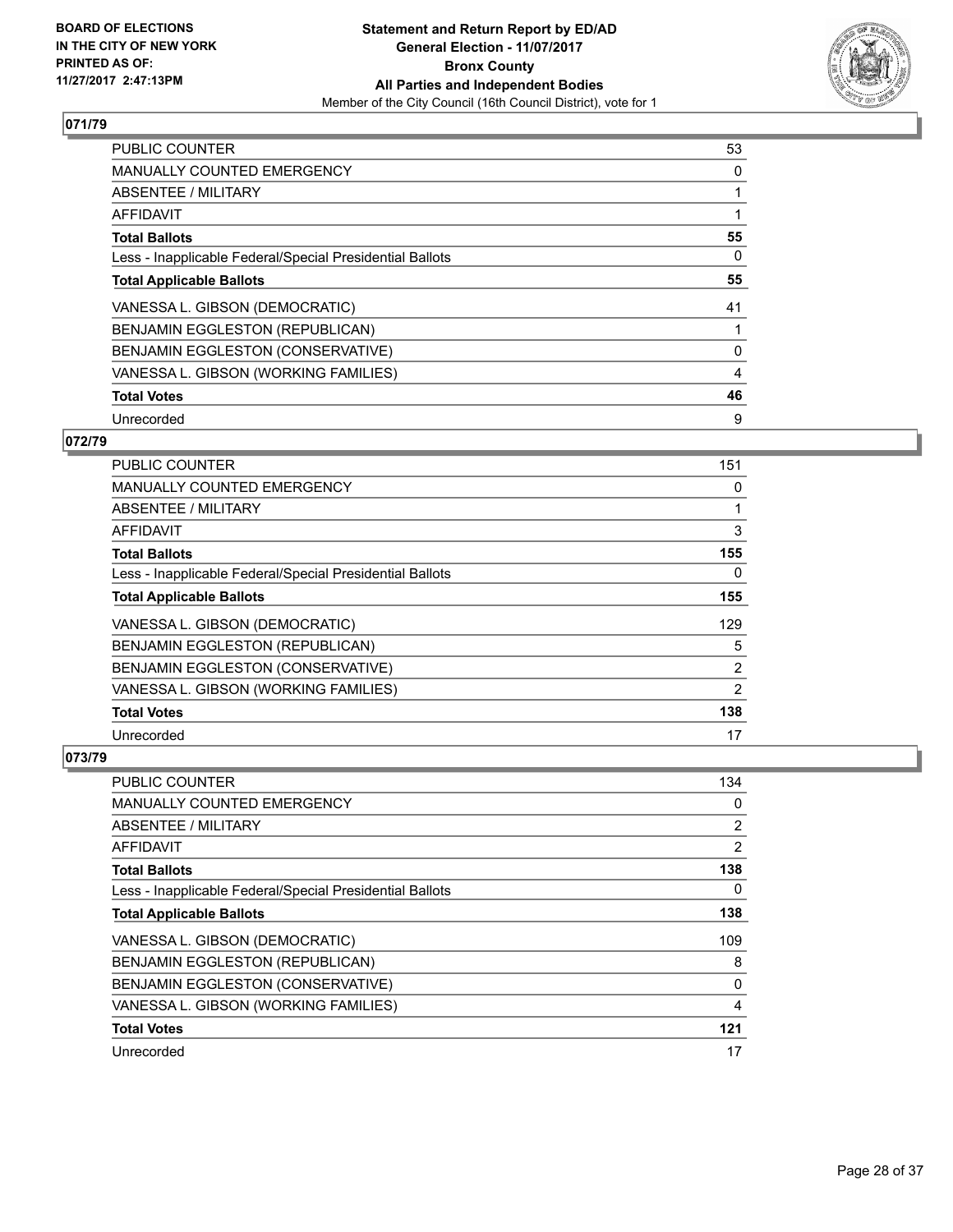

| <b>PUBLIC COUNTER</b>                                    | 24       |
|----------------------------------------------------------|----------|
| <b>MANUALLY COUNTED EMERGENCY</b>                        | 0        |
| ABSENTEE / MILITARY                                      | 0        |
| AFFIDAVIT                                                | 0        |
| <b>Total Ballots</b>                                     | 24       |
| Less - Inapplicable Federal/Special Presidential Ballots | 0        |
| <b>Total Applicable Ballots</b>                          | 24       |
| VANESSA L. GIBSON (DEMOCRATIC)                           | 22       |
| BENJAMIN EGGLESTON (REPUBLICAN)                          | 0        |
| <b>BENJAMIN EGGLESTON (CONSERVATIVE)</b>                 | 0        |
| VANESSA L. GIBSON (WORKING FAMILIES)                     | $\Omega$ |
| <b>Total Votes</b>                                       | 22       |
| Unrecorded                                               | 2        |

# **079/79**

| <b>PUBLIC COUNTER</b>                                    | 71       |
|----------------------------------------------------------|----------|
| <b>MANUALLY COUNTED EMERGENCY</b>                        | 0        |
| ABSENTEE / MILITARY                                      |          |
| AFFIDAVIT                                                |          |
| <b>Total Ballots</b>                                     | 73       |
| Less - Inapplicable Federal/Special Presidential Ballots | $\Omega$ |
| <b>Total Applicable Ballots</b>                          | 73       |
| VANESSA L. GIBSON (DEMOCRATIC)                           | 61       |
| BENJAMIN EGGLESTON (REPUBLICAN)                          | 2        |
| BENJAMIN EGGLESTON (CONSERVATIVE)                        | 0        |
| VANESSA L. GIBSON (WORKING FAMILIES)                     | 4        |
| <b>Total Votes</b>                                       | 67       |
| Unrecorded                                               | 6        |

| <b>PUBLIC COUNTER</b>                                    | 60 |
|----------------------------------------------------------|----|
| <b>MANUALLY COUNTED EMERGENCY</b>                        | 0  |
| ABSENTEE / MILITARY                                      | 4  |
| AFFIDAVIT                                                | 0  |
| <b>Total Ballots</b>                                     | 64 |
| Less - Inapplicable Federal/Special Presidential Ballots | 0  |
| <b>Total Applicable Ballots</b>                          | 64 |
| VANESSA L. GIBSON (DEMOCRATIC)                           | 48 |
| BENJAMIN EGGLESTON (REPUBLICAN)                          | 3  |
| BENJAMIN EGGLESTON (CONSERVATIVE)                        | 0  |
| VANESSA L. GIBSON (WORKING FAMILIES)                     | 1  |
| <b>Total Votes</b>                                       | 52 |
| Unrecorded                                               | 12 |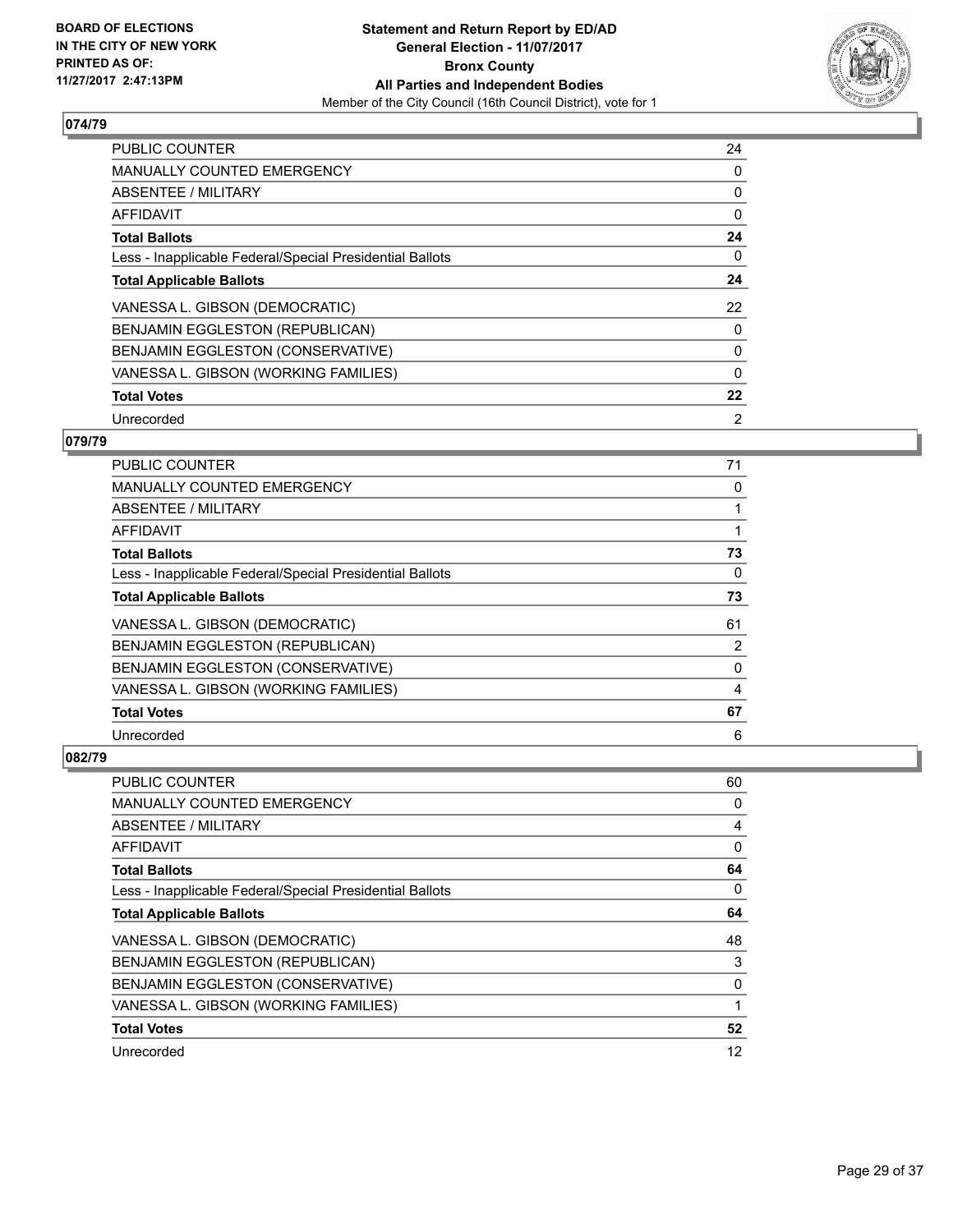

| <b>PUBLIC COUNTER</b>                                    | 162 |
|----------------------------------------------------------|-----|
| <b>MANUALLY COUNTED EMERGENCY</b>                        | 0   |
| ABSENTEE / MILITARY                                      | 4   |
| <b>AFFIDAVIT</b>                                         | 2   |
| <b>Total Ballots</b>                                     | 168 |
| Less - Inapplicable Federal/Special Presidential Ballots | 0   |
| <b>Total Applicable Ballots</b>                          | 168 |
| VANESSA L. GIBSON (DEMOCRATIC)                           | 150 |
| <b>BENJAMIN EGGLESTON (REPUBLICAN)</b>                   | 3   |
| BENJAMIN EGGLESTON (CONSERVATIVE)                        | 0   |
| VANESSA L. GIBSON (WORKING FAMILIES)                     | 3   |
| <b>Total Votes</b>                                       | 156 |
| Unrecorded                                               | 12  |

# **085/79**

| <b>PUBLIC COUNTER</b>                                    | 123 |
|----------------------------------------------------------|-----|
| MANUALLY COUNTED EMERGENCY                               | 0   |
| ABSENTEE / MILITARY                                      |     |
| AFFIDAVIT                                                |     |
| <b>Total Ballots</b>                                     | 125 |
| Less - Inapplicable Federal/Special Presidential Ballots | 0   |
| <b>Total Applicable Ballots</b>                          | 125 |
| VANESSA L. GIBSON (DEMOCRATIC)                           | 101 |
| BENJAMIN EGGLESTON (REPUBLICAN)                          | 4   |
| BENJAMIN EGGLESTON (CONSERVATIVE)                        |     |
| VANESSA L. GIBSON (WORKING FAMILIES)                     | 5   |
| <b>Total Votes</b>                                       | 111 |
| Unrecorded                                               | 14  |

| <b>PUBLIC COUNTER</b>                                    | 189            |
|----------------------------------------------------------|----------------|
| <b>MANUALLY COUNTED EMERGENCY</b>                        | 0              |
| ABSENTEE / MILITARY                                      | $\overline{2}$ |
| AFFIDAVIT                                                | 0              |
| <b>Total Ballots</b>                                     | 191            |
| Less - Inapplicable Federal/Special Presidential Ballots | 0              |
| <b>Total Applicable Ballots</b>                          | 191            |
| VANESSA L. GIBSON (DEMOCRATIC)                           | 148            |
| BENJAMIN EGGLESTON (REPUBLICAN)                          | 2              |
| BENJAMIN EGGLESTON (CONSERVATIVE)                        | 0              |
| VANESSA L. GIBSON (WORKING FAMILIES)                     | 6              |
| <b>Total Votes</b>                                       | 156            |
| Unrecorded                                               | 35             |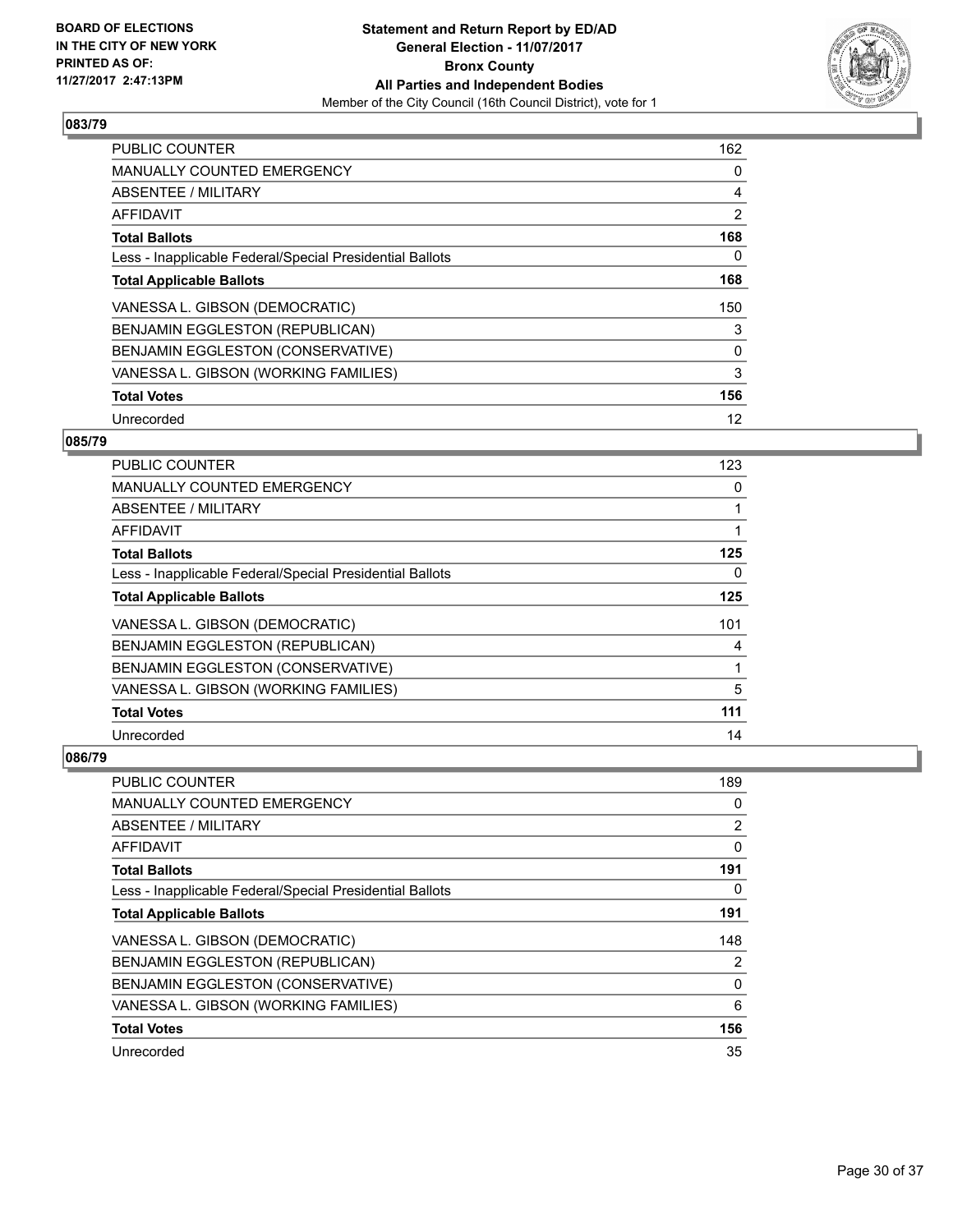

| <b>PUBLIC COUNTER</b>                                    | 349 |
|----------------------------------------------------------|-----|
| <b>MANUALLY COUNTED EMERGENCY</b>                        | 0   |
| ABSENTEE / MILITARY                                      | 7   |
| AFFIDAVIT                                                | 2   |
| <b>Total Ballots</b>                                     | 358 |
| Less - Inapplicable Federal/Special Presidential Ballots | 0   |
| <b>Total Applicable Ballots</b>                          | 358 |
| VANESSA L. GIBSON (DEMOCRATIC)                           | 316 |
| BENJAMIN EGGLESTON (REPUBLICAN)                          | 2   |
| BENJAMIN EGGLESTON (CONSERVATIVE)                        | 5   |
| VANESSA L. GIBSON (WORKING FAMILIES)                     | 15  |
| <b>Total Votes</b>                                       | 338 |
| Unrecorded                                               | 20  |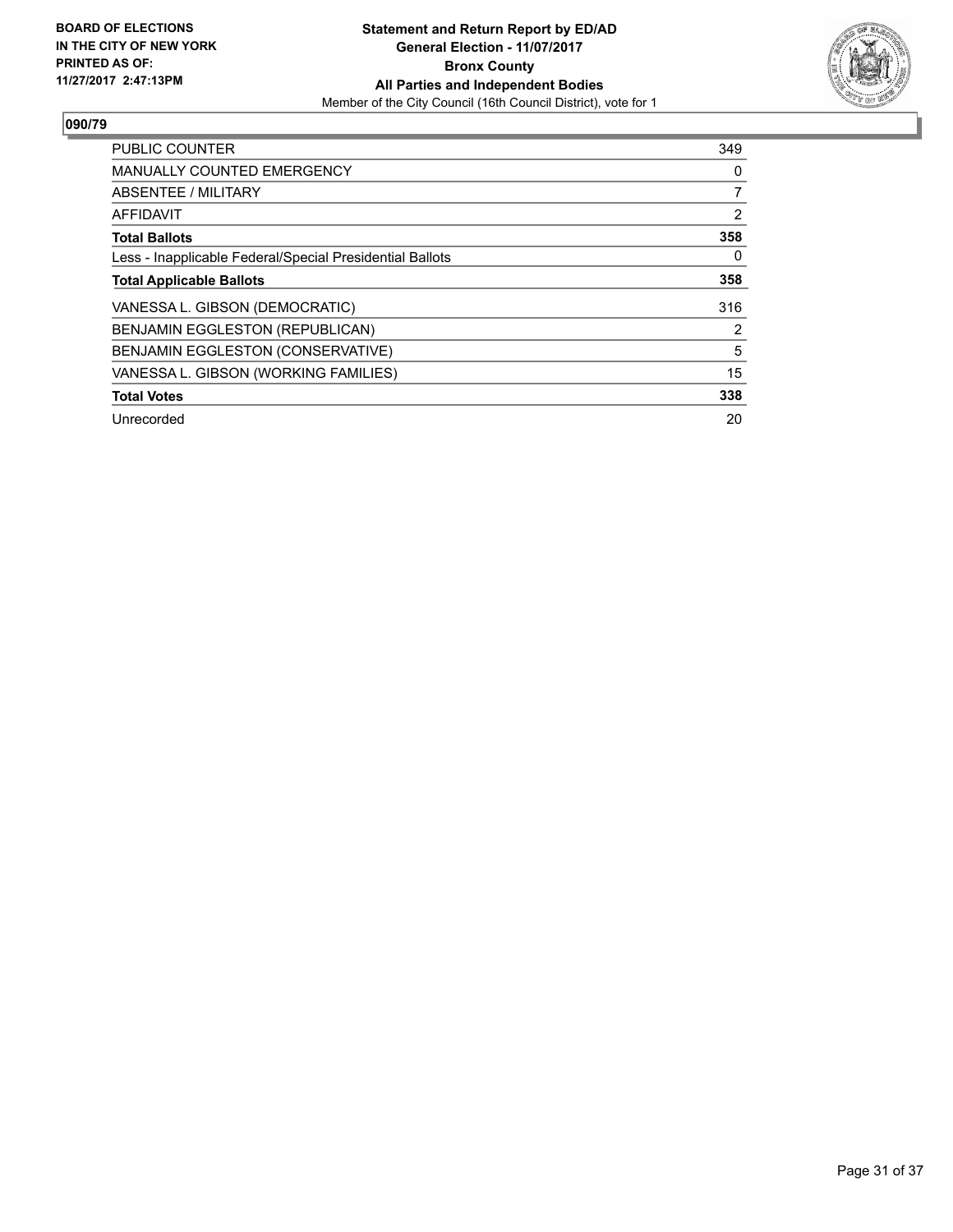

| PUBLIC COUNTER                                           | 132   |
|----------------------------------------------------------|-------|
| <b>MANUALLY COUNTED EMERGENCY</b>                        | 0     |
| ABSENTEE / MILITARY                                      | 0     |
| <b>AFFIDAVIT</b>                                         | 4     |
| <b>Total Ballots</b>                                     | 136   |
| Less - Inapplicable Federal/Special Presidential Ballots | 0     |
| <b>Total Applicable Ballots</b>                          | 136   |
| VANESSA L. GIBSON (DEMOCRATIC)                           | 104   |
| <b>BENJAMIN EGGLESTON (REPUBLICAN)</b>                   | 4     |
| BENJAMIN EGGLESTON (CONSERVATIVE)                        | 2     |
| VANESSA L. GIBSON (WORKING FAMILIES)                     | 2     |
| <b>Total Votes</b>                                       | $112$ |
| Unrecorded                                               | 24    |

# **002/84**

| <b>PUBLIC COUNTER</b>                                    | 153 |
|----------------------------------------------------------|-----|
| <b>MANUALLY COUNTED EMERGENCY</b>                        | 0   |
| ABSENTEE / MILITARY                                      | 3   |
| AFFIDAVIT                                                | 4   |
| <b>Total Ballots</b>                                     | 160 |
| Less - Inapplicable Federal/Special Presidential Ballots | 0   |
| <b>Total Applicable Ballots</b>                          | 160 |
| VANESSA L. GIBSON (DEMOCRATIC)                           | 129 |
| BENJAMIN EGGLESTON (REPUBLICAN)                          | 5   |
| BENJAMIN EGGLESTON (CONSERVATIVE)                        | 1   |
| VANESSA L. GIBSON (WORKING FAMILIES)                     | 6   |
| <b>Total Votes</b>                                       | 141 |
| Unrecorded                                               | 19  |

| <b>PUBLIC COUNTER</b>                                    | 144 |
|----------------------------------------------------------|-----|
| <b>MANUALLY COUNTED EMERGENCY</b>                        | 0   |
| ABSENTEE / MILITARY                                      | 2   |
| AFFIDAVIT                                                | 0   |
| <b>Total Ballots</b>                                     | 146 |
| Less - Inapplicable Federal/Special Presidential Ballots | 0   |
| <b>Total Applicable Ballots</b>                          | 146 |
| VANESSA L. GIBSON (DEMOCRATIC)                           | 127 |
| BENJAMIN EGGLESTON (REPUBLICAN)                          | 4   |
| BENJAMIN EGGLESTON (CONSERVATIVE)                        |     |
| VANESSA L. GIBSON (WORKING FAMILIES)                     | 2   |
| <b>Total Votes</b>                                       | 134 |
| Unrecorded                                               | 12  |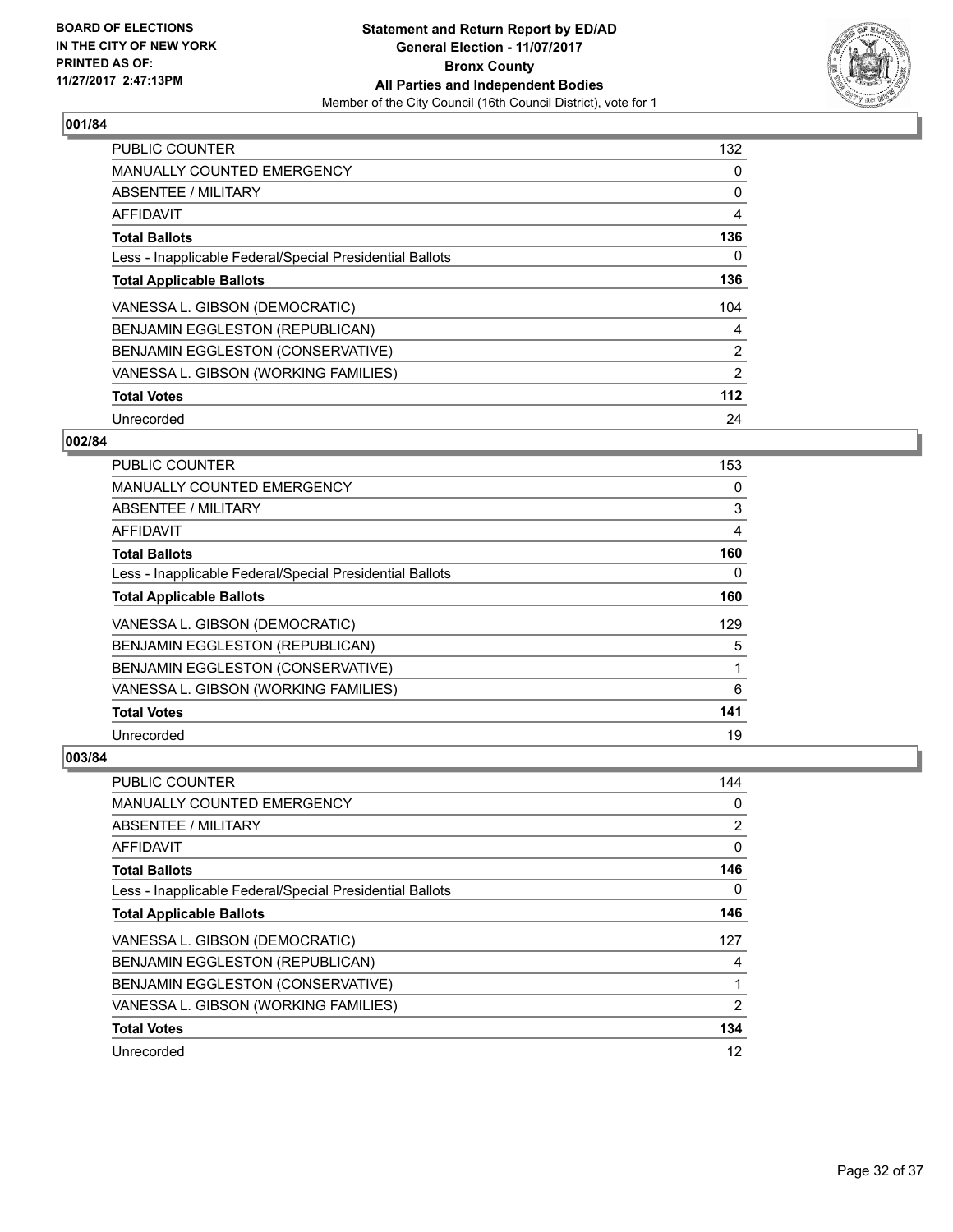

| <b>PUBLIC COUNTER</b>                                    | 188            |
|----------------------------------------------------------|----------------|
| <b>MANUALLY COUNTED EMERGENCY</b>                        | 0              |
| ABSENTEE / MILITARY                                      | $\overline{2}$ |
| AFFIDAVIT                                                | 1              |
| <b>Total Ballots</b>                                     | 191            |
| Less - Inapplicable Federal/Special Presidential Ballots | 0              |
| <b>Total Applicable Ballots</b>                          | 191            |
| VANESSA L. GIBSON (DEMOCRATIC)                           | 156            |
| BENJAMIN EGGLESTON (REPUBLICAN)                          | 9              |
| <b>BENJAMIN EGGLESTON (CONSERVATIVE)</b>                 | 2              |
| VANESSA L. GIBSON (WORKING FAMILIES)                     | 10             |
| ELVIS SANTANA (WRITE-IN)                                 | 1              |
| <b>Total Votes</b>                                       | 178            |
| Unrecorded                                               | 13             |

# **005/84**

| <b>PUBLIC COUNTER</b>                                    | 71             |
|----------------------------------------------------------|----------------|
| <b>MANUALLY COUNTED EMERGENCY</b>                        | 0              |
| ABSENTEE / MILITARY                                      |                |
| AFFIDAVIT                                                | 5              |
| <b>Total Ballots</b>                                     | 77             |
| Less - Inapplicable Federal/Special Presidential Ballots | 0              |
| <b>Total Applicable Ballots</b>                          | 77             |
| VANESSA L. GIBSON (DEMOCRATIC)                           | 65             |
| <b>BENJAMIN EGGLESTON (REPUBLICAN)</b>                   |                |
| BENJAMIN EGGLESTON (CONSERVATIVE)                        | 0              |
| VANESSA L. GIBSON (WORKING FAMILIES)                     | $\overline{2}$ |
| <b>Total Votes</b>                                       | 68             |
| Unrecorded                                               | 9              |

| PUBLIC COUNTER                                           | 155 |
|----------------------------------------------------------|-----|
| <b>MANUALLY COUNTED EMERGENCY</b>                        | 0   |
| ABSENTEE / MILITARY                                      | 3   |
| <b>AFFIDAVIT</b>                                         | 0   |
| <b>Total Ballots</b>                                     | 158 |
| Less - Inapplicable Federal/Special Presidential Ballots | 0   |
| <b>Total Applicable Ballots</b>                          | 158 |
| VANESSA L. GIBSON (DEMOCRATIC)                           | 138 |
| BENJAMIN EGGLESTON (REPUBLICAN)                          | 4   |
| BENJAMIN EGGLESTON (CONSERVATIVE)                        |     |
| VANESSA L. GIBSON (WORKING FAMILIES)                     | 7   |
| UNATTRIBUTABLE WRITE-IN (WRITE-IN)                       | 1   |
| <b>Total Votes</b>                                       | 151 |
| Unrecorded                                               | 7   |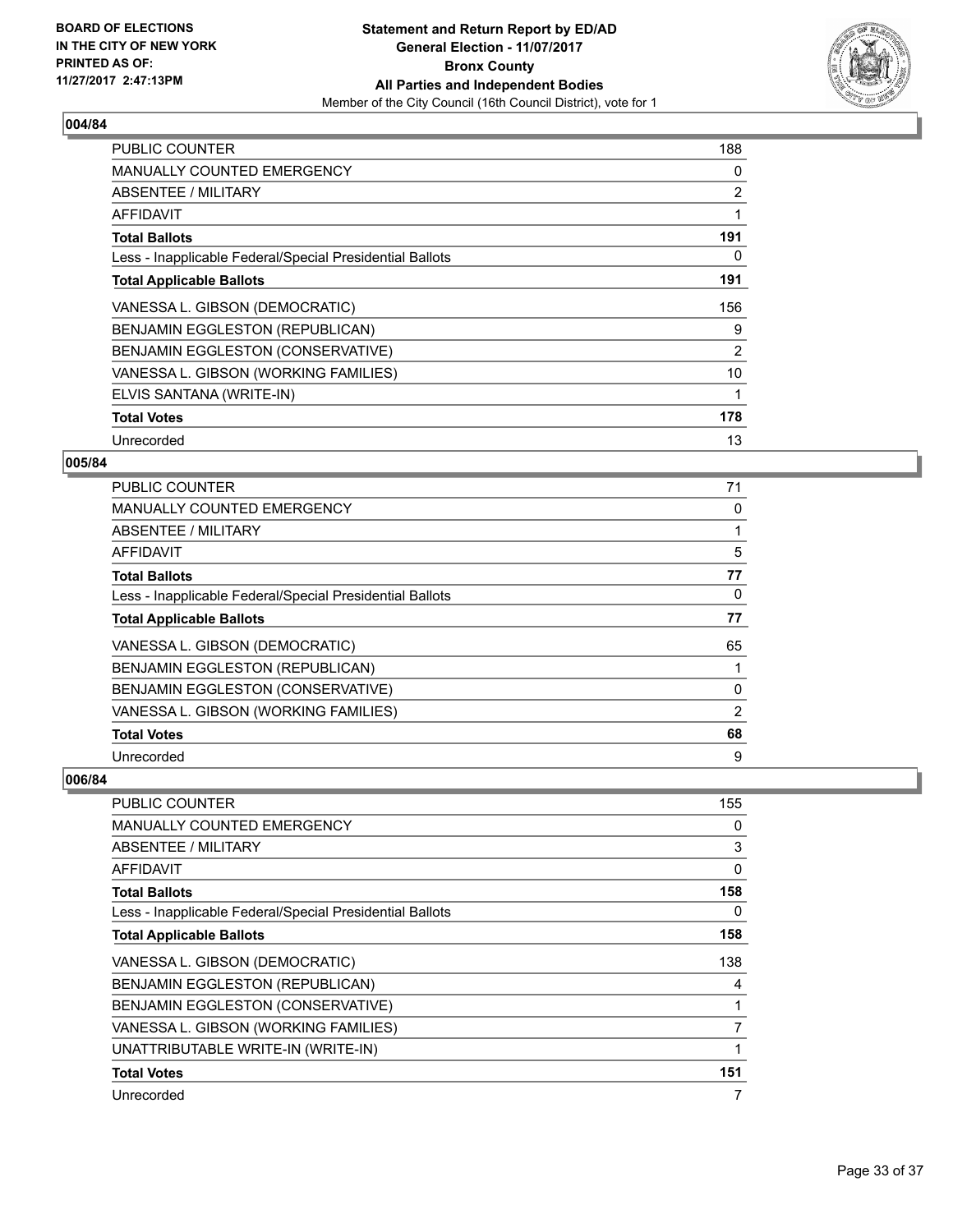

| <b>PUBLIC COUNTER</b>                                    | 153 |
|----------------------------------------------------------|-----|
| <b>MANUALLY COUNTED EMERGENCY</b>                        | 0   |
| <b>ABSENTEE / MILITARY</b>                               | 2   |
| AFFIDAVIT                                                | 3   |
| <b>Total Ballots</b>                                     | 158 |
| Less - Inapplicable Federal/Special Presidential Ballots | 0   |
| <b>Total Applicable Ballots</b>                          | 158 |
| VANESSA L. GIBSON (DEMOCRATIC)                           | 137 |
| <b>BENJAMIN EGGLESTON (REPUBLICAN)</b>                   |     |
| BENJAMIN EGGLESTON (CONSERVATIVE)                        | 3   |
| VANESSA L. GIBSON (WORKING FAMILIES)                     | 5   |
| IGNACIO OSPINA (WRITE-IN)                                | 1   |
| <b>Total Votes</b>                                       | 147 |
| Unrecorded                                               | 11  |

# **008/84**

| PUBLIC COUNTER                                           | 112 |
|----------------------------------------------------------|-----|
| <b>MANUALLY COUNTED EMERGENCY</b>                        | 0   |
| ABSENTEE / MILITARY                                      | 3   |
| AFFIDAVIT                                                | 2   |
| <b>Total Ballots</b>                                     | 117 |
| Less - Inapplicable Federal/Special Presidential Ballots | 0   |
| <b>Total Applicable Ballots</b>                          | 117 |
| VANESSA L. GIBSON (DEMOCRATIC)                           | 99  |
| BENJAMIN EGGLESTON (REPUBLICAN)                          | 7   |
| BENJAMIN EGGLESTON (CONSERVATIVE)                        | 0   |
| VANESSA L. GIBSON (WORKING FAMILIES)                     | 1   |
| <b>Total Votes</b>                                       | 107 |
| Unrecorded                                               | 10  |

| <b>PUBLIC COUNTER</b>                                    | 228      |
|----------------------------------------------------------|----------|
| <b>MANUALLY COUNTED EMERGENCY</b>                        | 0        |
| ABSENTEE / MILITARY                                      | 5        |
| AFFIDAVIT                                                |          |
| <b>Total Ballots</b>                                     | 234      |
| Less - Inapplicable Federal/Special Presidential Ballots | 0        |
| <b>Total Applicable Ballots</b>                          | 234      |
| VANESSA L. GIBSON (DEMOCRATIC)                           | 185      |
| BENJAMIN EGGLESTON (REPUBLICAN)                          | 6        |
| BENJAMIN EGGLESTON (CONSERVATIVE)                        | $\Omega$ |
| VANESSA L. GIBSON (WORKING FAMILIES)                     | 24       |
| SAM GOODMAN (WRITE-IN)                                   |          |
| UNATTRIBUTABLE WRITE-IN (WRITE-IN)                       | 1        |
| <b>Total Votes</b>                                       | 217      |
| Unrecorded                                               | 17       |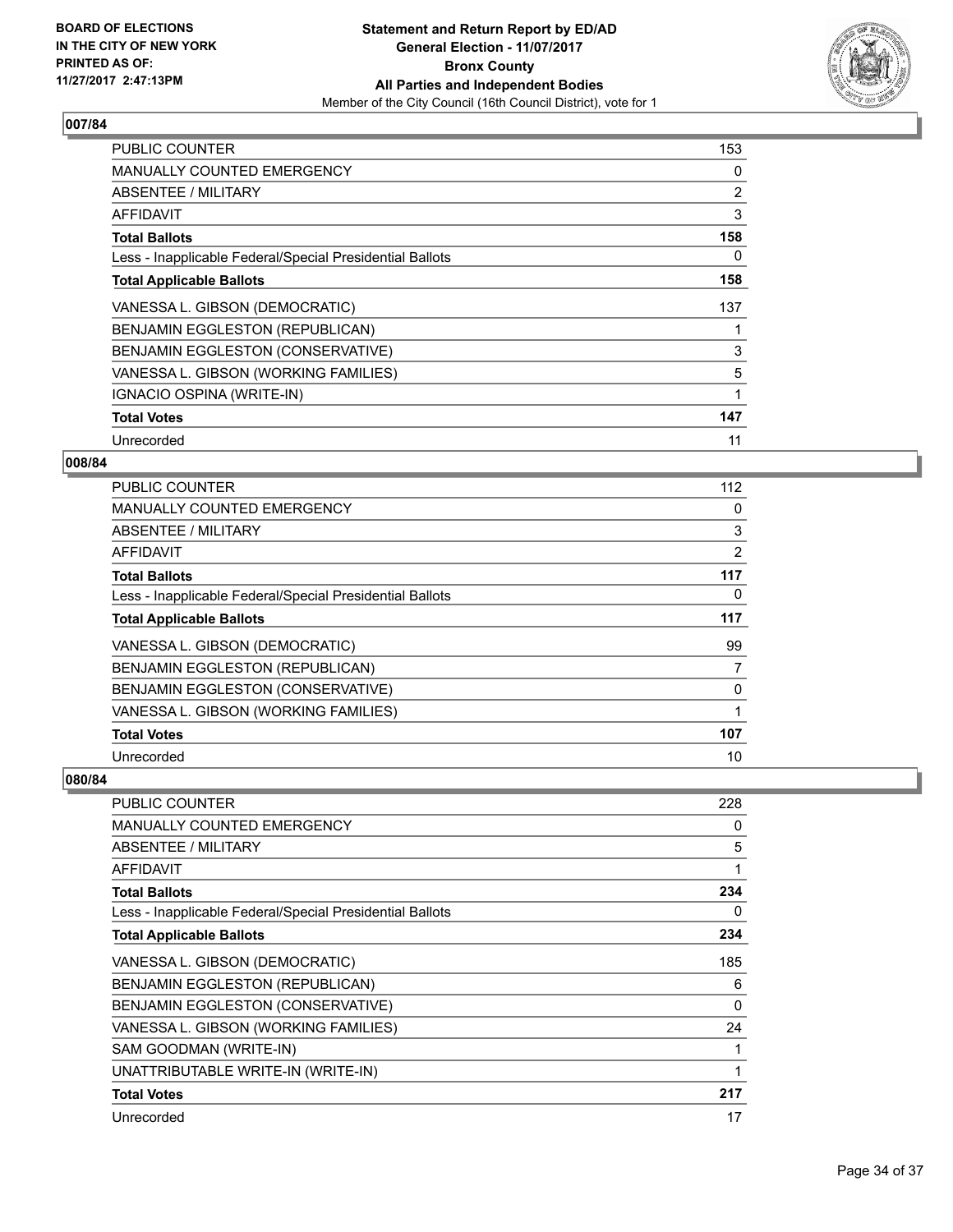

| <b>PUBLIC COUNTER</b>                                    | 163 |
|----------------------------------------------------------|-----|
| <b>MANUALLY COUNTED EMERGENCY</b>                        | 0   |
| ABSENTEE / MILITARY                                      | 1   |
| <b>AFFIDAVIT</b>                                         | 3   |
| <b>Total Ballots</b>                                     | 167 |
| Less - Inapplicable Federal/Special Presidential Ballots | 0   |
| <b>Total Applicable Ballots</b>                          | 167 |
| VANESSA L. GIBSON (DEMOCRATIC)                           | 145 |
| BENJAMIN EGGLESTON (REPUBLICAN)                          | 3   |
| BENJAMIN EGGLESTON (CONSERVATIVE)                        | 2   |
| VANESSA L. GIBSON (WORKING FAMILIES)                     | 6   |
| <b>Total Votes</b>                                       | 156 |
| Unrecorded                                               | 11  |

| <b>PUBLIC COUNTER</b>                                    | 134            |
|----------------------------------------------------------|----------------|
| <b>MANUALLY COUNTED EMERGENCY</b>                        | 0              |
| ABSENTEE / MILITARY                                      | 3              |
| AFFIDAVIT                                                | 1              |
| <b>Total Ballots</b>                                     | 138            |
| Less - Inapplicable Federal/Special Presidential Ballots | 0              |
| <b>Total Applicable Ballots</b>                          | 138            |
| VANESSA L. GIBSON (DEMOCRATIC)                           | 112            |
| BENJAMIN EGGLESTON (REPUBLICAN)                          | $\overline{2}$ |
| BENJAMIN EGGLESTON (CONSERVATIVE)                        | $\mathbf 0$    |
| VANESSA L. GIBSON (WORKING FAMILIES)                     | $\overline{2}$ |
| UNATTRIBUTABLE WRITE-IN (WRITE-IN)                       | 1              |
| <b>Total Votes</b>                                       | 117            |
| Unrecorded                                               | 21             |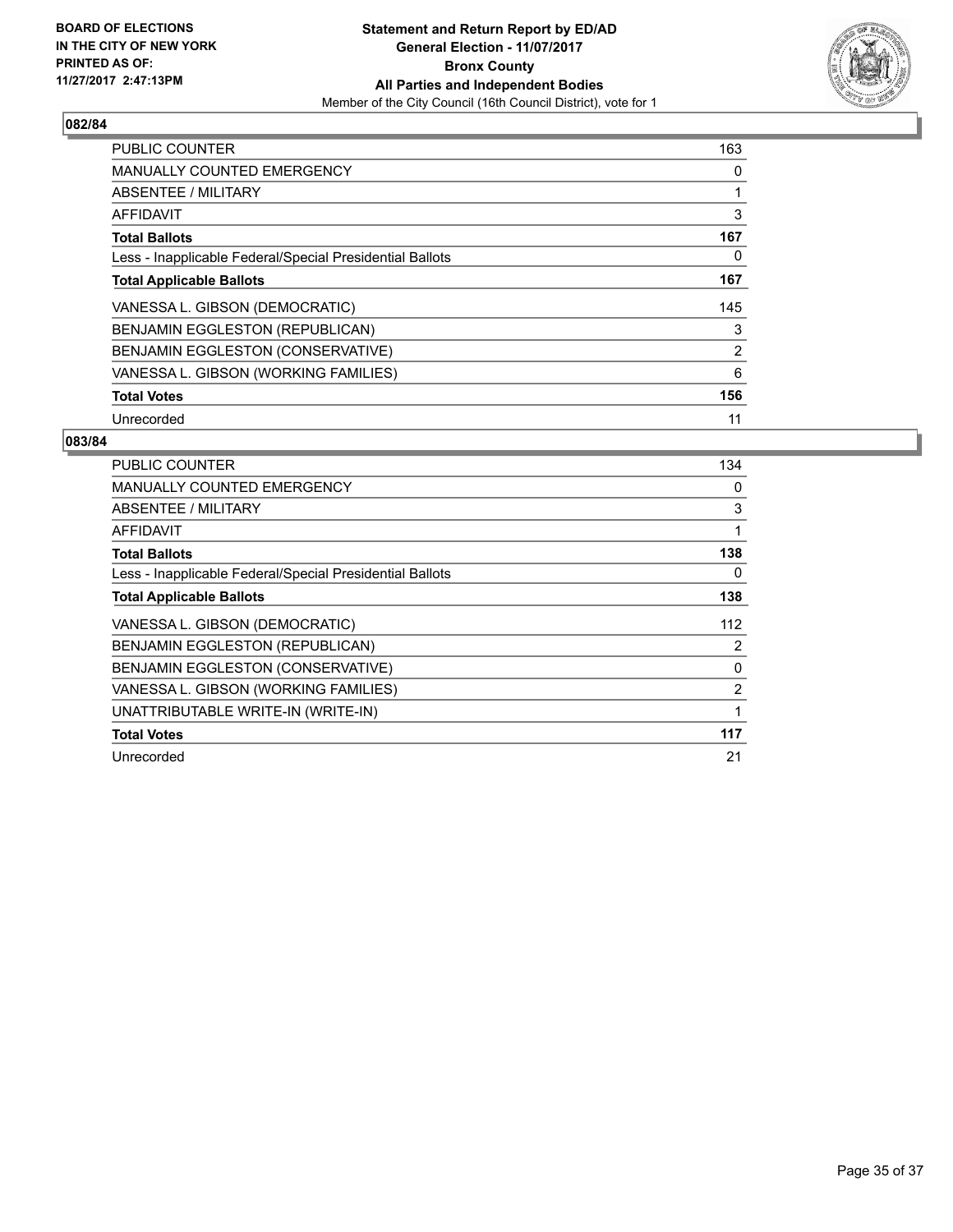

| PUBLIC COUNTER                                           | 4 |
|----------------------------------------------------------|---|
| <b>MANUALLY COUNTED EMERGENCY</b>                        | 0 |
| ABSENTEE / MILITARY                                      | 0 |
| AFFIDAVIT                                                | 0 |
| <b>Total Ballots</b>                                     | 4 |
| Less - Inapplicable Federal/Special Presidential Ballots | 0 |
| <b>Total Applicable Ballots</b>                          | 4 |
| VANESSA L. GIBSON (DEMOCRATIC)                           | 4 |
| <b>BENJAMIN EGGLESTON (REPUBLICAN)</b>                   | 0 |
| BENJAMIN EGGLESTON (CONSERVATIVE)                        | 0 |
| VANESSA L. GIBSON (WORKING FAMILIES)                     | 0 |
| <b>Total Votes</b>                                       | 4 |

| <b>PUBLIC COUNTER</b>                                    | 17 |
|----------------------------------------------------------|----|
| <b>MANUALLY COUNTED EMERGENCY</b>                        | 0  |
| ABSENTEE / MILITARY                                      | 0  |
| AFFIDAVIT                                                | 0  |
| <b>Total Ballots</b>                                     | 17 |
| Less - Inapplicable Federal/Special Presidential Ballots | 0  |
| <b>Total Applicable Ballots</b>                          | 17 |
| VANESSA L. GIBSON (DEMOCRATIC)                           | 10 |
| BENJAMIN EGGLESTON (REPUBLICAN)                          | 1  |
| BENJAMIN EGGLESTON (CONSERVATIVE)                        | 0  |
| VANESSA L. GIBSON (WORKING FAMILIES)                     |    |
| <b>Total Votes</b>                                       | 12 |
| Unrecorded                                               | 5  |